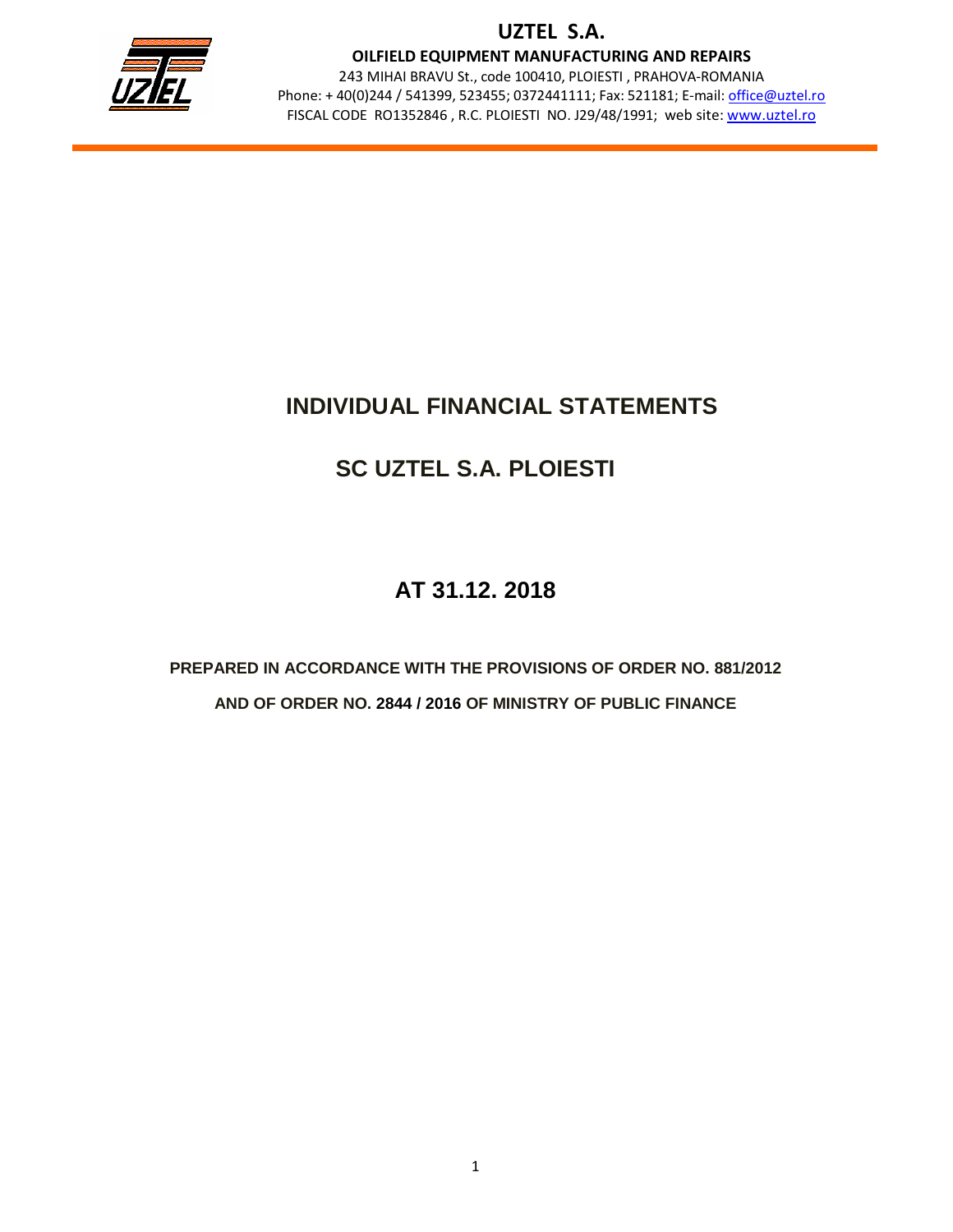

OILFIELD EQUIPMENT MANUFACTURING AND REPAIRS

243 MIHAI BRAVU St., code 100410, PLOIESTI , PRAHOVA-ROMANIA Phone: + 40(0)244 / 541399, 523455; 0372441111; Fax: 521181; E-mail: office@uztel.ro FISCAL CODE RO1352846 , R.C. PLOIESTI NO. J29/48/1991; web site: www.uztel.ro

j

### **TABLE OF CONTENTS**:

- **I. STATEMENT OF INDIVIDUAL FINANCIAL POSITION**
- **II. INDIVIDUAL STATEMENT OF COMPREHENSIVE OUTCOME**
- **III. INDIVIDUAL STATEMENT OF CHANGES IN EQUITY**
- **IV. INDIVIDUAL STATEMENT OF CASH FLOWS**
- **V. EXPLANATORY NOTES TO THE INDIVIDUAL FINANCIAL STATEMENTS**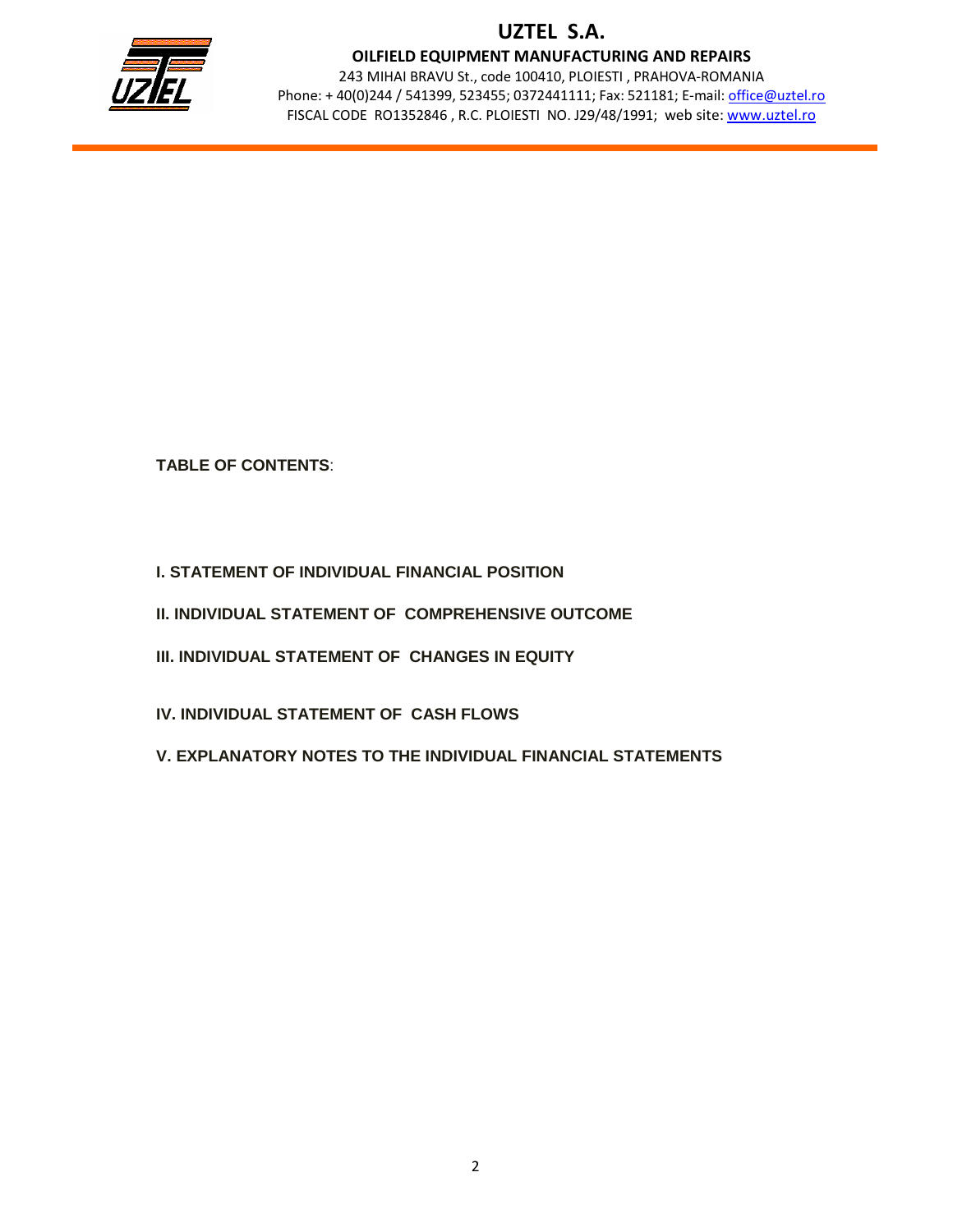

OILFIELD EQUIPMENT MANUFACTURING AND REPAIRS

243 MIHAI BRAVU St., code 100410, PLOIESTI , PRAHOVA-ROMANIA Phone: +40(0)244 / 541399, 523455; 0372441111; Fax: 521181; E-mail: office@uztel.ro FISCAL CODE RO1352846 , R.C. PLOIESTI NO. J29/48/1991; web site: www.uztel.ro

j

### **Statement of individual financial position For the year ended on 31 December 2018**

| In LEI                                  | <b>Note</b>    | 31-December | 31-December       |
|-----------------------------------------|----------------|-------------|-------------------|
|                                         |                | 2018        | 2017              |
| <b>Long-term Assets</b>                 |                |             |                   |
| Tangible assets                         | 10             | 43.695.215  | 46.995.454        |
| Intangible assets                       | 10             | 27.175      | 73.781            |
| <b>Total long-term assets</b>           |                | 43.722.390  | 47.069.235        |
| <b>Current assets</b>                   |                |             |                   |
| <b>Stocks</b>                           | 11             | 36.287.530  | 33.811.683        |
| Trade receivables and other receivables | $\overline{4}$ | 13.985.665  | 13.693.246        |
| <b>Recoverable Taxes</b>                | $\overline{4}$ |             | 17.857            |
| Cash and cash equivalents               | 4              | 1.330.657   | 1.771.478         |
| <b>Total current assets</b>             |                | 51.603.852  | 49.294.264        |
| <b>Total Assets</b>                     |                | 95.326.242  | 96.363.499        |
| <b>EQUITY AND LIABILITIES</b>           |                |             |                   |
| <b>Capital and reserves</b>             |                |             |                   |
| Share capital                           | 5              | 13.413.648  | 13.413.648        |
| Adjustments of capital                  | 5              | 3.453.860   | 3.453.860         |
| Reservations                            | 5              | 38.756.972  | 40.780.480        |
| Result for the year                     | 6              | 783.882     | (13.170.728)      |
| Result reported (earnings)              | 8              | 7.112.169   | 3.686.242         |
| <b>Total Capital</b>                    |                | 62.736.649  | 61.334.230        |
| Long term loans                         |                |             |                   |
| trade payables                          |                | 2.031.984   | 2.302.409         |
| Loans                                   | $\overline{4}$ | 2.341.408   | 4.214.534         |
| Other liabilities                       | $\overline{4}$ |             | 396.263           |
| Provisions                              | 9              | 248.054     | 253.413           |
| <b>Total long term liabilities</b>      | $\overline{4}$ | 4.621.446   | 7.166.619         |
| <b>Current liabilities</b>              |                |             |                   |
| Trade payables                          | $\overline{4}$ | 17.497.212  | 17.819.320        |
| Loans                                   | $\overline{4}$ | 2.522.940   | 3.284.264         |
| Other liabilities                       | $\overline{4}$ | 5.257.918   | 4.009.368         |
| Income in advance                       | $\overline{4}$ | 2.690.077   | 2.749.697         |
| <b>Total current liabilities</b>        |                | 27.968.147  | 27.862.649        |
| <b>Total liabilities</b>                |                | 32.589.593  | 35.029.268        |
| <b>Total equity and liabilities</b>     |                | 95.326.242  | <u>96.363.499</u> |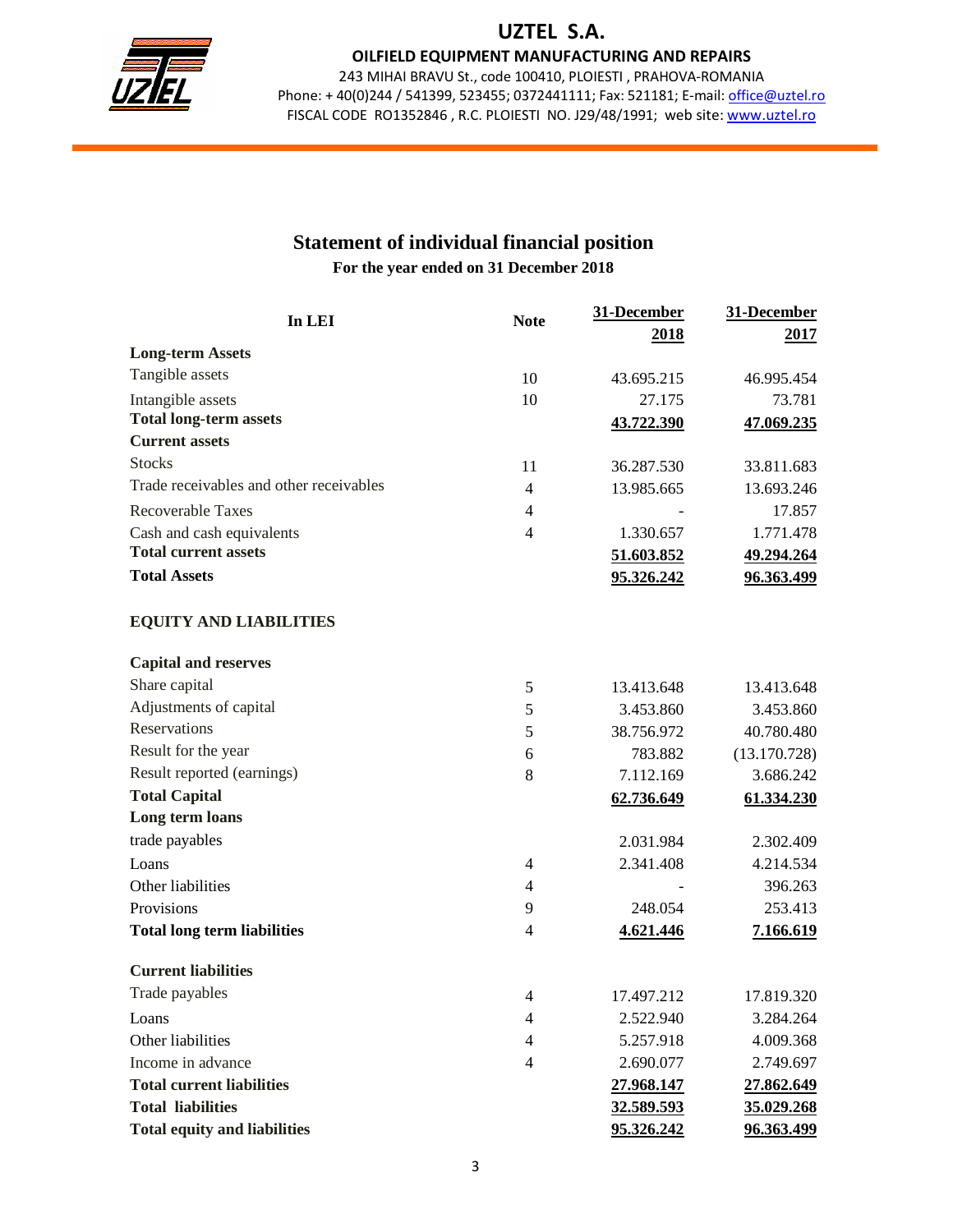

OILFIELD EQUIPMENT MANUFACTURING AND REPAIRS

243 MIHAI BRAVU St., code 100410, PLOIESTI , PRAHOVA-ROMANIA Phone: +40(0)244 / 541399, 523455; 0372441111; Fax: 521181; E-mail: office@uztel.ro FISCAL CODE RO1352846 , R.C. PLOIESTI NO. J29/48/1991; web site: www.uztel.ro

j

# **Individual Statement of consolidated income**

**for the year ended 31 December 2018** 

| In LEI                                                                     | <b>Note</b> | 31-December  | 31-December  |
|----------------------------------------------------------------------------|-------------|--------------|--------------|
|                                                                            |             | 2018         | 2017         |
| Income                                                                     | 12          | 59.215.309   | 44.370.143   |
| Other income                                                               | 12          | 1.531.842    | 428.951      |
| Other gains / (losses) -net                                                | 12          | 5.359        | (968.190)    |
| Income cost of inventories of finished goods and production<br>in progress | 12          | 16.936.267   | 3.828.029    |
| Expenses with raw materials and consumables                                | 12          | (41.130.415) | (28.044.533) |
| Asset depreciation and amortization expense                                | 12          | (3.504.520)  | (4.743.779)  |
| Employee benefits expense                                                  | 12          | (23.252.317) | (17.211.920) |
| Expenditure on insurance contributions<br>and social security              | 12          | (705.205)    | (3.859.370)  |
| Expenses with external supply                                              | 12          | (6.622.463)  | (5.209.735)  |
| Other expenses                                                             | 12          | (1.344.517)  | (1.547.381)  |
| <b>Operation profit</b>                                                    | 12          | 1.129.340    | (12.957.785) |
| Financial income                                                           | 12          | 966.819      | 704.431      |
| Financial expenses                                                         | 12          | 1.312.277    | 917.374      |
| <b>Financial costs - net</b>                                               |             | (345.458)    | (212.943)    |
| Profit / (loss) before tax                                                 | 6           | 783.882      | (13.170.728) |
| Profit / (loss) for the year - net                                         | 6           | 783.882      | (13.170.728) |
| Total consolidated income for the year                                     |             | 783.882      | (13.170.728) |
| <b>Earnings per Share</b>                                                  | 6           | 0,15         | (2,45)       |
| <b>Number of shares</b>                                                    | 6           | 5.365.459    | 5.365.459    |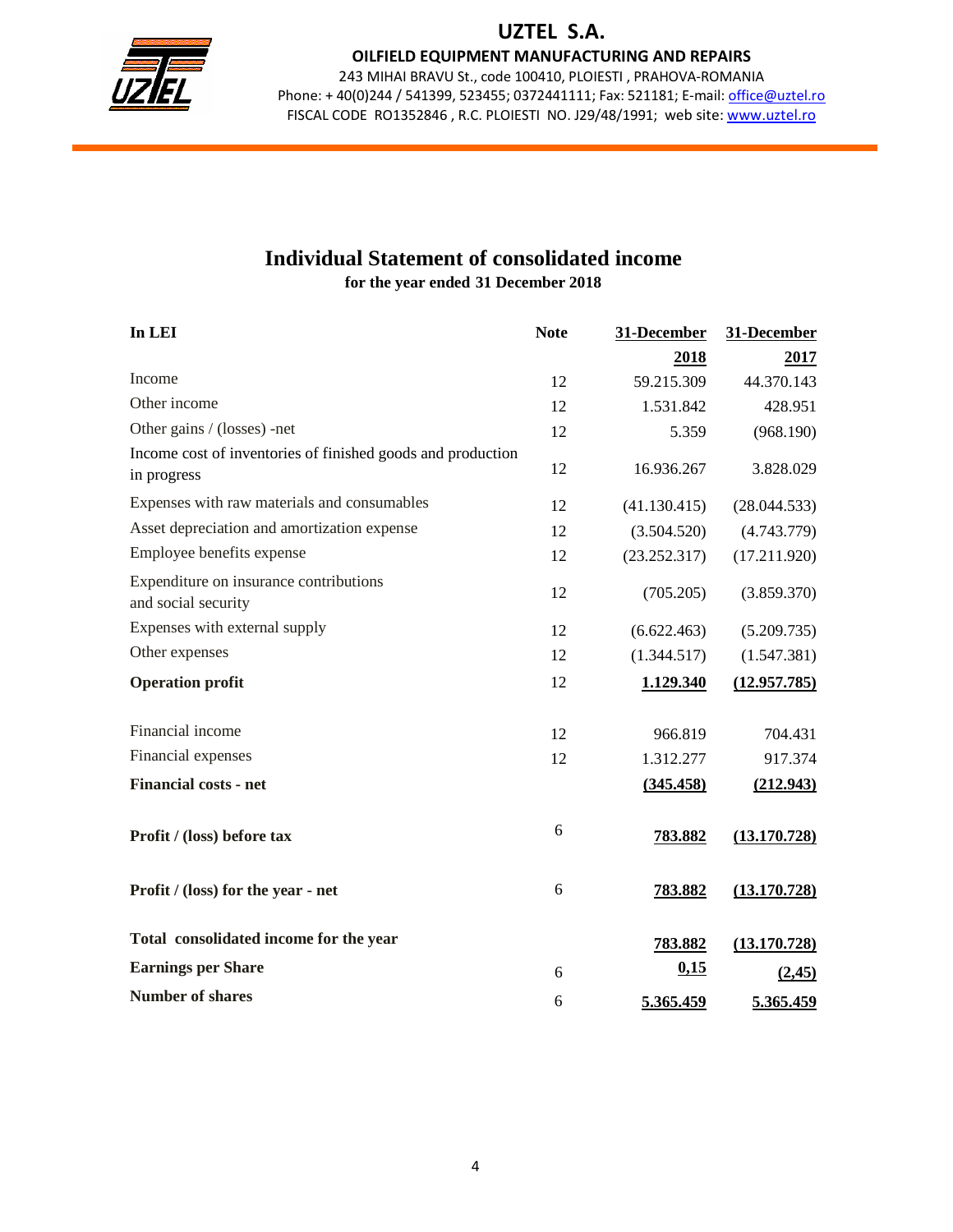

OILFIELD EQUIPMENT MANUFACTURING AND REPAIRS

243 MIHAI BRAVU St., code 100410, PLOIESTI , PRAHOVA-ROMANIA Phone: +40(0)244 / 541399, 523455; 0372441111; Fax: 521181; E-mail: office@uztel.ro FISCAL CODE RO1352846 , R.C. PLOIESTI NO. J29/48/1991; web site: www.uztel.ro

j

|                                                                  |                                        |                                    | <b>Individual Statement of changes in equity</b> |                                        |                |                                        |                           |                                         |                        |
|------------------------------------------------------------------|----------------------------------------|------------------------------------|--------------------------------------------------|----------------------------------------|----------------|----------------------------------------|---------------------------|-----------------------------------------|------------------------|
|                                                                  | For the year ended on 31 December 2018 |                                    |                                                  |                                        |                |                                        |                           |                                         |                        |
| In LEI                                                           | <b>Note</b>                            | <b>Equity</b>                      | Adjustment<br>of equity                          | Legal<br>reserve                       |                | <b>Reserves</b><br>from<br>revaluation | Other<br>reserves         | <b>Result</b><br>reported               | <b>Total</b><br>equity |
| <b>Balance</b> at<br>01 January<br>2017                          |                                        | 13.413.648                         | 3.453.860                                        | 1.916.641                              |                | 65.159.672                             | 631.133                   | (10.069.996)                            | 74.504.958             |
| Reclassification<br>From<br>Revaluation<br>At reported<br>Result | 8                                      |                                    |                                                  |                                        |                |                                        | $\overline{\phantom{a}}$  | 26.926.966                              | 26.926.966             |
| Net Profit of<br>period                                          | 6                                      |                                    | $\overline{\phantom{a}}$                         |                                        |                |                                        | $\blacksquare$            | (13.170.728)                            | (13.170.728)           |
| <b>Transfer between</b><br>Equity accounts                       | 5                                      |                                    |                                                  | $\overline{\phantom{0}}$               |                | (26.926.966)                           |                           |                                         | (26.926.966)           |
| <b>Balance</b> at<br>31 December<br>2017                         |                                        | 13.413.648                         | 3.453.860                                        | 1.916.641                              |                | 38.232.706                             | 631.133                   | 3.686.242                               | 61.334.230             |
| In LEI                                                           | <b>Equity</b>                          | <b>Adjustme</b><br>nt of<br>equity | Legal<br>reserve                                 | <b>Reserves</b><br>from<br>revaluation |                | Other<br>reserves                      | <b>Result</b><br>reported | <b>Total</b><br>equity                  | <b>Equity</b>          |
| <b>Balance</b> at<br>01 January<br>2018                          |                                        | 13.413.648                         | 3.453.860                                        | 1.916.641                              |                | 38.232.706                             | 631.133                   | 3.686.242                               | 61.334.230             |
| Reclassification<br>From<br>Revaluation<br>at reported<br>Result | 8                                      |                                    |                                                  |                                        |                |                                        | $\blacksquare$            | 2.062.703<br>٠                          | 2.062.703              |
| Transfer of period<br>result to the legal<br>reserve             |                                        | $\blacksquare$                     | $\blacksquare$                                   | 39.195                                 |                |                                        |                           | (39.195)<br>$\blacksquare$              |                        |
| Reclassification<br>amount reported<br>result                    |                                        |                                    |                                                  |                                        |                |                                        |                           | 618.537<br>$\qquad \qquad \blacksquare$ | 618.537                |
| Net profit of<br>Period                                          | 6                                      | ä,                                 | ۰                                                |                                        | $\blacksquare$ |                                        |                           | 783.882<br>$\blacksquare$               | 783.882                |
| Transfer between<br>equity account                               | 5                                      |                                    |                                                  |                                        |                | (2.062.703)                            |                           |                                         | (2.062.703)            |
| <b>Balance at</b><br>31 December<br>2018                         |                                        | 13.413.648                         | 3.453.860                                        | 1.955.836                              |                | 36.170.003                             | 631.133                   | 7.112.169                               | 62.376.649             |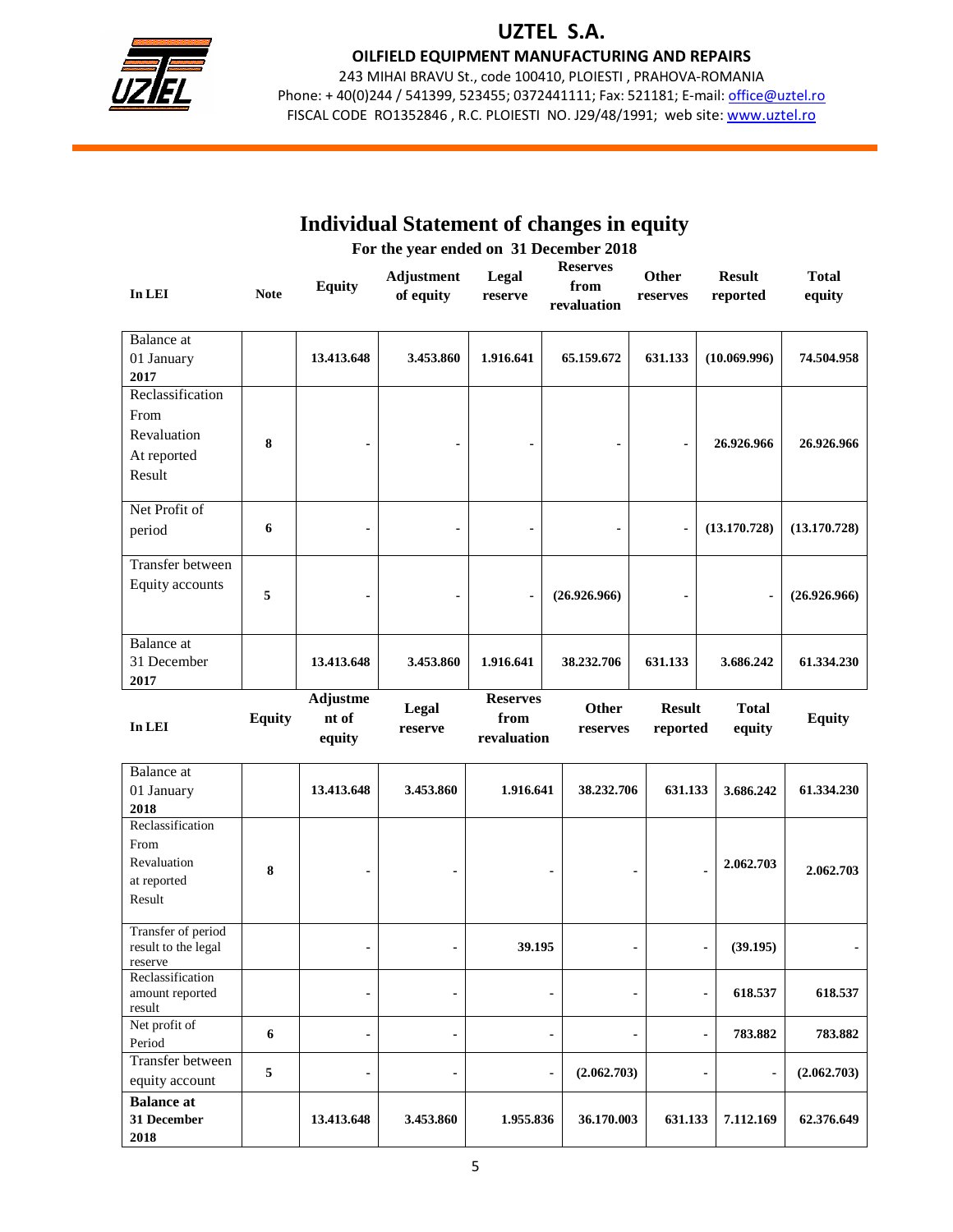

OILFIELD EQUIPMENT MANUFACTURING AND REPAIRS

243 MIHAI BRAVU St., code 100410, PLOIESTI , PRAHOVA-ROMANIA Phone: +40(0)244 / 541399, 523455; 0372441111; Fax: 521181; E-mail: office@uztel.ro FISCAL CODE RO1352846 , R.C. PLOIESTI NO. J29/48/1991; web site: www.uztel.ro

j

# **Individual Statement of Cash Flows**

**For the year ended 31 December 2018** 

|                                                                        | 31-December | 31-December  | 31-December  | 31-December  |
|------------------------------------------------------------------------|-------------|--------------|--------------|--------------|
|                                                                        | 2018        | 2017         | 2016         | 2015         |
|                                                                        | lei         | lei          | lei          | lei          |
| Net profit for the year                                                | 783.882     | (13.170.728) | (19.146.952) | (2.037.296)  |
| Income tax expenses                                                    |             |              |              | 312.177      |
| Amortization / depreciation of long                                    |             |              |              |              |
| term assets                                                            | 3.504.520   | 4.743.779    | 6.057.829    | 7.043.308    |
| Expenses with given assets                                             | 104.601     | 294.100      |              |              |
| Income from given assets                                               | (70.493)    | (98.578)     |              |              |
| Adjustments for impairment of                                          |             |              |              |              |
| customers receivables                                                  |             | (816.190)    | (730.576)    | (4.124.629)  |
| Income / (Expenses) related to value<br>adjustments for current assets |             | 1.104.659    | 6.779.810    |              |
| Adjustments for depreciation of                                        |             |              |              |              |
| inventories                                                            |             |              |              | (2.669.738)  |
| <b>Interest Expenses</b>                                               | (371.361)   | (240.349)    | (112.593)    | (176.486)    |
| Interest income                                                        | 4.435       | 6.316        | 71.198       | 258.873      |
| Gain / (loss) of course differences                                    | 20.470      | 20.234       | 278.002      | 198.820      |
| Movements in working capital                                           | 3.192.172   | 5.013.971    | 12.343.670   | 842.324      |
| Increase / (decrease) in trade                                         | (276.205)   | 2.461.019    | 3.144.665    | 4.866.322    |
| Increase / (decrease) in other current                                 | 1.642       | 385          | (682)        | (342)        |
| Increase / (decrease) in inventories                                   | (2.475.847) | 4.092.118    | 4.242.138    | 4.164.653    |
| Increase/decrease trade liabilities                                    | (652.153)   | 6.289.074    | 918.711      | 858.206      |
| Increase / (decrease) another liabilities                              | 1.554.184   | (2.412.926)  | (1.248.979)  | (10.576.377) |
| Cash used in operating activities                                      |             |              |              |              |
| Income tax paid                                                        | (1.848.379) | 10.429.670   | 7.055.853    | (687.538)    |
| Interest paid                                                          |             |              | (17.857)     | (194.348)    |
|                                                                        | (371.361)   | (240.349)    | (112.593)    | (176.486)    |
| <b>Cash generated from operating</b>                                   |             |              |              |              |
| activities                                                             | 1.756.314   | 2.032.564    | 122.120      | (2.253.343)  |
|                                                                        |             |              |              |              |
| Net cash from investing activities                                     | (276.235)   | (99.181)     | (1.425.341)  | (2.304.511)  |
| Cash payment for acquisition of assets                                 | (276.235)   | (99.181)     | (1.425.341)  | (2.304.511)  |
|                                                                        |             |              |              |              |
| Net cash from financing activities                                     | (1.920.900) | (1.406.990)  | (4.811.005)  | (2.757.350)  |
| Cash repayments of borrowings                                          | (1.873.126) | (1.404.845)  | (4.772.776)  | (2.755.871)  |
| Dividends paid                                                         | (47.774)    | (2.145)      | (38.229)     | (1.479)      |
|                                                                        |             |              |              |              |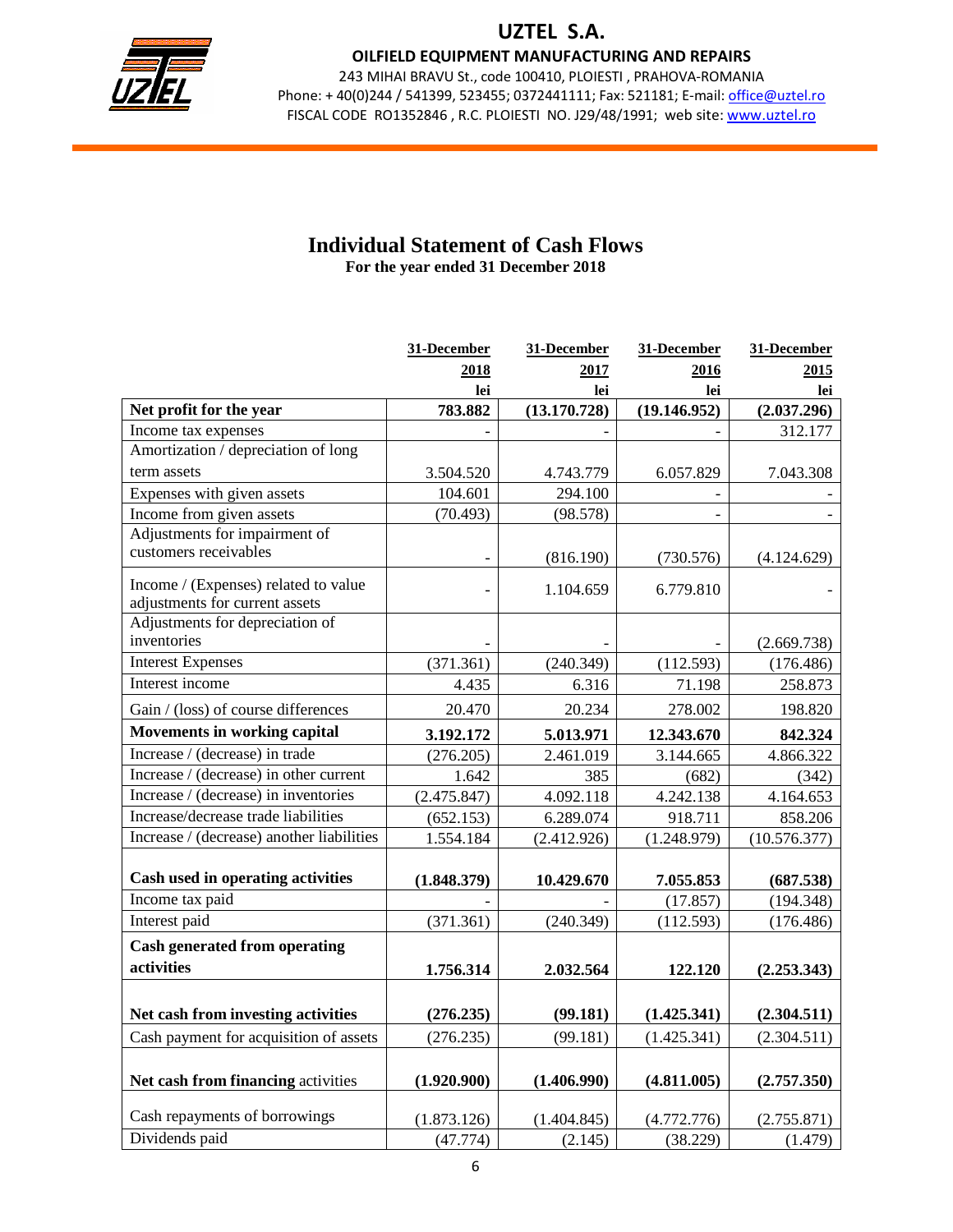

OILFIELD EQUIPMENT MANUFACTURING AND REPAIRS

243 MIHAI BRAVU St., code 100410, PLOIESTI , PRAHOVA-ROMANIA Phone: +40(0)244 / 541399, 523455; 0372441111; Fax: 521181; E-mail: office@uztel.ro FISCAL CODE RO1352846 , R.C. PLOIESTI NO. J29/48/1991; web site: www.uztel.ro

j

| Increase / decrease in net cash and |           |           |             |             |
|-------------------------------------|-----------|-----------|-------------|-------------|
| cash equivalents                    | (440.821) | 526.393   | (6.114.226) | (7.315.203) |
| Cash and cash equivalents at        |           |           |             |             |
| beginning of period                 | 1.771.478 | 1.245.085 | 7.359.311   | 14.674.514  |
| Cash and cash equivalents at end    |           |           |             |             |
| of period                           | 1.330.657 | 1.771.478 | 1.245.085   | 7.359.311   |
| Cash and cash equivalents at end of |           |           |             |             |
| period                              | (440.821) | 526.393   | (6.114.226) | (7.315.203) |

The financial statements were approved by CEO and were authorized to be issued on 24.04.2019 .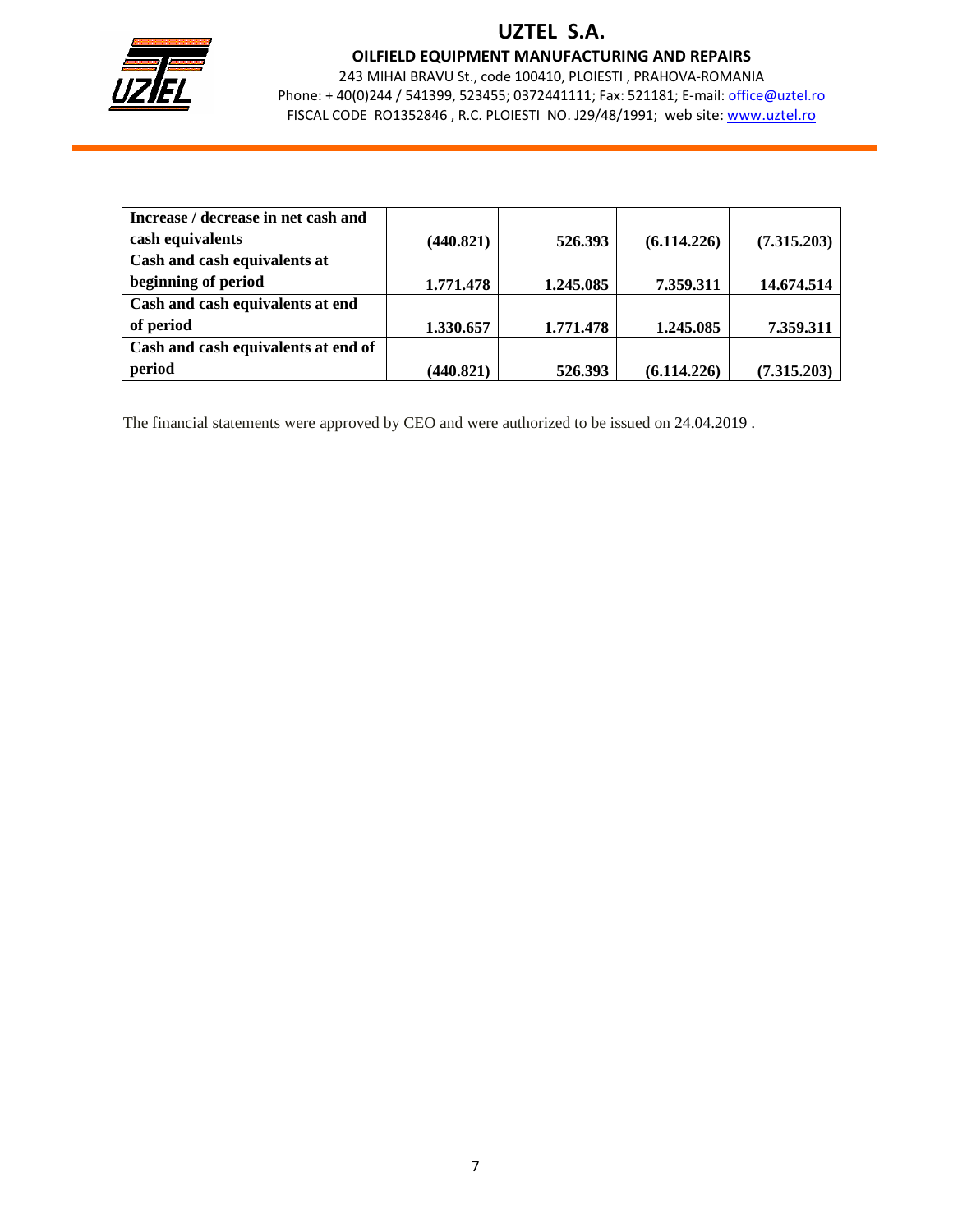

OILFIELD EQUIPMENT MANUFACTURING AND REPAIRS

243 MIHAI BRAVU St., code 100410, PLOIESTI , PRAHOVA-ROMANIA Phone: +40(0)244 / 541399, 523455; 0372441111; Fax: 521181; E-mail: office@uztel.ro FISCAL CODE RO1352846 , R.C. PLOIESTI NO. J29/48/1991; web site: www.uztel.ro

j

### **NOTES TO INDIVIDUAL FINANCIAL STATEMENTS FOR THE YEAR ENDED on 31 DECEMBER 2018**

### **1. REPORTING ENTITY UZTEL S.A. (The "Company")**

IAS 1.138 (a)-(b) UZTEL S.A. Ploiesti (the "Company") is a company based in Romania.

IAS 1.51 the financial statements have been prepared under IFRS for the year on 31.12.2018. The company was organized as a joint stock company under *Law no. 15/1990 on the reorganization of state economic units as autonomous holdings and companies and the* Government Decision no. 1213/20 November 1990, act published in Official Gazette no. 13bis / January 21, 1991, operating under Law no. 31/1990 of the companies and its own statute.

The company is registered in the Trade Register related to Prahova Tribunal under no. J29 / 48/1991 and holds unique registration code - RO1352846.

The Company's core activity is the "Manufacture of machinery for mining, quarrying and construction" NACE classified code 2892.

As of May 22, 2008 the Company was admitted to trading on BSE category II with UZT symbol. Currently shares of UZT are traded.

In 2004, the company was privatized in PSAL I, by transferring shares held by the Romanian state to private shareholders , namely the Authority for State Assets Recovery balance the shareholding in the Company, equivalent to 76,8745% of the share capital at that time, to the consortium formed by association "UZTEL" and company ARRAY PRODUCTS CO.LLC – SUA.

#### **Description of the Company's business**.

SC "UZTEL" S.A. Ploiesti was founded in 1904 having an experience of over 115 years in the main activity: designing, manufacturing, repairing, selling on domestic and international market parts, assemblies and oil equipment and manufacture forgings and moulded parts, spare parts for oil equipment, industrial machines, machine tools repair and others.

Since establishment "Company Romano - Americana" was meant to drilling, processing and distribution of petroleum products in Romania. The company was nationalized in 1948 and has expanded its business by embedding business of oilfield equipment repairs.

In 1950 it was renamed "Uzina Teleajen" and became a unit independent of the refinery sector.

In 1958 the company was taken over by the Ministry of Oil and Chemistry and in 1963 became a part of the General Directorate for Construction and Repair Oil Equipment. After 1966 the company was under the Ministry of Petroleum.

The company was founded and registered in the Trade Registry Prahova on 02.15.1991, at no. J29 / 48/1991, with unique registration code RO 1352846 under the name S.C. UZTEL S.A. as a joint stock company, Romanian legal person with unlimited runtime in accordance with Law No.31 / 1990 - Companies Law. Until 1990 it was called "Oil and Repair Equipment Company Teleajen" and then, based on Law No.15 / 1990, Law No.31 / 1990 H. G.no. 1213/1990 was reorganized as a company, registered with the name S.C. UZTEL S.A.

In 2004 the company was privatized as a result of the contract of sale of shares No.77 / 2004 signed between A.V.A.S. Bucharest as Seller and the Consortium Association UZTEL Ploiesti and Array Products CO LLC as Buyer.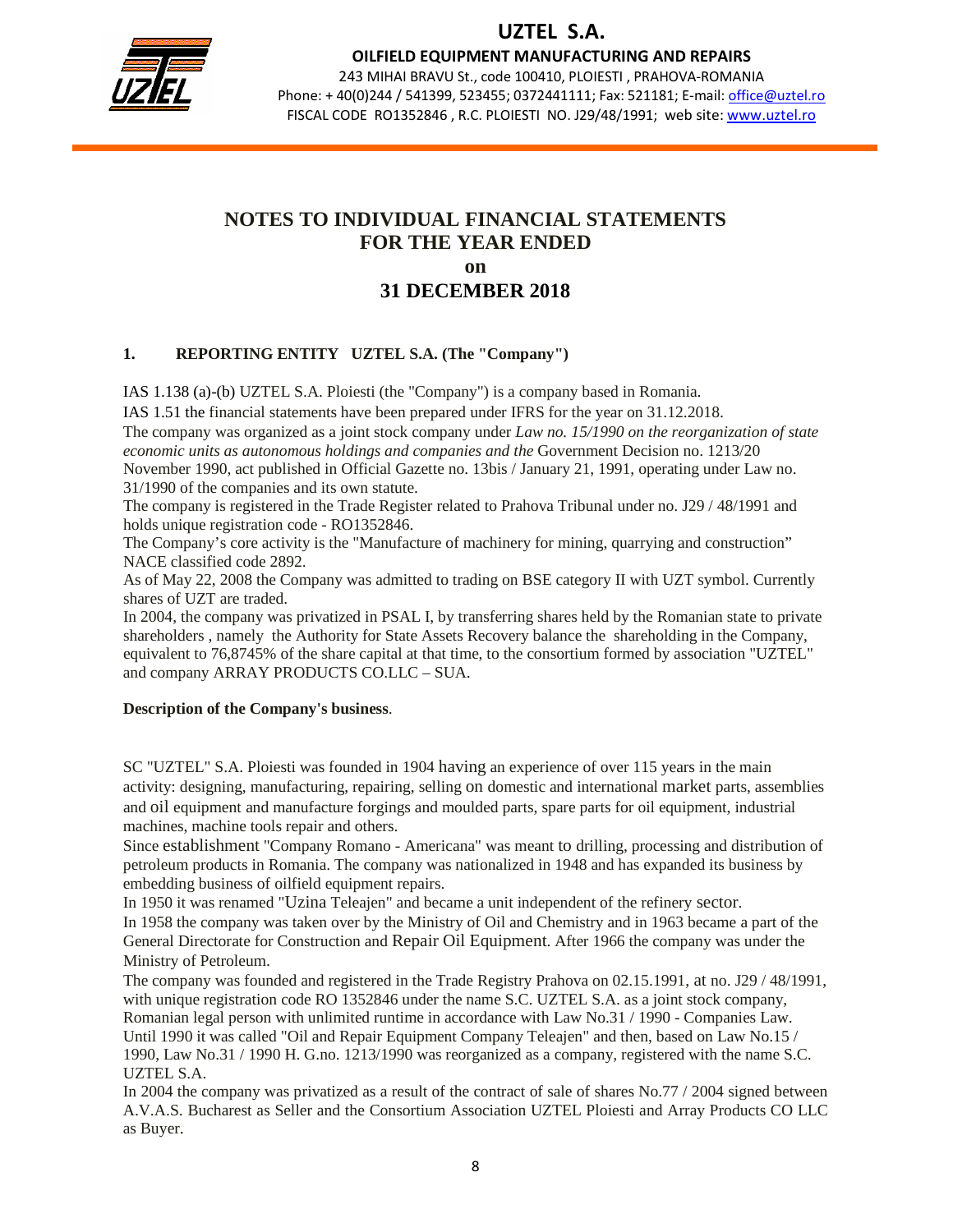

OILFIELD EQUIPMENT MANUFACTURING AND REPAIRS

243 MIHAI BRAVU St., code 100410, PLOIESTI , PRAHOVA-ROMANIA Phone: +40(0)244 / 541399, 523455; 0372441111; Fax: 521181; E-mail: office@uztel.ro FISCAL CODE RO1352846 , R.C. PLOIESTI NO. J29/48/1991; web site: www.uztel.ro

j

UZTEL Company S.A. Ploiesti's main objective is increasing the market share on production efficiency by improving responsiveness to customer requests, the range of products and services offered the creation of joint companies for joint venture and opening commercial offices in areas of interest in the industry in operating.

Decisions with immediate effect will generate visible and valuable results on short term, such as:

- − conduct permanent auditing processes and logistics to minimize time and cost of production;
- − implementation of program of "Change Management" that will help in the creation
- − and implementation of new visions, strategies and initiatives to support medium and long duration of action;
- comparative evaluation (integration, outsourcing) costs not affect− the core business, as well as those that affect a small proportion;
- optimization of decision-making information.−

Decisions on permanent optimization and cost control generate visible effects and evaluated in regular activity of the company, among which we can mention:

 -operational costs are subject to a continuous optimization process production expenses are planned and regularly checked

− staff resizing according to functional categories and depending on workload;

− reducing costs that are not directly related to sales (guard services, telephony, transport, etc.)

− fully optimized operating cost structure, adapted to the new market− conditions that will sustain profitable growth in the future

Permanent decisions on boosting sales generated and generate visible effects and evaluated the company's activity, among which we can mention:

 - redefining the range of products, focusing on products− and keeping only the most popular products with fast motion (for slow moving products are not considered stocks);

-implementation of training programs for the sales department employees-tender;

 - full range of integrated products and services for its customers and to initiate a program of service for international clients through partners;

 -forming a team to promote interdepartmental (focused on improving brand perception sensitive and significant);

- rethinking marketing strategy of the company and social responsibility.

 Permanent decisions on the optimization of all company processes have had and will have visible and evaluable effects through the values of key company indicators by reducing and streamlining costs and will allow for managerial decisions based on updated real time financial and accounting information.

 The core of the current strategy consists in positioning the client in the centre of company interests and maximizing potential profitability of existing customers, and the potential ones and increase turnover and thus the sales volume of the company.

 UZTEL Company S.A. is a viable and mobile economic system, optimally dimensioned, a company that has the capacity to continue the productive activity.

The company has integrated production with local design skills, uses high technologies in accordance with API specifications or CE standards. Quality and OHSE Department using modern laboratories and procedures ensure compliance with international standards ISO-14001-2015 , ISO 9001-2015, OHSAS18001:2007 and API Spec. UZTEL maintains and improves the Management System under "SMC" ISO 9001: 2015 and OHSAS18001, harmonized with the OHSE Management System under 14001, 18001integrated with systems of environmental management and occupational health and safety certified by DNV, Germanischer Lloyd, to ensure product quality amid protecting the environment and creating a safe and healthy environment at workplace.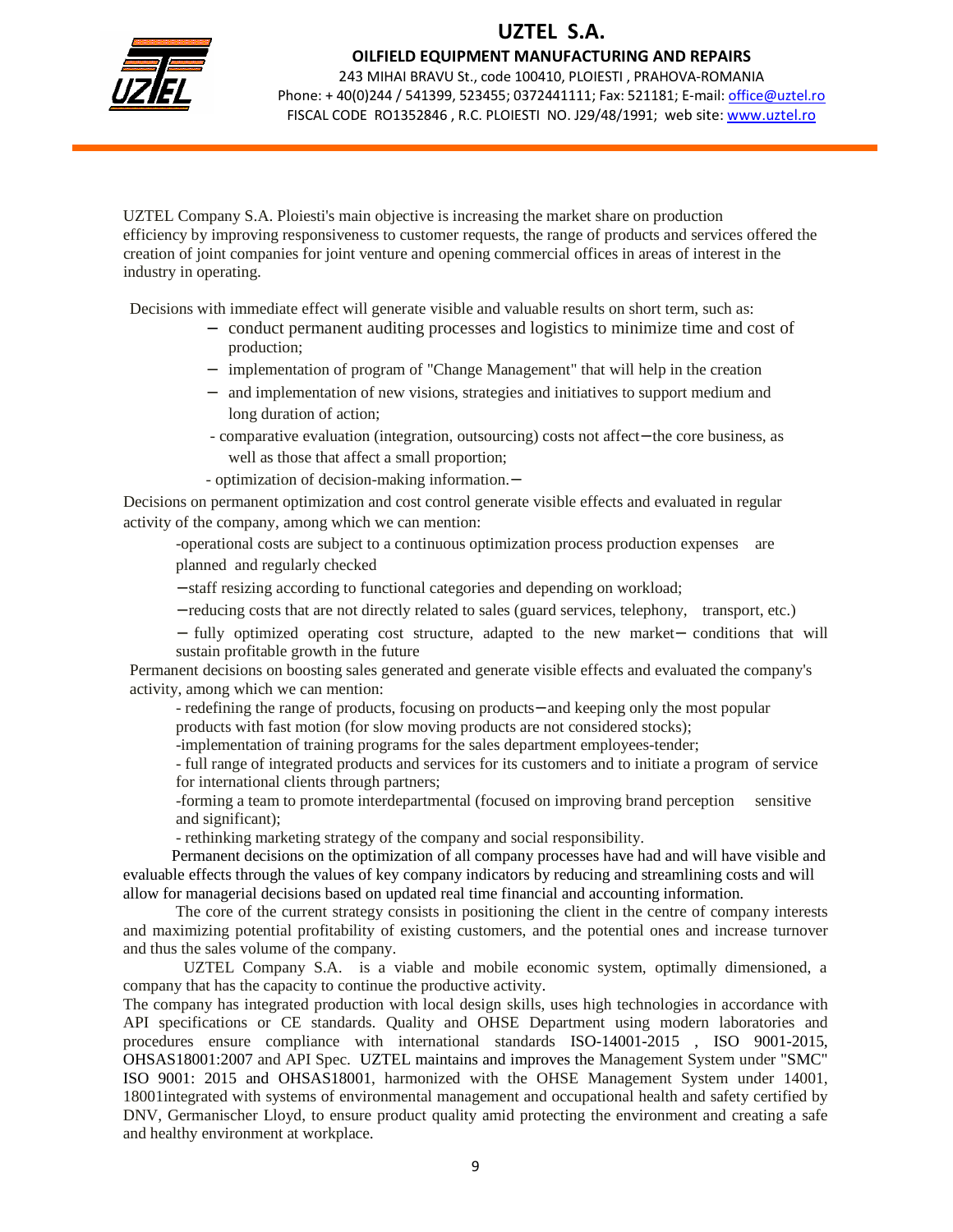

OILFIELD EQUIPMENT MANUFACTURING AND REPAIRS

243 MIHAI BRAVU St., code 100410, PLOIESTI , PRAHOVA-ROMANIA Phone: +40(0)244 / 541399, 523455; 0372441111; Fax: 521181; E-mail: office@uztel.ro FISCAL CODE RO1352846 , R.C. PLOIESTI NO. J29/48/1991; web site: www.uztel.ro

j

### **2. BASIS OF PREPARATION OF INDIVIDUALFINANCIAL STATEMENTS IAS 1.112**

#### *a. Statement of compliance with IFRS*

IAS 1.7 states that International Financial Reporting Standards include: International Financial Reporting Standards, International Accounting Standards, IFRIC and SIC interpretations. These provisions imply that an entity will include in its financial statements an explicit and unreserved statement of compliance with IFRSs whether to apply all the provisions of International Financial Reporting Standards, International Accounting Standards, SIC and IFRIC interpretations.

IAS 1.16 The Company has prepared the full set of financial statements prepared in accordance with the Order of Ministry of Public Finance n0. 881/2012 and the Order of Ministry of Public Finance no.

2844/2016 on the application of International Financial Reporting Standards ("IFRS") by companies whose securities are admitted to trading on a regulated market.

These financial statements have been prepared considering the ongoing business principle. Amounts are expressed in lei in all parts of the financial statements.

The financial statements have been prepared by management using the standards and interpretations issued on 31 December2018, based on manual of accounting policies in force at that time. As part of the transition to IFRS, the Company prepared the financial statements and required to provide comparative information for the year ended 31 December 2017.

For the annual financial statements under IFRS, the Company proceeded to the inventory of assets, liabilities and equity and their evaluation according to the provisions contained in IFRS.

The accompanying financial statements are based on the Company's statutory accounting records adjusted and reclassified in order of fair presentation in accordance with IFRS.

Significant adjustments to the statutory financial statements refer to:

- grouping a number of accounts in positions of comprehensive statement of financial position;
- preparing the notes to the financial statements and other disclosure requirements under IFRS.

These financial statements have been prepared under the historical cost convention except as disclosed in the accounting policies.

 UZTEL SA is not part of a group of entities under the control of a parent company and does not apply IAS 27 - Consolidated and Separated Financial Statements since the company was not in a consolidation perimeter and does not uses IFRS 10- Consolidate Financial Statements.

 The Board of Directors of the company take responsibility for preparation of financial statements on 31.12.2018 and confirm that they are in accordance with applicable accounting regulations and the company is ongoing.

#### *b. Basis of valuation*

IFRS provide financial statements prepared on a historical cost basis be adjusted, taking into account the effect of inflation, if it was significant (IAS1.106) to include the revaluation of tangible and adjusted according to International Accounting Standard IAS 29- Financial Reporting in hyperinflationary economies, until 31 December 2003. From 1 January 2004, the Romanian economy is no longer considered hyperinflationary.

The Company does not apply hyperinflationary environment accounting as of this date.

The Company does not apply IFRSs issued and not-entered into force on 31.12.2018, can not estimate the impact of not applying these provisions on individual financial statements but intends to apply these provisions with their enforcement.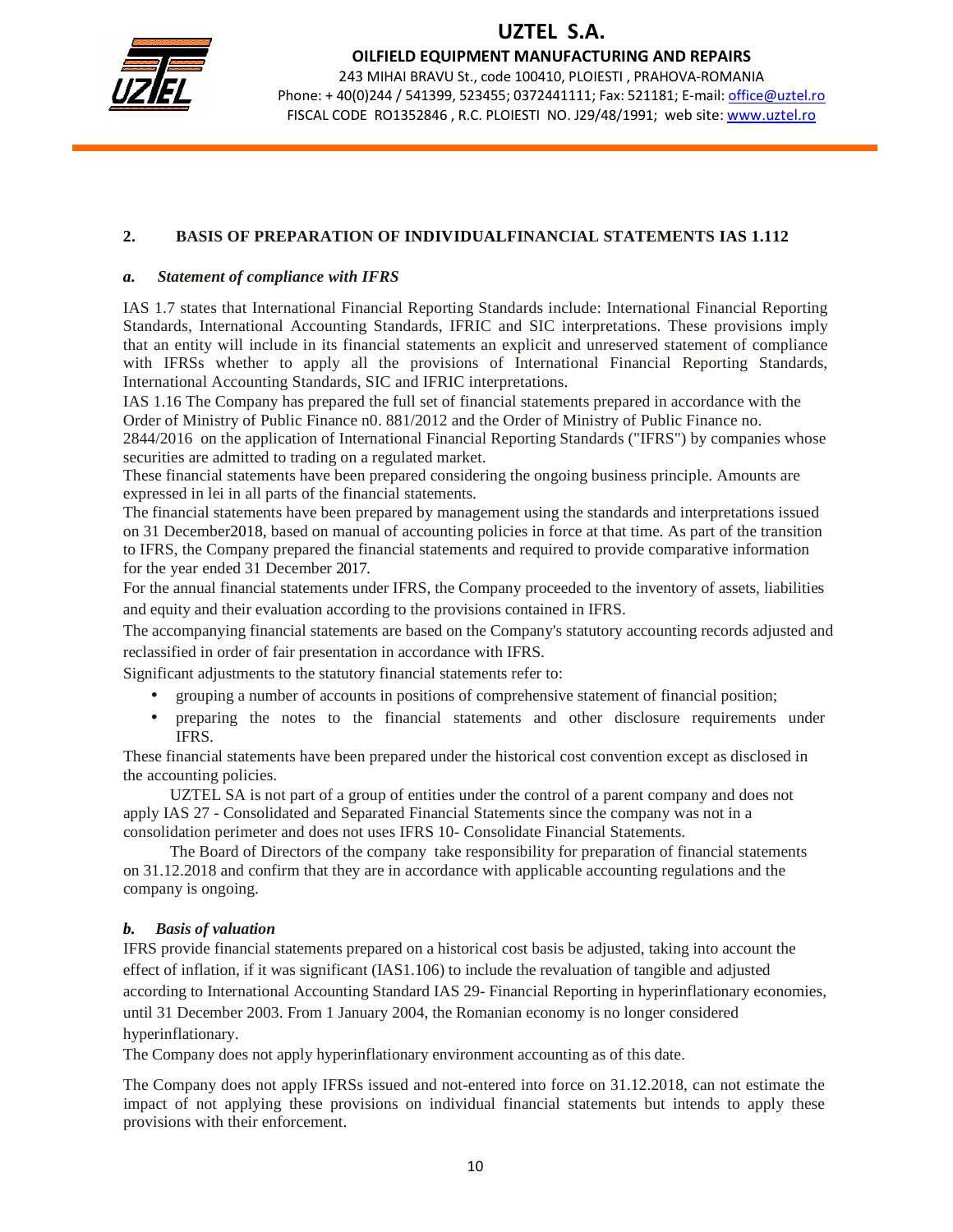

OILFIELD EQUIPMENT MANUFACTURING AND REPAIRS

243 MIHAI BRAVU St., code 100410, PLOIESTI , PRAHOVA-ROMANIA Phone: + 40(0)244 / 541399, 523455; 0372441111; Fax: 521181; E-mail: office@uztel.ro FISCAL CODE RO1352846 , R.C. PLOIESTI NO. J29/48/1991; web site: www.uztel.ro

j

### *c. Continued activity*

These financial statements have been prepared under ongoing business principle assumption.

By sentence no.129 dated 03.03.2017 pronounced on File no. 4732/105/2010 by Dolj Court; Department of - II- Civil, was ordered closure of the Uztel SA company's reorganization procedures, following the fulfilment of payment obligations assumed in the plan confirmed by Sentence no. 1282 dated October 9, 2012 and the Uztel SA Company's reintegration into the economic circuit with continued activity

Company management has analyzed the prediction of future operational activity, highlighting, at least for 2017, a volume of inputs from other contracts secured both by existing contract and reasonable certainty of contracting of new works.

SC UZTEL S.A. is one of the leading manufacturers of oilfield equipment, and providing repair services in this area, an area that has a positive perspective, especially in present day in Romania, when large companies in Europe and beyond will begin operation of new deposits of oil and natural gas.

Based on analyzes conducted and measures of reorganization plan, the Company's directors confirm that it will be able to continue operations in the foreseeable future and, therefore, the application of the ongoing business assumption is justified and appropriate for the preparation of financial statements based on this principle.

### *d. Functional and presentation currency*

Under IAS 1.51 financial statements are presented in Romanian Lei (RON), which is the functional and presentation currency. Except where otherwise stated, the financial information presented in RON has been rounded to the nearest unit.

### *e.Use of estimates and judgments*

Preparation of financial statements in conformity with IFRS requires management to make judgments, estimates and assumptions that affect the application of accounting policies and reported amounts of assets, liabilities, income and expenses. Estimates are made based on the most reliable information available at the date of the financial statements but actual results may differ from these estimates. Actual results may differ from these estimates.

The estimates and underlying assumptions are reviewed periodically. Revisions to accounting estimates are recognized in the period in which the estimate is revised and in future periods affected as of IAS 1125. In accordance with IAS 36, both tangible and intangible assets are reviewed at the balance sheet date to identify whether there are indicators of impairment.

The most significant estimates and decisions that have an impact on the amounts recognized in the financial statements are estimates of the economic life of tangible assets (e.g. equipment), determine the recoverable amount of tangible assets involving a lease, the estimate of provisions for doubtful debts, for depreciation of old stocks and stocks without movement, provisions for risks and charges.

### **3. ACCOUNTING POLICIES**

The accounting policies detailed below have been consistently applied by the Company in accordance with IAS 8 and IAS 1.134-135.

The company discloses information that enables users of its financial statements to evaluate the objectives, policies and processes for managing capital Society.

In order to comply with IAS1.134 Society presents: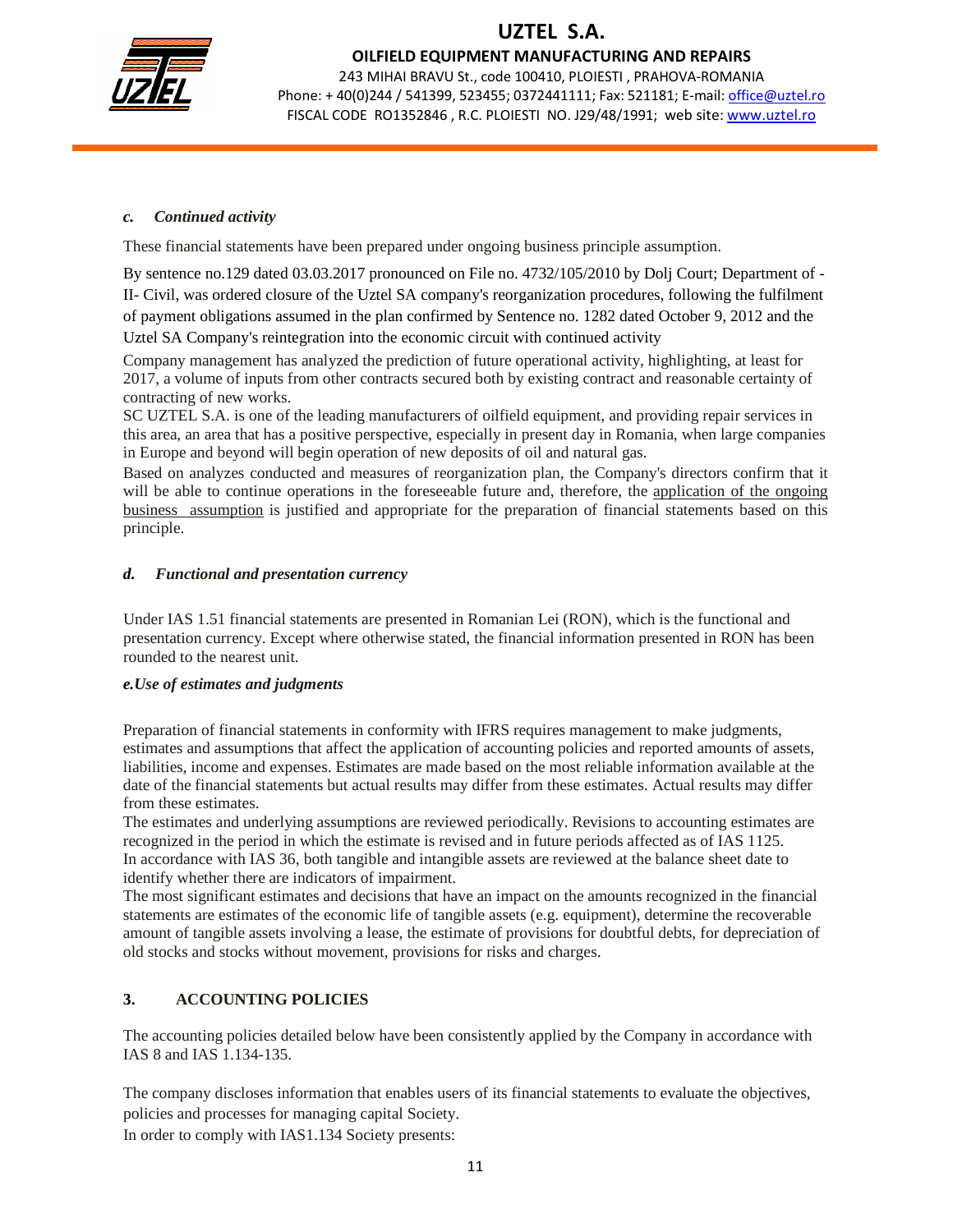

OILFIELD EQUIPMENT MANUFACTURING AND REPAIRS

243 MIHAI BRAVU St., code 100410, PLOIESTI , PRAHOVA-ROMANIA Phone: +40(0)244 / 541399, 523455; 0372441111; Fax: 521181; E-mail: office@uztel.ro FISCAL CODE RO1352846 , R.C. PLOIESTI NO. J29/48/1991; web site: www.uztel.ro

j

- Qualitative information about its objectives, policies and processes for managing capital including a description of what it manages as capital, and how it is meeting its objectives for managing capital;
- A summary quantitative data;
- Any changes from the previous period on qualitative and quantitative information.

The Company relies on information provided internally to key management personnel IAS 1.135.

In the process of applying the Company's accounting policies, management has not made significant assumptions apart from those involving estimates of reserves for receivables, inventories and litigation that have significant effect on the amounts in the financial statements.

The accounting policies have been applied consistently to all periods presented in the financial statements prepared in accordance with IFRS.

In the process of applying the Company's accounting policies, management has made estimates for provisions, impairment of receivables and inventories which have no effect on the estimated values of the individual financial statements.

#### **Distinction assets / fixed and current / long-term debt**

Society presents current assets, assets and current and long-term liabilities as distinct classifications in statement of financial position, except when a presentation based on liquidity provides information that is reliable and more relevant in order of liquidity.

#### **a.** *Transactions in foreign currencies*

According to IAS 1.51 (d), (e) transactions in foreign currencies are expressed in RON by applying the exchange rate at the transaction date. Monetary assets and liabilities denominated in foreign currencies at year end are in USD at the exchange rate at that date. Gains and losses from exchange rate differences, realized or unrealized, are recorded in the income statement in the year in question, in accordance with IAS 21.

Official exchange rates used to convert foreign currency balances at 31 December 2018 are as follows:

| Currency     | 31 December 2018 |
|--------------|------------------|
| 1 Euro       | 4,6639 lei       |
| 1 dollar SUA | 4,0736 lei       |

#### *b. Financial instruments*

#### **Non-derivative financial receivables**

Financial assets include primarily cash and cash equivalents, customers and other similar accounts, investments. Recognition and measurement of these items are disclosed in the respective accounting policies. Financial instruments are classified as receivables from loans, liabilities or equity in accordance with the content of the contractual arrangement. Interest, dividends, gains and losses relating to a financial instrument classified as a liability are reported as expense or income as incurred. Payments to holders of financial instruments classified as equity are charged directly to equity.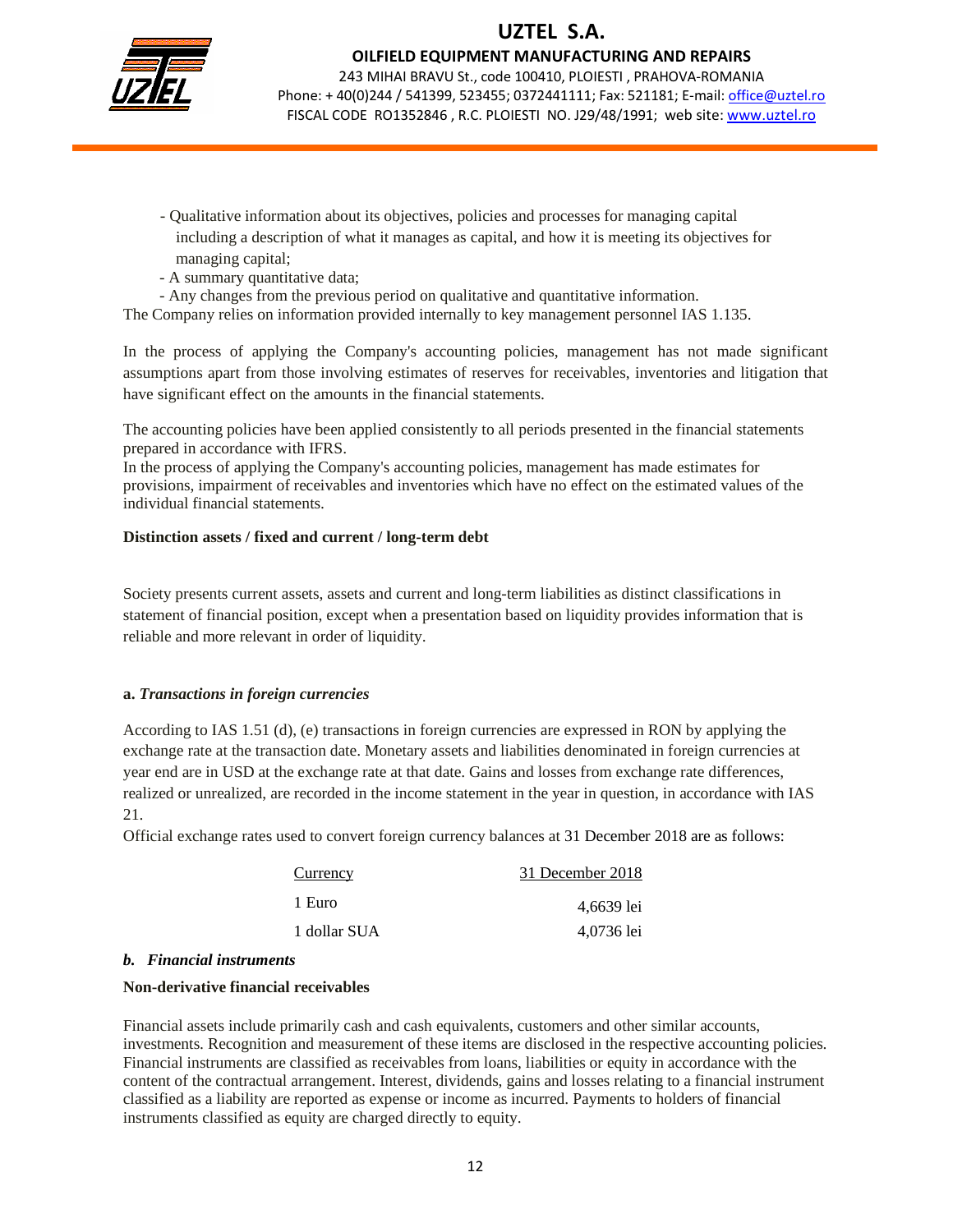

OILFIELD EQUIPMENT MANUFACTURING AND REPAIRS

243 MIHAI BRAVU St., code 100410, PLOIESTI , PRAHOVA-ROMANIA Phone: +40(0)244 / 541399, 523455; 0372441111; Fax: 521181; E-mail: office@uztel.ro FISCAL CODE RO1352846 , R.C. PLOIESTI NO. J29/48/1991; web site: www.uztel.ro

j

The Company initially recognizes receivables and deposits on the date on which they were initiated. All other financial assets (including assets designated at fair value through profit or loss) are recognized initially on the trade date when the Company becomes party to the contractual terms of the instrument. The Company recognizes a financial asset when it expires contractual rights on cash flows generated by the assets or when transferred rights to collect the contractual cash flows of the financial asset in a transaction in which the risks and rewards of ownership of the financial asset are transferred significantly. Any interest in transferred financial assets that is created or retained by the Company is recognized as a separate asset or liability.

Financial assets and liabilities are compensated and in the statement of financial position are presented net value only when the Company has a legal right to offset the amounts and intends either to settle on a net basis, or to realize the asset and settle the obligation at the same time.

The Company has the following non-derivative financial assets: financial assets at fair value through profit or loss, held to maturity financial assets, receivables and financial assets available for sale.

#### **Trade receivables**

Customer accounts and similar accounts include invoices and unpaid at the reporting date at face value and estimated claims related to sales, services, which are recognized initially at fair value plus directly attributable transaction costs. Subsequently, customer accounts and similar accounts are stated at amortized cost less impairment losses. Amortized cost approximates the nominal value. Ultimate losses may vary from the current estimates. Due to the inherent lack of information about the financial position of customers, an estimate of probable losses is uncertain. However, the company management made the best estimate of losses and believes that this estimate is reasonable in the circumstances.

Losses of value are analyzed on the date of the financial statements to determine whether they are correctly estimated. Depreciation adjustment can be repeated if there has been a change in existing conditions when determining the recoverable amount. Reversing impairment adjustments can be made so that only the net value of the asset does not exceed its net book value history.

#### **Cash and cash equivalents**

Money assets include petty cash, current accounts, and other cash equivalents. Foreign currency assets are revalued at the end-of-period exchange rate. Financing through internal and external factoring without regression is an integral part of the administration of the Company's cash funds and is included as a component of cash availability for the purpose of presenting the cash flow statement

### **Short-term investments**

The Company does not own short term investment at 31.12.2018.

### *c. Non-derivative financial debt*

The Company initially recognizes debt instruments issued and subordinated liabilities on the date it is initiated. All other liabilities (including liabilities designated at fair value through profit or loss) are recognized initially on the trade date, when the company becomes party to the contractual terms of the instrument.

The Company derecognizes a financial liability when its contractual obligations are settled, cancelled or expires.

Financial assets and liabilities are compensated and the net amount of financial position is presented only when the Company has a legal right to offset the amounts and intends either to settle on a net basis, or to realize the asset and settle the obligation at the same time.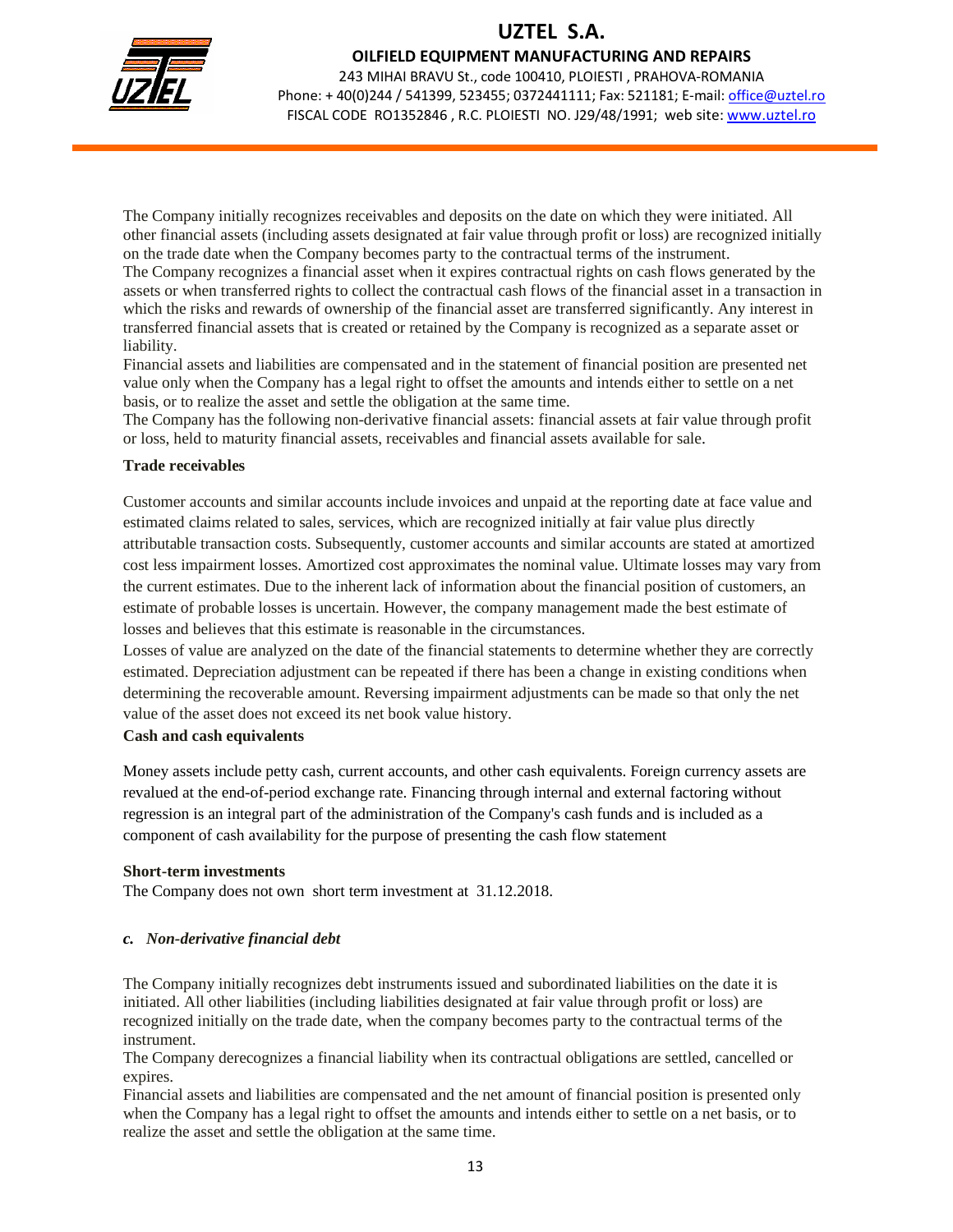

OILFIELD EQUIPMENT MANUFACTURING AND REPAIRS

243 MIHAI BRAVU St., code 100410, PLOIESTI , PRAHOVA-ROMANIA Phone: + 40(0)244 / 541399, 523455; 0372441111; Fax: 521181; E-mail: office@uztel.ro FISCAL CODE RO1352846 , R.C. PLOIESTI NO. J29/48/1991; web site: www.uztel.ro

j

The Company has the following non-derivative financial liabilities: financial liabilities, loans, overdraft, trade payables and other liabilities.

Such financial liabilities are recognized initially at fair value plus any directly attributable transaction costs. Subsequent to initial recognition these financial liabilities are measured at amortized cost using the effective interest method.

### *d. Trade payables*

Payables to suppliers and other payables are recognized initially at fair value plus directly attributable transaction costs. Subsequently, they are recognized at amortized cost less impairment losses using the effective interest method. Amortized cost approximates the nominal value.

Payables and other liabilities at amortized cost include the invoices issued by the suppliers of goods, works and services rendered.

### *e. Interest Bearing Borrowings*

Borrowings are recognized initially at fair value, net of transaction costs. Subsequent to initial recognition, interest bearing borrowings are stated at amortized cost, any difference between cost and redemption value being recognized in the statement of comprehensive income during the loan based on an effective interest rate.

Net financing costs include interest on borrowings calculated using the effective interest rate method, less capitalized costs capitalized in assets, interest receivable on funds invested, dividend income, favourable and unfavourable foreign exchange differences, risk fees and commissions.

Interest income is recognized in profit or loss in the year they occur, using the effective interest rate method. Dividend income is recognized in profit or loss on the date the Company's right to receive dividends is recognized.

#### **f.** *Equity (Share Capital)*  **Ordinary shares**

Ordinary shares are classified as part of equity. Incremental costs directly attributable to issue ordinary shares and share options are recognized as a deduction from equity net of tax effects. Dividends on equity holdings (capital) established in accordance with General assembly of Shareholders (AGA) Decisions are recognized as a liability in the period in which their distribution is approved.

### *g. Tangible assets*

Under IAS 16 property, plant and equipment are initially recorded at acquisition cost. Intangible assets visible through financial statements were included in the revalued amount less accumulated depreciation and adjustments for depreciation or impairment losses.

Historical cost includes expenditure that is directly attributable to the acquisition of the items. Tangible assets include land, buildings, construction, machinery and equipment and other tangible assets and tangible assets in progress.

Starting May 1, 2009, statutory reserves from the revaluation of fixed assets, including land, performed after 1 January 2004, which are deducted from taxable income through tax depreciation or expenditure on assets balance and / or scrapped, are subject to tax while tax depreciation deduction , when writing off books of these assets, as appropriate.

Statutory reserves from revaluation of fixed assets, including land, made up to 31 December 2003 plus the portion of the revaluation performed after January 1, 2004 for the period up to April 30, 2009 will not be taxed at the time of transfer to reserves representing surplus revaluation reserve, but when changing their destination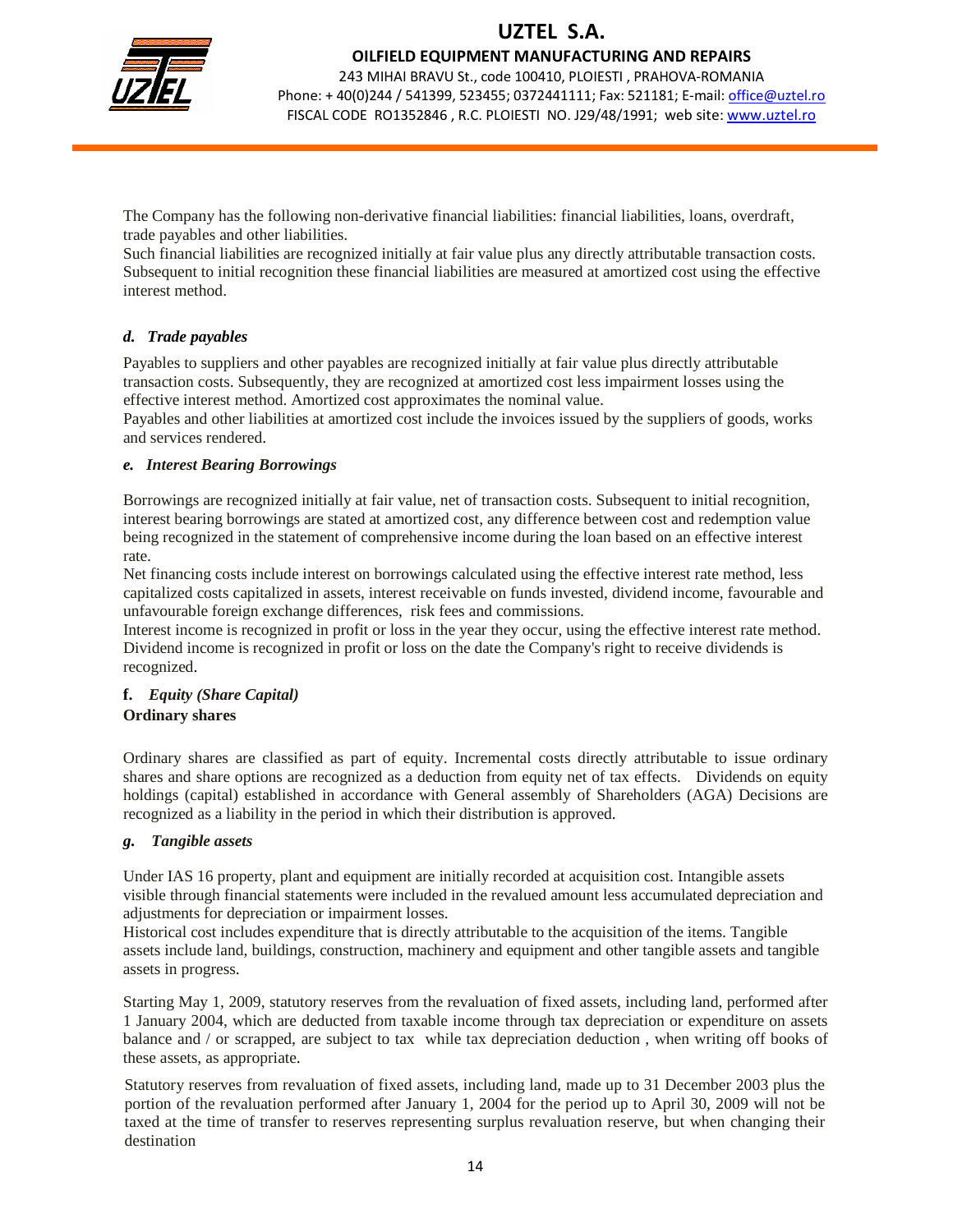

OILFIELD EQUIPMENT MANUFACTURING AND REPAIRS

243 MIHAI BRAVU St., code 100410, PLOIESTI , PRAHOVA-ROMANIA Phone: + 40(0)244 / 541399, 523455; 0372441111; Fax: 521181; E-mail: office@uztel.ro FISCAL CODE RO1352846 , R.C. PLOIESTI NO. J29/48/1991; web site: www.uztel.ro

j

Statutory reserves from revaluation of fixed assets, including land, made up to 31 December 2003 plus the portion of the revaluation performed after January 1, 2004 for the period up to April 30, 2009 will not be taxed at the time of transfer to reserves representing surplus revaluation reserve, but when changing their destination.

The statutory reserves are made taxable in the future, when changing of reserves destination in any form, in case of liquidation, merger of the Company, including its use to cover accounting losses, except for transfer, after 1 May 2009, the reserves for assessment after 1 January 2004.

When parts of a tangible asset have different useful lives, they are considered separate asset.

Tangible assets are retired or balances are removed from the statement of financial position together with the corresponding accumulated depreciation. Gains or losses after retirement or disposal are equal to the net proceeds from the disposal (less disposal costs) minus the net book value of the asset. They are recognized as income or expense in profit or loss.

When an asset is classified as investment property, the property is revalued at fair value. Gains arising from revaluation are recognized in the income statement only to the extent there is a loss of impairment of the property and any remaining winnings recognized as other elements of overall income and presented in the revaluation reserve in equity. Any loss is recognized immediately in profit or loss. Subsequent costs are capitalized only when it is probable that such expenditure will generate future economic benefits of the Company. Maintenance and repairs are expenses in the period

The fair value of tangible assets has been determined on the basis of continuity.

The company was founded in 1904 and became the joint stock company under Law no. 15/1990 on the reorganization of the state economic entities as autonomous and commercial societies and on the basis of GD no. 1213/20 November 1990. Throughout this period, the company had an uninterrupted production activity. The UZTEL company operates in a compact perimeter of about 20 ha in the peripheral industrial area of Ploiesti and the industrial buildings and halls it uses within this perimeter are in a connection closely related to the manufacturing process, from buildings - industrial halls intended for the hot sectors (iron, iron and non-ferrous casting, forge building, modular building) to industrial buildings mechanical machining (ex building for mechanical machining, building for oilfield equipment), buildings for mounting, assembly and test (ex, building for assembly of valves and equipment, dyeing - packing building, warehouse for parts for installation).

The company owns at 31.12.2018 technological equipment, measuring, control and regulation equipment, transport means, furniture and office equipment with a net book value of 10,978,616.31 lei, with a life span between 2-22 years, used for industrial purposes, put into operation since 1970.

*"Frequency of revaluation depends on changes in fair values of revalued corporal assets. If the fair value of the revalued asset significantly differs from the book value, a new revaluation is required. Some items of corporate assets incur significant and fluctuating changes in fair value, requiring year revaluations. In case of corporate immobilizations whose fair values do not suffer significant changes, it is not necessary to make such frequent re-evaluations. Instead, it may be necessary to revalue the specific item only once every three or five years.* "

The Company has chosen through the accounting policies for the class of tangible assets - buildings to apply IAS 16.34 on the revaluation of tangible assets once every 5 years.

The company owns, mainly, old buildings, put into operation during the period 1921 - 1999, in which performs production activity (e.g. building of material storehouse - putting into operation in 1921, building for prototypes – put into operation in 1922, machining building - commissioning in 1925, modelling building - put in function in 1933, office building - put in operation in 1935) with life span between  $24 - 60$ years.

These fixed assets are specific to the manufacturing process, and do not have an active valuation and trading market in the absence of comparison terms.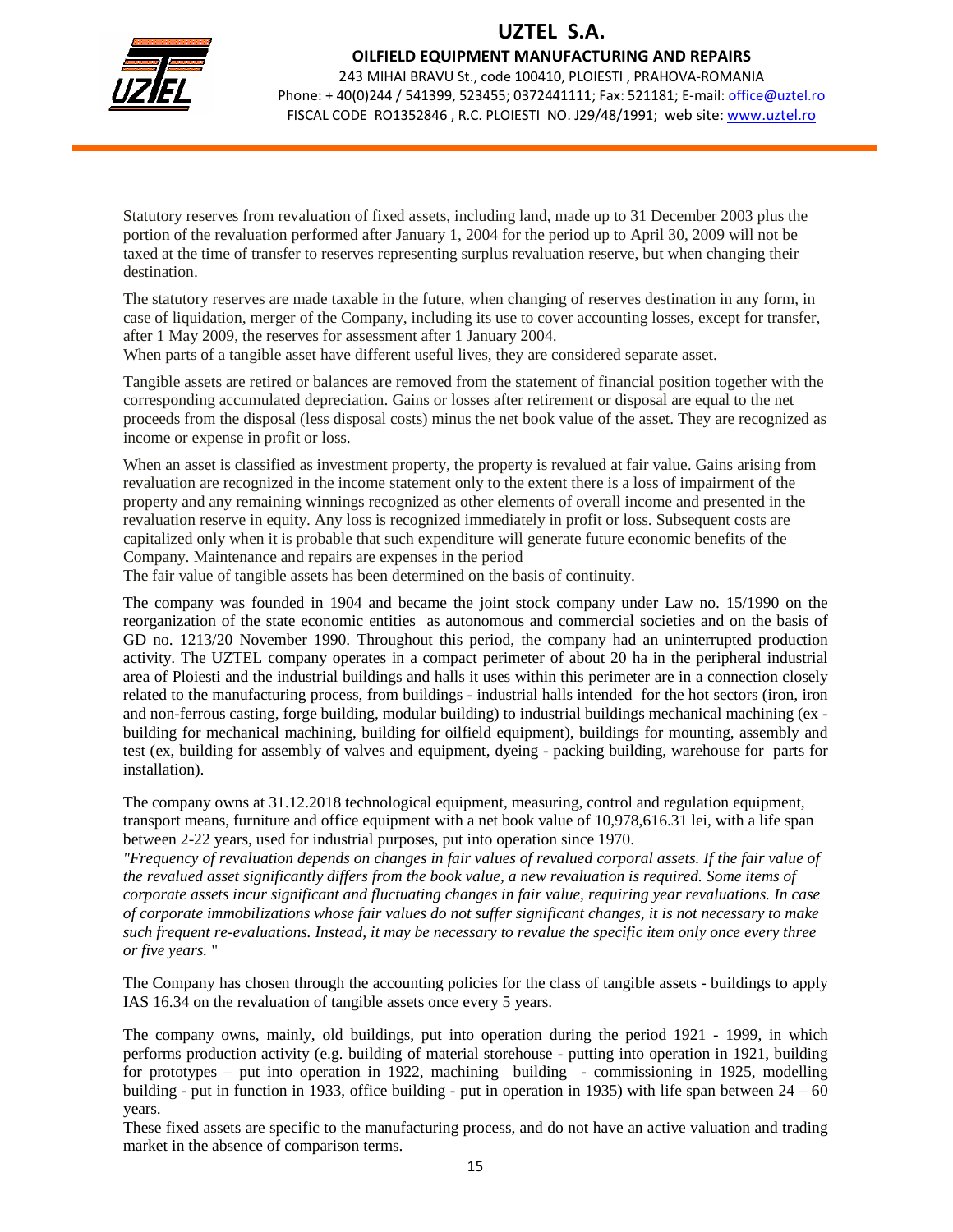

OILFIELD EQUIPMENT MANUFACTURING AND REPAIRS

243 MIHAI BRAVU St., code 100410, PLOIESTI , PRAHOVA-ROMANIA Phone: + 40(0)244 / 541399, 523455; 0372441111; Fax: 521181; E-mail: office@uztel.ro FISCAL CODE RO1352846 , R.C. PLOIESTI NO. J29/48/1991; web site: www.uztel.ro

j

In accordance with IAS 16.31 and IAS 16.34, the Company has applied professional judgment and accounting guidance for tangible fixed assets used (buildings, technological equipment, measurement facilities, control and regulation equipment, means of transport, furniture and office equipment) given that their nature and destination do not have an active market, representing technological equipment, machine tools purchased on the basis of projects specific to the activity of the company.

| lei<br><b>Buildings and constructions</b> |                |               |                    |  |  |  |
|-------------------------------------------|----------------|---------------|--------------------|--|--|--|
|                                           | Net Book Value | Fair value    | <b>Differences</b> |  |  |  |
| year $2011$                               | 37.848.508,91  | 33.181.183,00 | $-4.667.325,91$    |  |  |  |
| year $2013$                               | 29.005.259,62  | 31.448.397,00 | $+2.443.137,38$    |  |  |  |
| year $2018$                               | 15.409.052,79  |               |                    |  |  |  |

The net book value of buildings and constructions diminished on the basis of depreciation in 2011-2013 with 8.843.249,29 lei and between 2013 and 2018 with 13.596.207 lei, while the fair value of 2013 diminished compared to the fair value of 2011 by 1.732.786,00 lei.

#### − **Technological equipment, technical installations, cars, furniture and office equipment**  lei van die koning van die koning van die koning van die koning van die koning van die koning van die koning v

|             | Net Book Value | Fair value               | <b>Differences</b> |
|-------------|----------------|--------------------------|--------------------|
| year $2007$ | 14.960.673,69  | 19.580.900,00            | $+4.620.226.31$    |
| year $2018$ | 9.142.744.15   | $\overline{\phantom{0}}$ | -                  |

Total net book value of technological equipment, machinery, machinery, furniture and office equipment diminished due to depreciation in 2007 – 2018 cu 5.817.929,54 lei.

#### *h. Depreciation*

Tangible assets are generally amortized using the straight-line method over the estimated useful lives of the month following commissioning and monthly costs include company. The useful life (in years) used (fiscal) for tangible assets are as follows:

|                                                                                                                | service life (years) |
|----------------------------------------------------------------------------------------------------------------|----------------------|
| Buildings, constructions and special installations                                                             | $25 - 60$            |
| Machinery and equipment                                                                                        | $03 - 28$            |
| Measuring and Control                                                                                          | $0.5 - 10$           |
| Machines                                                                                                       | $04 - 10$            |
| Other fixed assets                                                                                             | $03 - 20$            |
| Democratica of an exect crosse of the couling of the data the coast is closed and all democratic in coordinate |                      |

Depreciation of an asset ceases at the earlier of the date the asset is classified as held for sale in accordance with IFRS 5 and the date that the asset is derecognized.

Assets in progress and land are not depreciated. Investments in progress are not depreciated until commissioning. Assets' residual values and useful lives are reviewed and adjusted if necessary at each statement of financial position date. If expectations differ from previous estimates, the change must be accounted for as a change in an accounting estimate in accordance with IAS 8 - Accounting Policies, Changes in Accounting Estimates and Errors.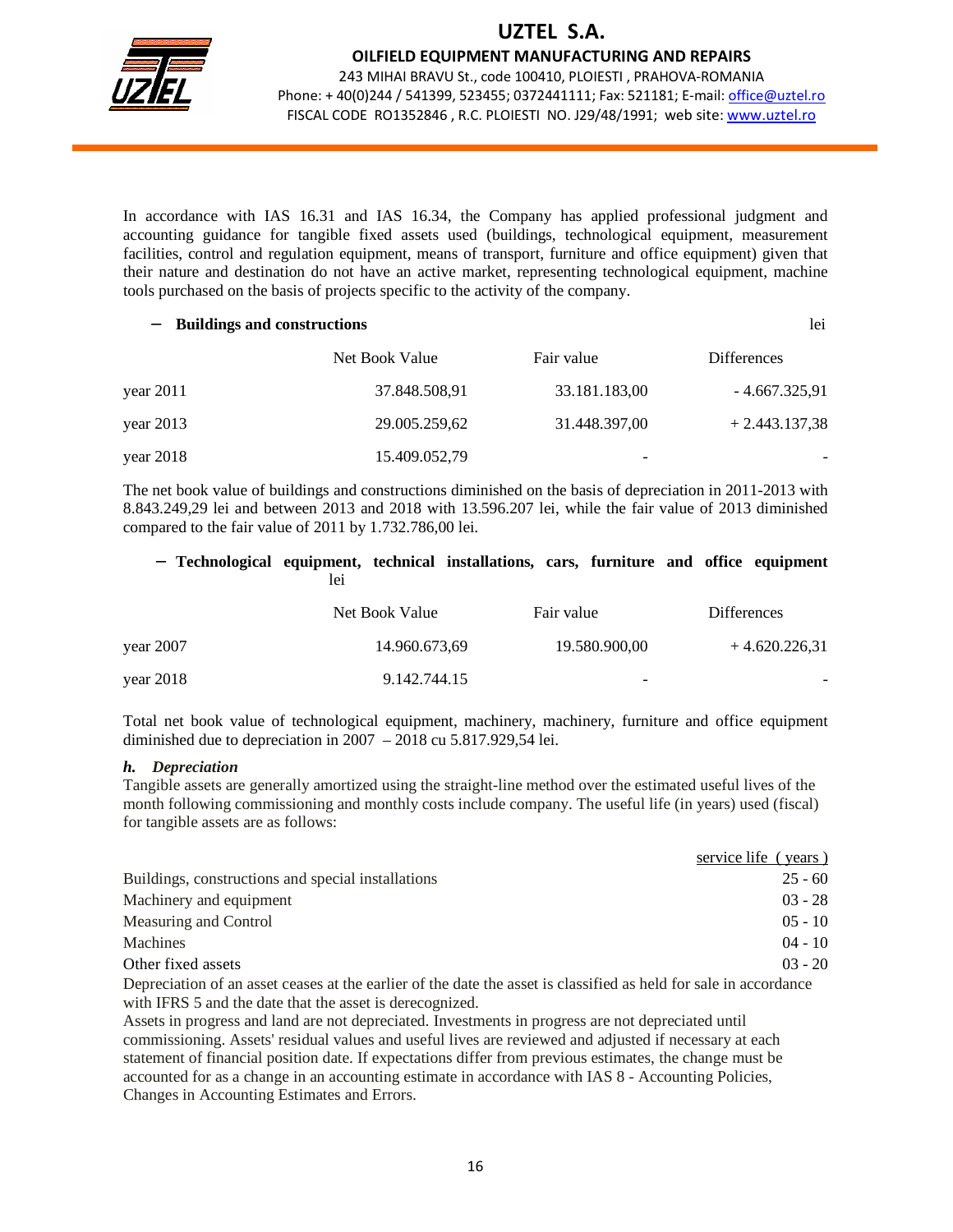

OILFIELD EQUIPMENT MANUFACTURING AND REPAIRS

243 MIHAI BRAVU St., code 100410, PLOIESTI , PRAHOVA-ROMANIA Phone: + 40(0)244 / 541399, 523455; 0372441111; Fax: 521181; E-mail: office@uztel.ro FISCAL CODE RO1352846 , R.C. PLOIESTI NO. J29/48/1991; web site: www.uztel.ro

j

The book value of an asset is written down immediately to its recoverable amount if the carrying amount exceeds the estimated recoverable amount.

### *i. Assets acquired under leasing*

IFRS 1 does not contain an exception to the retrospective application of IAS 17. Entities will need to consider leases at the date of transition to IFRS and classify them according to IAS 17. Certain operating leases may be reclassified into the category of finance leases. In this case, the entity recognizes that the date of passing to IFRS the asset leased with related depreciation, liability duty assessed under IAS 17 and impute to earnings any difference.

Under IAS 17 leases in which the Company assumes all the risks and rewards of ownership are classified as finance leases. Tangible assets acquired through finance leases are stated at least between the market value and the present value of future payments, less accumulated amortization and impairments of value. Lease payments are recorded in accordance with accounting policy. Fixed assets acquired in finance leases are depreciated over their lifetime.

At 31.12.2018 the company does not own assets bought in leasing.

### *j. Intangibles*

Intangible assets with determined useful life are amortized over the economic life and assessed for depreciation whenever there are indications that intangible assets may be impaired. The amortization period for an intangible asset with a useful life determined is reviewed at least at each financial year end. Changes in the expected useful life or the expected pattern of consumption of future economic benefits embodied in the asset are accounted for by changing the amortization period, and treated as changes in accounting estimates. Amortization expense of intangible assets with useful lives determined is recognized in profit or loss category operational expenses. Under IAS 38, intangible assets are presented in the statement of financial position at their revalued amount. Depreciation is recognized in profit or loss on a straight line method basis during the estimated useful lives of the intangible asset. Expenditure related to the acquisition of software licenses is capitalized based on the costs of procurement and commissioning of programs. Costs associated with developing or maintaining computer software programs are recognized as expenses when registering.

Intangible assets according to generally accepted regulations cannot be acquired through exchange of assets, which are treated as special deliveries.

The Company uses the following life spans for intangible assets:

| - Development costs                                                       | 5 years |
|---------------------------------------------------------------------------|---------|
| - Software licenses                                                       | 3 years |
| - Antivirus licenses                                                      | 1 years |
| uri amulias dhe studisht lina dannaciation matha difanimtanalilala socato |         |

The Company applies the straight-line depreciation method for intangible assets.

#### *k. Stocks*

According to IAS 2, Inventories consist of raw materials and supplies, goods, spare parts, semi-finished products and packaging, and other materials. These are recorded at their entry as inventory at the acquisition price and acquisition are expensed or capitalized, as appropriate, when consumed. The cost of inventories is determined based on the FIFO method. Inventory accounting method is ongoing inventory method, quantity and value management being watched (store sheet and Integrated Informatics Storage Program SIVECO Applications - SVAP 2011). The value of production in progress and finished products includes direct cost of materials, labour and indirect costs of production that we have built.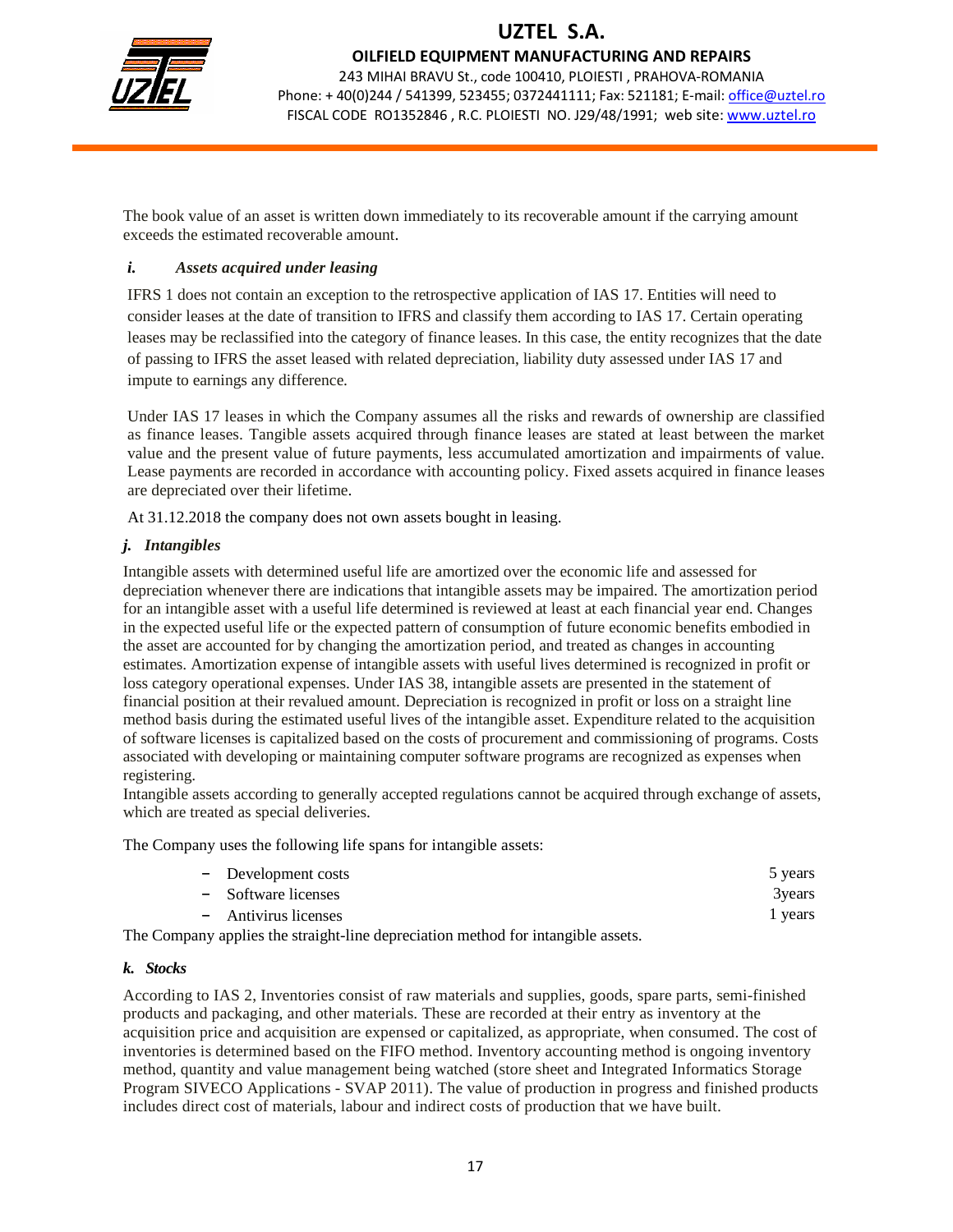

OILFIELD EQUIPMENT MANUFACTURING AND REPAIRS

243 MIHAI BRAVU St., code 100410, PLOIESTI , PRAHOVA-ROMANIA Phone: +40(0)244 / 541399, 523455; 0372441111; Fax: 521181; E-mail: office@uztel.ro FISCAL CODE RO1352846 , R.C. PLOIESTI NO. J29/48/1991; web site: www.uztel.ro

j

Inventories are measured at the lowest of cost and net realizable value. Net realizable value is the estimated selling price in the ordinary course of business less the estimated costs of completion, if any, and expenses of sale.

Inventory items are treated as inventory, passing on costs is performed entirely in putting them into use, tracking them extra accounting.

Heritage assessment at the end of the financial year is influencing stocks, with differences  $(+/-)$  resulting from the annual inventory**.** 

### *l. Dividends*

Under IAS 10, the Company may pay dividends only by statutory profit-sharing, considering the financial statements prepared in accordance with Romanian accounting principles. Dividends are recognized as a liability in the period in which their distribution is approved**.** 

#### *m. Employees benefits*

Under IAS 9, the rights of employees in the short term include salaries and social security contributions. Short-term employee rights are recognized as expenses with services by them in the current activity they perform. The Company makes payments to the Romanian State Social Security benefits to its employees. All employees of the Company are included in the Romanian State pension plan. The payments are recognized in profit or loss together with payroll expenses. The Company has no other legal or implicit obligations to pay future benefits to its employees. On termination of employment, the company has no obligation to repay the contributions made by former employees.

#### *n. Provisions*

A provision is recognized when, and only when the following conditions are met: the Company has a present obligation (legal or implicit) as a result of a past event, it is probable that an outflow of resources embodying economic benefits will be required to settle the obligation when a reliable estimate can be made regarding the amount of the obligation. Where the effect of the temporary value of money is material, the amount of a provision is the present value of the expenditures is expected to be required to settle the obligation. Provisions are measured at the present value of cash flows using a discount rate that reflects current market situation and the risks specific to the liability.

Provisions are reviewed at each reporting date and adjusted annual financial statements to reflect the current best estimate of the Company's management in this regard. Where to settle an obligation is no longer probable that an outflow of resources, provision is cancelled by resuming revenue. No provisions are recognized for costs that are incurred for the activity in the future.

#### *o. Income*

Under IAS 18, revenue is recognized when the significant risks and rewards have been transferred to the buyer, obtaining economic benefits is probable and the associated costs can be estimated correctly.

Revenue is recognized at the fair value of the amount received (net amounts of revenue), VAT, returns and discounts. Sales of services are recognized in the period, to which it relates, by their nature (operational, financial).

Financial income comprises interest income from dividends. Interest income is recognized as it accrues in profit or loss using the effective interest method. Dividend income is recognized in profit or loss is determined at the time the Company is entitled to receive the amount paid.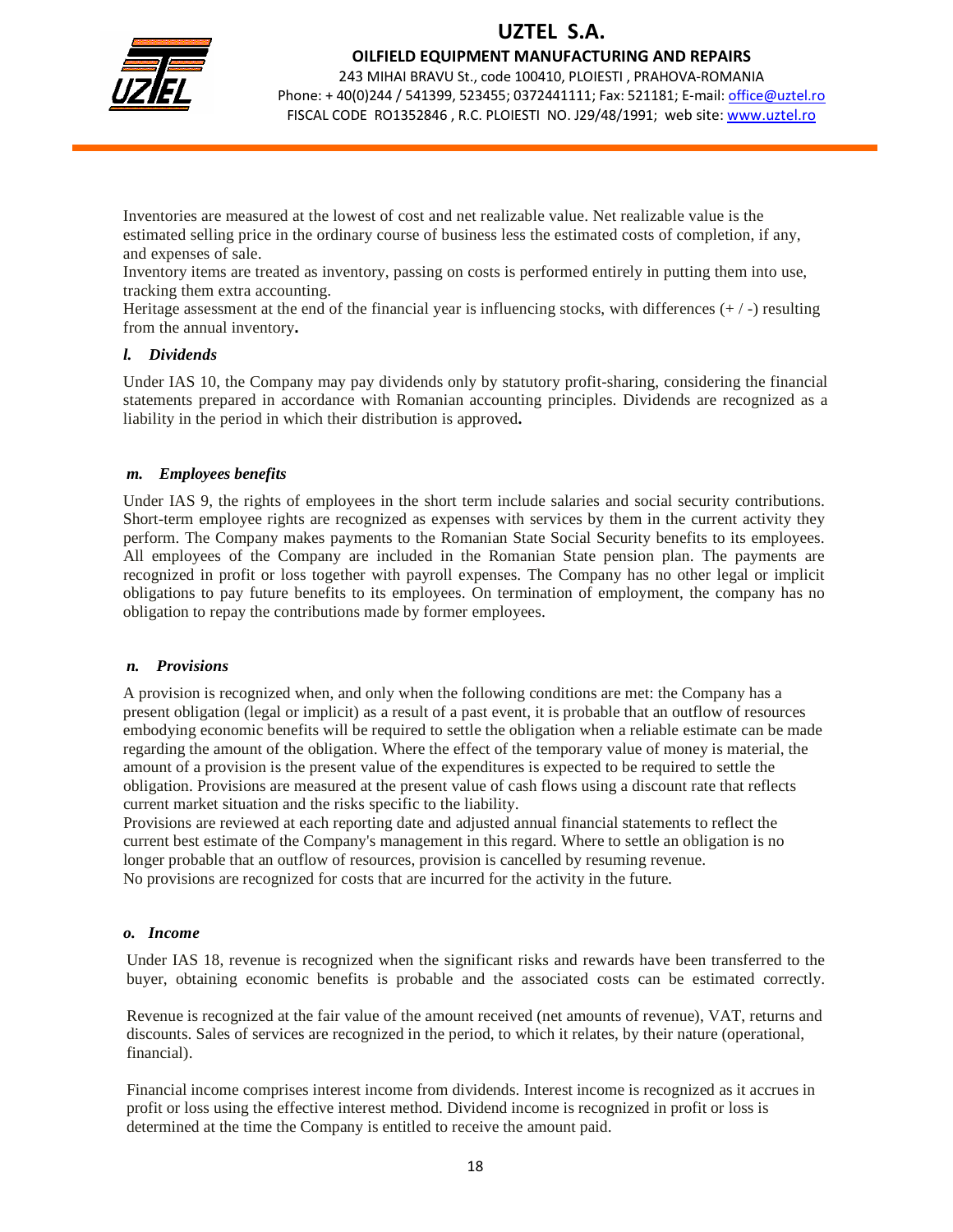

OILFIELD EQUIPMENT MANUFACTURING AND REPAIRS

243 MIHAI BRAVU St., code 100410, PLOIESTI , PRAHOVA-ROMANIA Phone: +40(0)244 / 541399, 523455; 0372441111; Fax: 521181; E-mail: office@uztel.ro FISCAL CODE RO1352846 , R.C. PLOIESTI NO. J29/48/1991; web site: www.uztel.ro

j

Financial expenses comprise interest expense related to loans and impairment losses on financial assets. Interest on borrowed capital and commissions related to these loans are capitalized in production costs and those that are not directly attributable to the acquisition, construction or production are recognized in profit or loss using the effective interest method.

Losses and gains from exchange rate differences are recorded at net value under IAS 21.

#### *p. Leasing*

In accordance with IAS 17 leases in which the Company assumes substantially the risks and rewards of ownership are classified as finance leases. On initial recognition, the asset that is the subject of the lease is valued at the lower of fair value and the present value of the minimum lease payments. Subsequent to initial recognition, the asset is accounted for in accordance with the accounting policy applicable to the asset.

#### *r. Income tax*

Income tax is recorded in the income statement except where it relates to items of equity, in which case income tax is recorded in the equity section. Current tax is the expected tax payment that relates to taxable profit of the year, using tax rates set by law at the reporting date, adjusted for corrections of previous years.

Deferred income tax is calculated based on temporary differences. These assets and liabilities are determined as the difference between the carrying amount (VC) and the amount attributed for tax purposes (tax base BF).

Dividend tax is recorded at the same time when debts are recognized on dividend on dividend payment. Income tax rate used to calculate the current and deferred income tax at 31 December 2018 was 16% .

The Company has recognized the deferred tax asset and will recover to the extent that future taxable profit will become probable to allow the deferred tax asset to be recovered.

**Amendments to IAS 12** - Income Taxes clarify the accounting for deferred tax on receivables at fair value. The application of these amendments did not affect the annual financial statements of the company.

#### *s. Earnings per share*

In accordance with IAS 33, earnings per share are calculated by dividing profit or loss attributable to owners of the weighted average number of shares subscribed.

The weighted-average shares outstanding during the year represents the number of shares at the beginning of the period, adjusted number of shares issued multiplied by the number of months in which the shares were outstanding during exercise.

Dilution is a reduction in earnings per share or an increase in loss per share resulting from the assumption that convertible instruments are converted, that options or alternatives are exercised, or that ordinary shares are issued upon the satisfaction of specified conditions. Result of diluted earnings per share is consistent with that of basic earnings per share namely, to assess the interest of each ordinary share in the performance of an entity.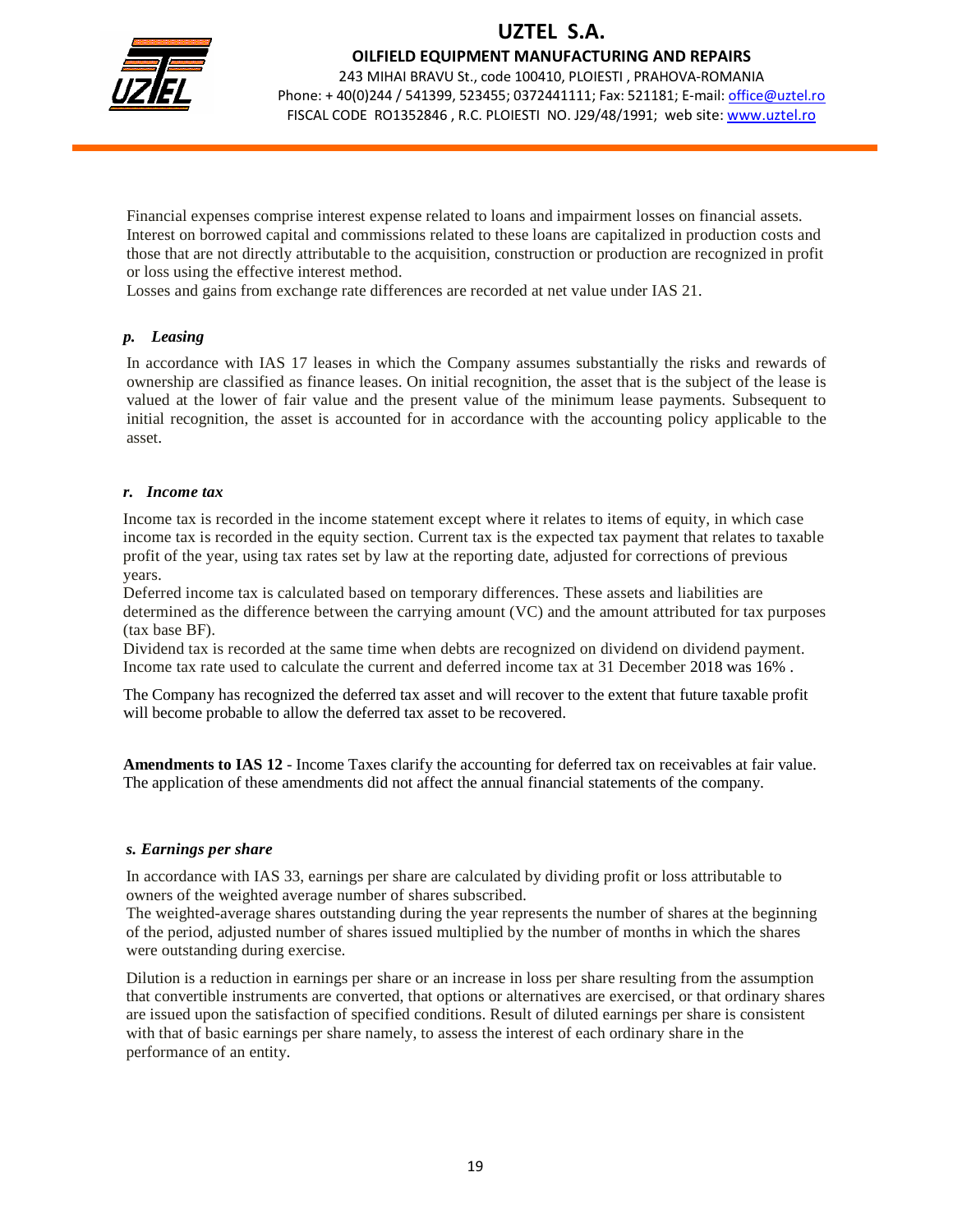

### OILFIELD EQUIPMENT MANUFACTURING AND REPAIRS

243 MIHAI BRAVU St., code 100410, PLOIESTI , PRAHOVA-ROMANIA Phone: +40(0)244 / 541399, 523455; 0372441111; Fax: 521181; E-mail: office@uztel.ro FISCAL CODE RO1352846 , R.C. PLOIESTI NO. J29/48/1991; web site: www.uztel.ro

j

**t.The implications of the new International Financial Reporting Standards (IFRS)**   *Standards and interpretations issued by the IASB and adopted by the EU but not yet in force and society do not apply early*

Currently, IFRS as adopted by the European Union does not differ significantly from the IASB regulations, except for the following new standards, amendments to existing standards and new interpretations that have not been approved for use in the date of publication of the financial statements (the entry into force dates mentioned below are for IFRS issued by the IASB):

- − *IFRS 14 Deferred accounts for regulated activities* the Standard becomes operative for annual periods beginning on or after 1 January 2016. The European Commission has decided not to issue the approval process for this interim standard and to wait for the final standard,
- − *IFRS 16 Leases adopted by the EU on 31 October 2017* (applicable for annual periods beginning on or after 1 January 2019),
- − *IFRS 17 Insurance Contracts* Applicable for annual periods beginning on or after 1 January 2021 ,
- − *Amendments to IFRS 3 Business Combinations Definition of an enterprise* applicable to business combinations whose acquisition date is from or after the first annual reporting period beginning on or after January 1, 2020, and asset purchases that occur with or after that period,
- − *Amendments to IFRS 10 Consolidated Financial Statements and IAS 28 Investments in Associates and Joint Ventures*-Sale or Asset Contribution between an Investor and Associates or its Joint Ventures and Subsequent Amendments (the Effective Date has been postponed to indefinite period until the research project on the equivalence method is completed) ,
- − *Amendments to IAS 1 Presentation of Financial Statements and IAS 8 Accounting Policies, Changes in Accounting Estimates and Errors - Definition of materiality* - applicable for annual periods beginning on or after January 1, 2020,−

*Amendments to IAS 19 Employee Benefits* - Change, reduction or settlement of the plan - applicable for annual periods beginning on or after 1 January 2019,

- − *Amendments to IAS 28 Investments in Associates and Joint Ventures* Long-term interests in associates and joint ventures - applicable for annual periods beginning on or after 1 January 2019,
- − *Amendments to IFRS 9 Financial Instruments Advance Payment Charges by Negative Compensation adopted by the EU on 22 March 2018* - applicable for annual periods beginning on or after 1 January 2019,
- − *Amendments to various standards due to IFRS Improvements (Cycle 2015-2017) resulting from the annual IFRS Improvement Project (IFRS 3, IFRS 11, IAS 12 and IAS 23*) with the primary purpose of eliminating inconsistencies and clarifying certain formulations - applicable for annual periods beginning on or after 1 January 2019,
- *Amendments to the Conceptual Framework of IFRS* applicable for annual periods beginning on or after January 1, 2020,
- *IFRIC 23 Uncertainty about Income Tax Treatment* adopted by the EU on 23 October 2018 (applicable for annual periods beginning on or after 1 January 2019).

The Company anticipates that the adoption of these new standards and amendments to existing standards will not have a material impact on the company's individual financial statements during the initial period of application.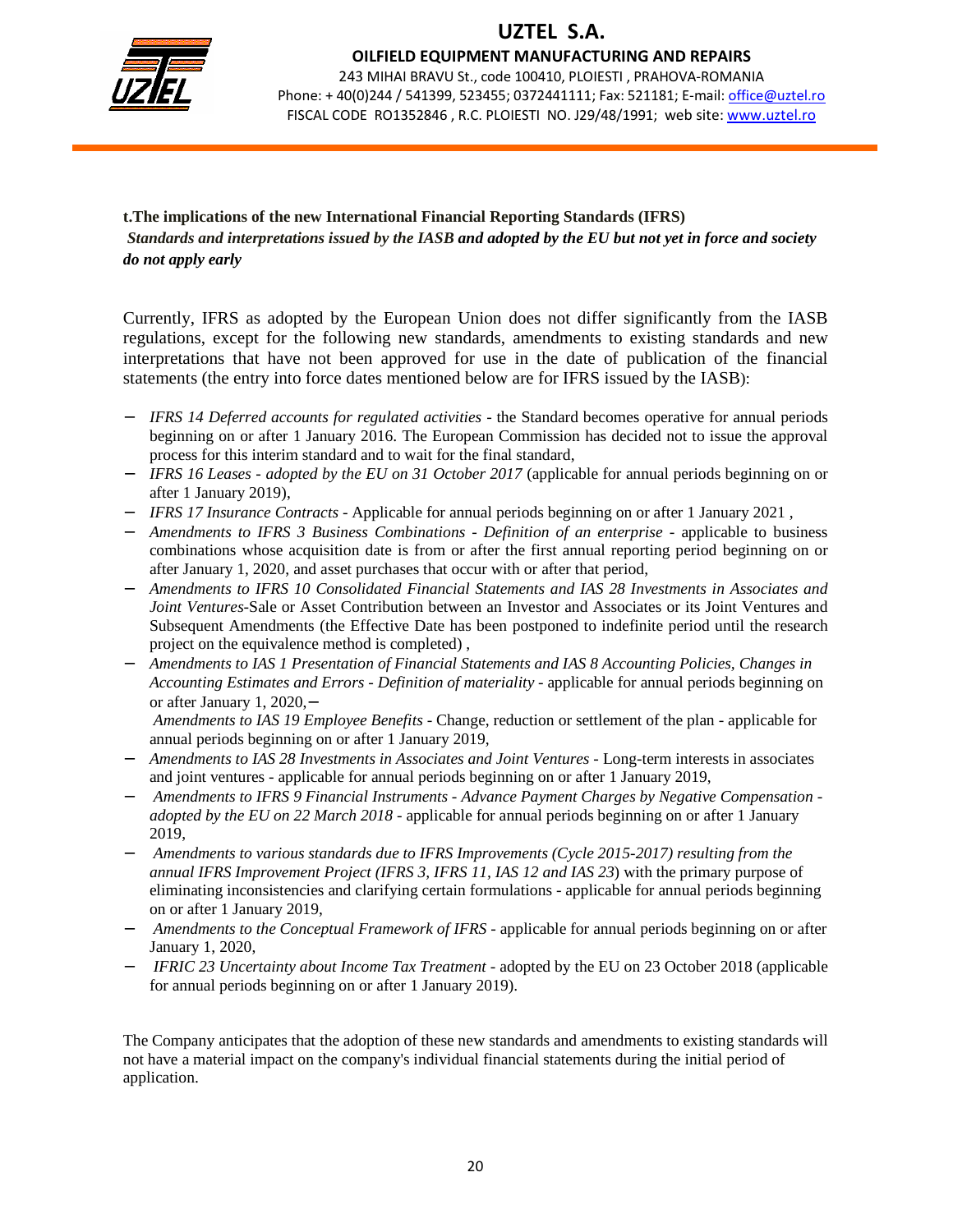

OILFIELD EQUIPMENT MANUFACTURING AND REPAIRS

243 MIHAI BRAVU St., code 100410, PLOIESTI , PRAHOVA-ROMANIA Phone: +40(0)244 / 541399, 523455; 0372441111; Fax: 521181; E-mail: office@uztel.ro FISCAL CODE RO1352846 , R.C. PLOIESTI NO. J29/48/1991; web site: www.uztel.ro

j

*Initial application of the new amendments to the existing standards in force for the current reporting period* 

In force for the current reporting period were the following amendments to existing standards and new interpretations issued by the International Accounting Standards Board (IAS) and adopted by the EU:

- − IFRS 9 Financial Instruments adopted by the EU on 22 November 2016 applicable for annual periods beginning on or after 1 January 2018,
- − IFRS 15 Revenue from Contracts with Customers and Amendments to IFRS 15 adopted by the EU on 22 September 2016 - applicable for annual periods beginning on or after 1 January 2018,
- − Amendments to IFRS 2 Share-based Payment Classification and measurement of share-based payment transactions - adopted by the EU on 27 February 2018 - applicable for annual periods beginning on or after 1 January 2018,
- − Amendments to IFRS 4 Insurance Contracts Application of IFRS 9 Financial Instruments in Accordance with IFRS 4 Insurance Contracts - Adopted by the EU on 3 November 2017 applicable for annual periods beginning on or after 1 January 2018 or first time IFRS 9 Financial instruments,
- − Amendments to IFRS 15Resources in contracts with customers IFRS 15 clarifications adopted by the EU on 31 October 2017 - applicable for annual periods beginning on or after 1 January 2018,
- − Amendments to IAS 40 Investment Property Real Estate Transfers Adopted by the EU on March 14, 2018 - applicable for annual periods beginning on or after January 1, 2018,
- − Amendments to IFRS 1 and IAS 28 due to IFRS Improvements (Cycle 2014-2016) resulting from the annual IFRS Improvement Project (IFRS 1, IFRS 12 and IAS 28) with the primary objective of eliminating inconsistencies.

#### *Reconciliation between IFRS and accounting policies related to previous financial years*  On 31 December 2012, Uztel SA reconciled IFRS with local accounting policies applicable to previous financial years.

The financial statements for the year 2012 represent the first financial statements that the Company has prepared according to IFRS, adopted by the EU, as required by OMFP 1286/2012.

For the year ended December 31, 2010 and December 31, 2011, the Company prepared individual financial statements according to OMFP 3055/2009.

The Company prepared financial statements in accordance with IFRS, adopted by the EU, applicable for the financial years ended 31.12.2012, as well as the comparative data at the end of 2011 and 31.12.2011 respectively. For the preparation of these financial statements, the situation was opened for the opening of the financial position on January 1, 2011, the date of the transition.

There was no reconciliation of the overall result under IFRS 1 with the global result determined by OMFP 3055/2009 as no differences were identified between the overall result determined according to the local accounting principles applied for the previous accounting periods and the overall result determined under IFRS.

### **u.** *Determining the fair value*

Certain of the Company's accounting policies and presentation of information requirements, ask for the determination of fair value for both assets and financial and non-financial liabilities. Fair values were determined in order to evaluate and / or presenting information on the basis of the methods described below. When applicable, further information about the assumptions used in determining fair values are presented in the notes specific to that asset or liability**.**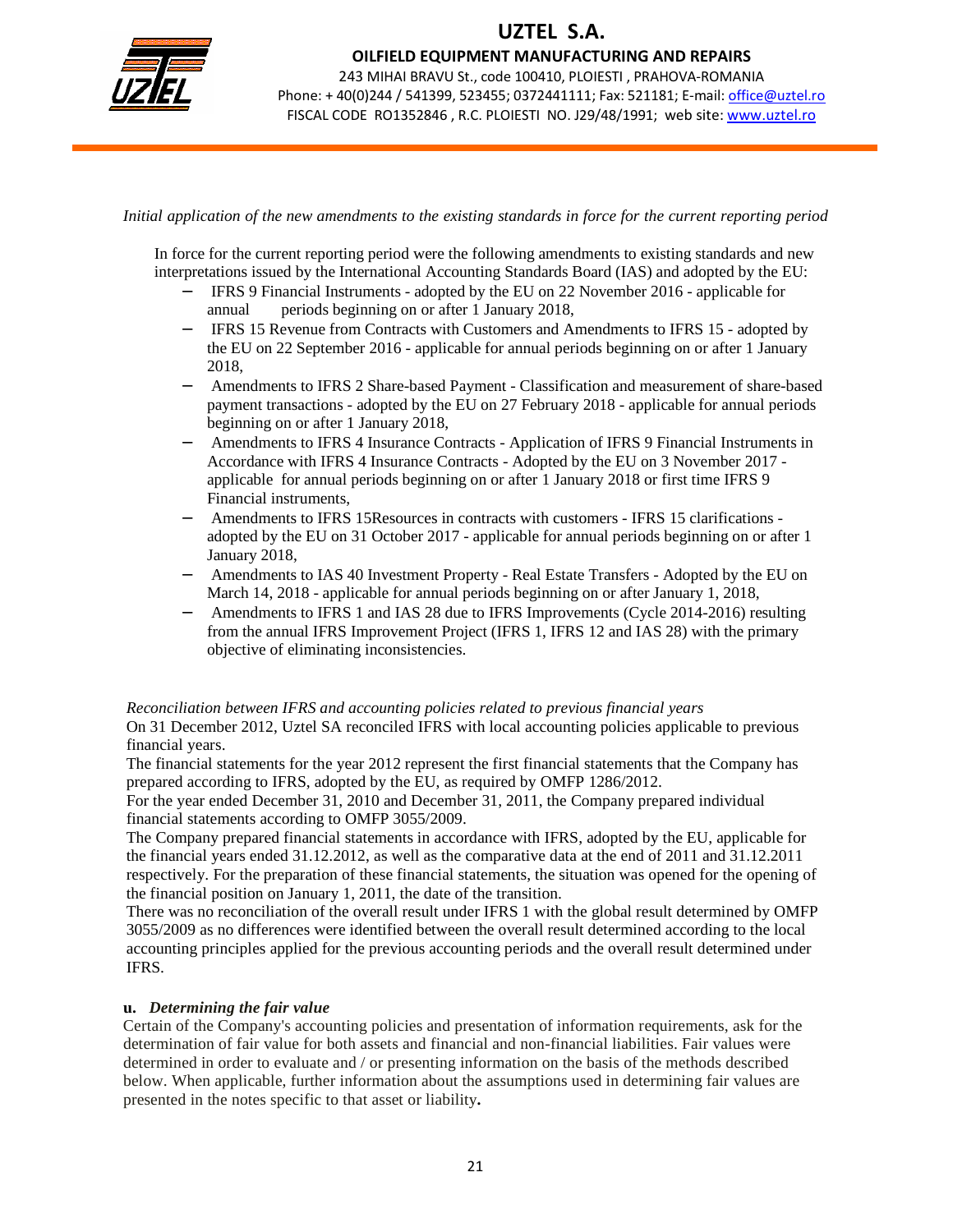

OILFIELD EQUIPMENT MANUFACTURING AND REPAIRS

243 MIHAI BRAVU St., code 100410, PLOIESTI , PRAHOVA-ROMANIA Phone: +40(0)244 / 541399, 523455; 0372441111; Fax: 521181; E-mail: office@uztel.ro FISCAL CODE RO1352846 , R.C. PLOIESTI NO. J29/48/1991; web site: www.uztel.ro

j

### *1 Trade receivables and other resources*

The fair value of trade receivables and other resources is estimated as the present value of future cash flows, discounted using a financing rate specific to market at the financial reporting date. This value is determined for information*.* 

### *2 Interest bearing loans*

The fair value of these items is estimated as the present value of future cash flows, representing the principal and interest, discounted using a financing rate specific to market at the financial reporting date. This value is determined for information.

### *3 Intangible assets*

The fair value of these items has been established following the revaluation carried out by an independent evaluator, member ANEVAR using the comparison method capitalization method for land and buildings.

The determination of the fair value of fixed assets in the "Constructions" class was performed on 31.12.2013 by an authorized ANEVAR evaluator, using the net replacement cost method, the method being chosen because of the lack of valid real transaction data in the last 12 months for industrial sites in that area. This is the statistical value of the prices per square meter built area on the market at national level, adjusted after corrections and related depreciations

The establishment of the fair value of the "Technological equipment, measuring, control, and adjustment, transport, furniture and office equipment" was performed by an authorized ANEVAR evaluator on 31.12.2007, using the net replacement cost method. There is insufficient information on sales of similar assets on the market, but there is market information on costs and cumulative depreciation. Thus, the recorded value is the highest value between its use value and its fair value minus the selling costs.

IFRS 13 establishes a fair value hierarchy whereby inputs used in fair value measurement techniques are classified into three levels:

Fair values were determined for the purposes of evaluating and disclosing information based on the methods described. Where appropriate, additional information on assumptions used in determining fair value is disclosed in the notes to the asset or liability.

The Company considers that the level at which the valuation of tangible fixed assets is classified at fair value in the hierarchy of fair value is level 2, taking into account the following aspects:

- the condition, location and assets of the asset;
- estimating the physical, functional and external depreciation of the asset and adjusting the gross cost of replacement in order to obtain the net replacement cost.

### Comparative Statements

For each item in the balance sheet, profit and loss account and, where appropriate, the statement of changes in equity and cash flows for comparability is presented corresponding element corresponding value for the previous financial year.

Correction of accounting errors IAS 8

If the company becomes aware of errors made in accordance with accounting principles generally accepted previous reconciliations should be made to highlight the correction of those errors in accounting policies. The recording of transactions relating to the correction of accounting errors, the provisions of IAS 8.

Accounting policies have been consistently applied by the Company in accordance with IAS 1.134-135.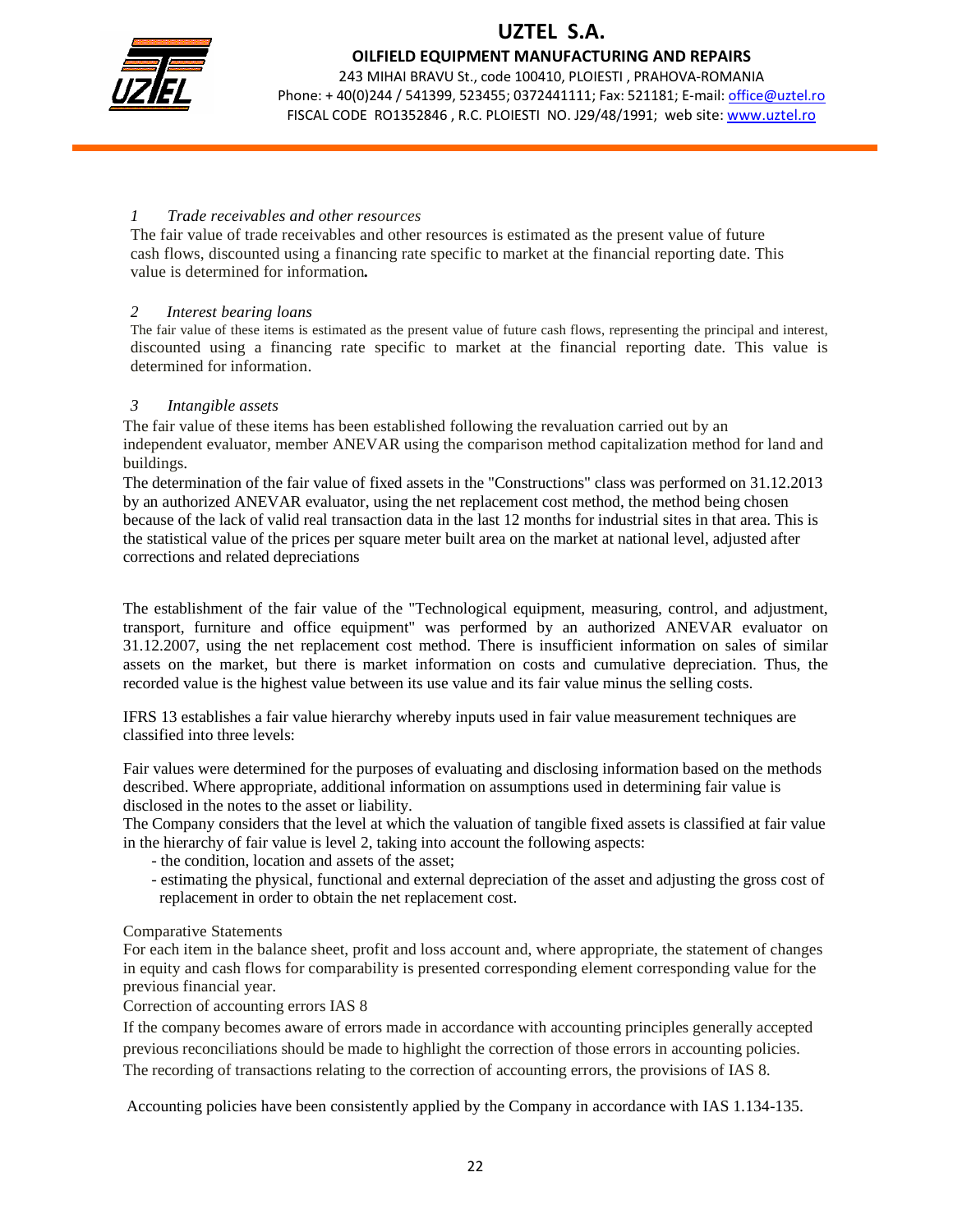

OILFIELD EQUIPMENT MANUFACTURING AND REPAIRS

243 MIHAI BRAVU St., code 100410, PLOIESTI , PRAHOVA-ROMANIA Phone: + 40(0)244 / 541399, 523455; 0372441111; Fax: 521181; E-mail: office@uztel.ro FISCAL CODE RO1352846 , R.C. PLOIESTI NO. J29/48/1991; web site: www.uztel.ro

j

Under IAS 8 "*Accounting Policies, Changes in Accounting Estimates and Errors*," accounting policies are the principles, rules, conventions, bases, and specific practices applied by that company in the preparation and presentation of financial statements. It stipulates that the voluntary change of an accounting policy is made only if such a change is imposed by a Standard or an Interpretation and results in financial statements that provide more reliable and relevant information about the effects of transactions or other events or position conditions financial.

The Company did not apply IAS 8.28 on Changes in Accounting Policies in 2018.

#### **Events after the balance sheet**

Based on the information that we have until now, the shareholding structure was not changed until the date of these financial statements and did not intervene any other significant events subsequent to the closing of the financial year.

### **4. RISK MANAGEMENT**

The nature of the activities carried out, the Company is exposed to various risks that include credit risk, interest rate risk, liquidity risk, currency risk, market risk. The management aims to reduce the effects of potential effects of these risk factors on the financial performance of the Company by maintaining an adequate level of capital and outcomes.

For a good risk management and the desire to establish new ways of managing its level proceed continuously updating and improving procedures and rules specific to each department, to the extent that at a time, it is considered that based on existing rules at the time, Company is exposed through the activities performed by that department.

Authorized persons of the Company permanently monitors the effectiveness of policies and procedures for risk assessment, the extent to which the Company and relevant persons complying with the procedures, methods and mechanisms for risk management, and the effectiveness and adequacy of measures taken to address any deficiencies. Risk indicators are checked constantly to ensure their framing limits. Also check the daily management of the company the production and marketing of the comp.

### *Credit Risk*

Company is subject to credit risk due to its trade receivables and other types of claims.

| <b>Accounting year</b> | <b>Accounting year</b> |                                    |
|------------------------|------------------------|------------------------------------|
| ended at               | ended at               |                                    |
| 31 December 2017       | 31 December 2018       |                                    |
| (lei)                  | (lei)                  |                                    |
| 13.693.246             | 13.985.665             | Trade receivables and other claims |

For other types of operations, when the amounts are significant, the creditworthiness references are normally obtained for all new customers, the due date of the receivables is carefully monitored and the amounts not collected at the negotiated terms are subject to the warnings and notifications sent to the internal and external customers of society.

Thus, the following balance sheet items exposed to credit risk were identified and included in the following exposure classes: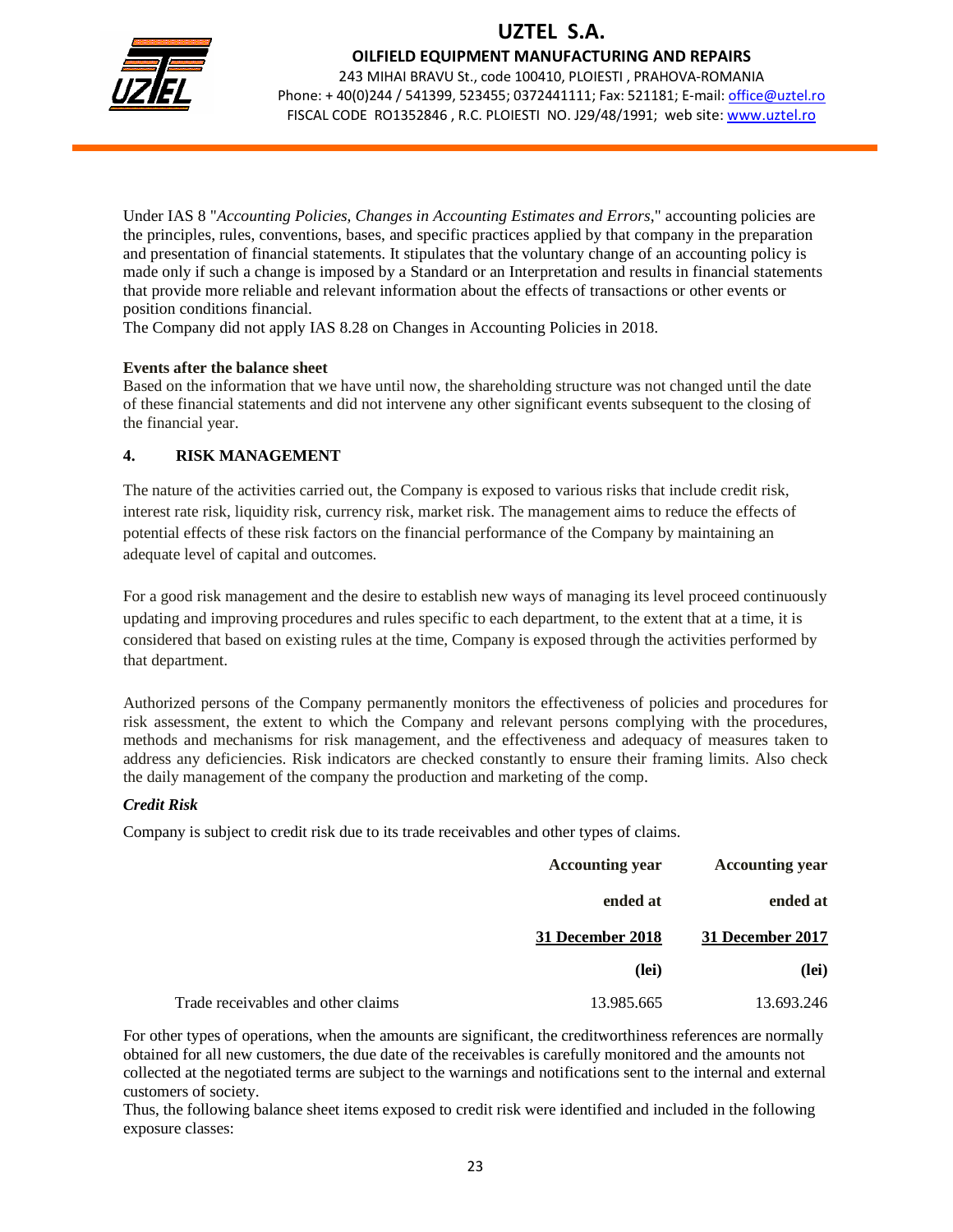

OILFIELD EQUIPMENT MANUFACTURING AND REPAIRS

243 MIHAI BRAVU St., code 100410, PLOIESTI , PRAHOVA-ROMANIA Phone: + 40(0)244 / 541399, 523455; 0372441111; Fax: 521181; E-mail: office@uztel.ro FISCAL CODE RO1352846 , R.C. PLOIESTI NO. J29/48/1991; web site: www.uztel.ro

j

- Receivables from local governments: budget receivables;
- Receivables from institutions and financial institutions: bank accounts, guarantee funds;
- Receivables from companies: advance to companies;−
- Other items: tangible assets.

The risk exposed value of an asset is represented by its balance sheet value and is identified on the basis of the documents provided by the Accounting Department

#### **Trade receivables and other receivables**

On 31 December 2018, the company's trade receivables situation is as follows:

| Receivables at 31.12.2018                                                                                     |             |                | lei         |
|---------------------------------------------------------------------------------------------------------------|-------------|----------------|-------------|
|                                                                                                               | Balance at  |                | maturity    |
| <b>RECEIVABLES</b>                                                                                            | 31.12.2018  | Less 1<br>year | Over 1 year |
| $\mathbf{0}$                                                                                                  | $1 = 2 + 3$ | 2              | 3           |
|                                                                                                               |             |                |             |
| Total, of which:                                                                                              | 13.985.665  | 11.676.492     | 2.309.173   |
| Domestic Client                                                                                               | 2.730.440   | 2.730.440      |             |
| <b>External Client</b>                                                                                        | 3.095.597   | 3.095.597      |             |
| Doubtful client, litigation                                                                                   | 3.855.940   |                | 3.855.939   |
| Other receivables (Performance Assurance OMV Petrom<br>Bucharest)                                             | 29.391      | 29.391         |             |
| VAT to be recovered                                                                                           | 1.928.709   | 1.928.709      |             |
| Salary advance                                                                                                | 7.610       | 7.610          |             |
| Suppliers borrowers                                                                                           | 379.175     | 379.175        |             |
| <b>Debtors</b>                                                                                                | 2.241.712   | 2.241.712      |             |
| Other receivables (VAT not due, accrued expenses and settlement<br>systems in operation during clarification) | 1.263.856   | 1.263.856      |             |
| Adjustments for depreciation of clients- receivables                                                          | (1.546.766) | -              | (1.546.766) |

The amount in the amount of 1.263.856 lei registered in the account "other debts" refers to the amounts from account 4428 (non-chargeable VAT) = 864.208 lei; account 4382 (other receivables medical leave) = 389.778 lei; account. 471 (prepaid expenses) = 2.313 lei and account 4412  $(\text{deferred tax}) = 7.557 \text{ lei}.$ 

In accordance with IFRS 7: B5 (f), Uztel SA establishes and reviews annually at each close of the financial year (including for year 2018) adjustments for impairment of receivables-clients on the basis of the commercial and legal information it holds and the steps which it undertakes through the legal service for the recovery of overdue claims.

The criteria that the company uses to determine that there is objective evidence of an impairment loss include:

- Significant financial difficulty of clients;
- − The debtor-client is likely to go into bankruptcy or another form of financial reorganization;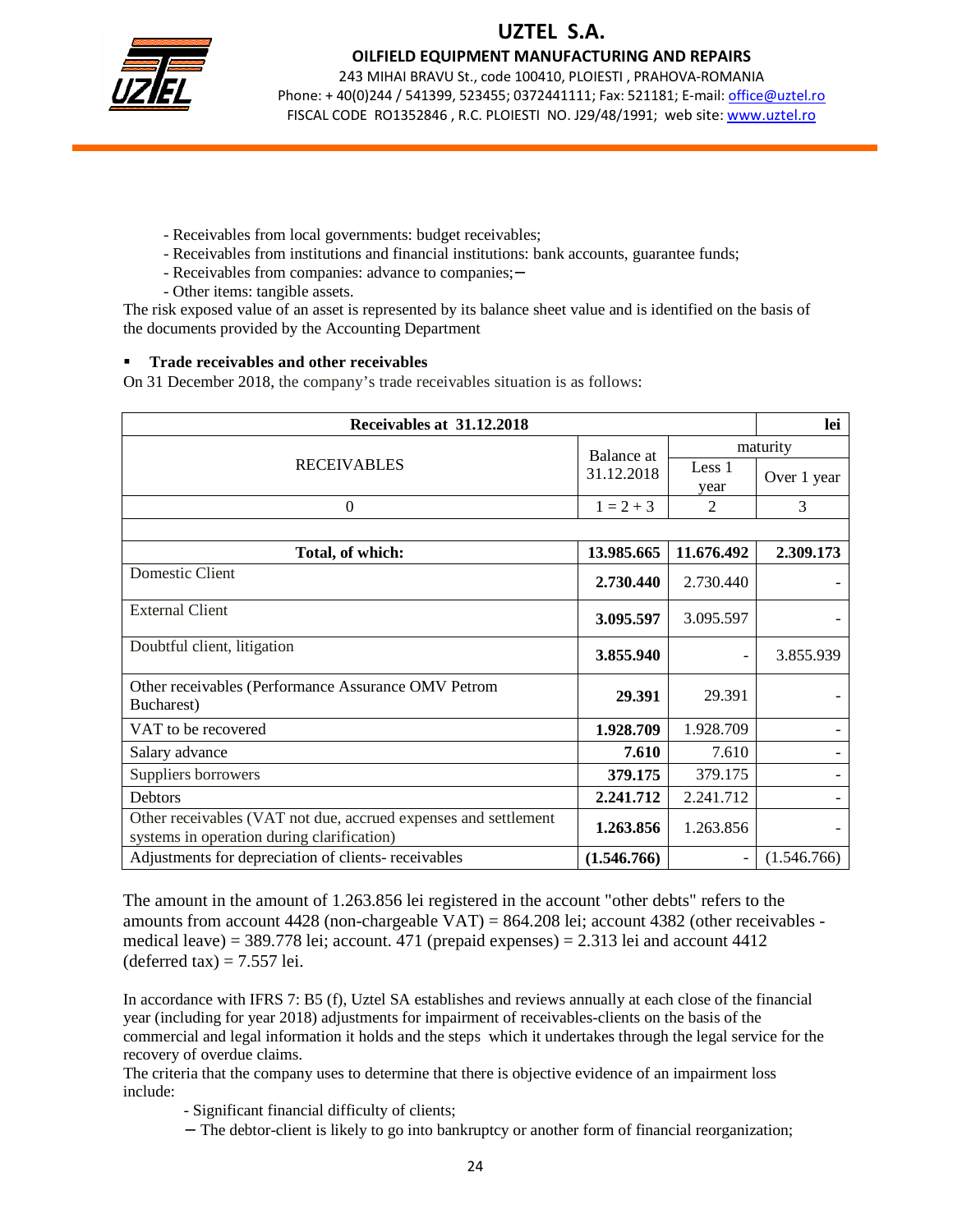

OILFIELD EQUIPMENT MANUFACTURING AND REPAIRS

243 MIHAI BRAVU St., code 100410, PLOIESTI , PRAHOVA-ROMANIA Phone: + 40(0)244 / 541399, 523455; 0372441111; Fax: 521181; E-mail: office@uztel.ro FISCAL CODE RO1352846 , R.C. PLOIESTI NO. J29/48/1991; web site: www.uztel.ro

j

 $1<sub>2</sub>$ :

− Unfavourable changes in the situation of clients' portfolio payments;−

 - Economic conditions at national and international level correlated with non-payment. The general provision for impairment of customer receivables is calculated annually according to the length of the receivables existing in the balance by applying the following criteria regarding the adjustment percentages:

| Account                  | % adjustment |
|--------------------------|--------------|
| 4118 (uncertain clients) |              |

Receivables are recorded at nominal value and are highlighted for each individual or legal entity. Foreign currency claims were measured using the exchange rate ruling at the year-end, and the exchange differences were recognized as income or expense for the period.

#### **Seniority analysis of trade receivables and other outstanding receivables at the end of the period that are not impaired IFRS 7.37 (a)**

|                                          |                                    |                          |                | IEI            |
|------------------------------------------|------------------------------------|--------------------------|----------------|----------------|
|                                          | Balance at<br>Of which outstanding |                          |                |                |
| Trade receivabbles and other receivables | 31.12.2018                         | 31-90 days               | 91-120<br>days | $> 120$ days   |
| 1. Internal clients                      | 2.730.440,00                       | 680.907,12               | 45.882,69      | 779.542,13     |
| 2. External customers                    | 3.095.597,00                       | 337.395,66               | 129.591,23     | 370.762,70     |
| 3. Uncertain internal clients            | 3.855.939,37                       |                          |                | 3.855.939,37   |
| 4. Impairment adjustments                | (1.546.765,98)                     | -                        |                | (1.546.765,98) |
| 5. Debtor suppliers                      | 379.175,00                         | $\overline{\phantom{a}}$ |                | 379.175,00     |
| Net receivables                          | 8.514.385,39                       | 1.018.302,78             | 175.473,92     | 3.838.653,22   |

In accordance with IFRS 7.37 (b), the Company presents an individual analysis of trade receivables found to be impaired at the end of the reporting period (31 December 2018), including the factors that determined their depreciation as follows:

 - Clients who have entered into bankruptcy proceedings or in the process of reorganization under Law no**. 85/2014, and which have major financial difficulties linked to the non-payment of claims, namely:** 

- **ALTEX SRL TULCEA** debit registered at the debtor's creditor's mass amounting to 651.867,52 lei (including contractual penalties);
- **ARMAX GAZ MEDIAS** debit registered at the borrower's creditor mass in the amount of 16.750,11 lei;
- **ARPEGA TRADING SRL BLEJOI** for the outstanding debts amounting to 444.504,74 lei, (including contractual penalties) the legal recovery procedure was started.
- **BAT SERVICE BUZAU** debit registered at debtor's creditor's mass in the amount of 5.138,37 lei;
- **CONDMAG SA BRASOV** debit registered at the creditor's debtor's amount in the amount of 564,20 lei;
- **FEPA SA BARLAD** debit registered at debtor's creditor mass in the amount of 41.108,56 lei;
- **FORAJ SA BUZAU** debit registered at the debtor's creditor's mass in the amount of 539.128,14 lei;
- **GRUP ROMET SA BUZAU** debit registered at debtor's creditor mass in amount of 909,87 lei;
- **HIDRAULIC SA MOINESTI** debit registered at debtor's creditor mass in amount of 17.603,42 lei (including contractual penalties);
- **FORAJ SONDE PLOIESTI** debit registered at the debtor's creditor mass in the amount of 87.965,13 lei;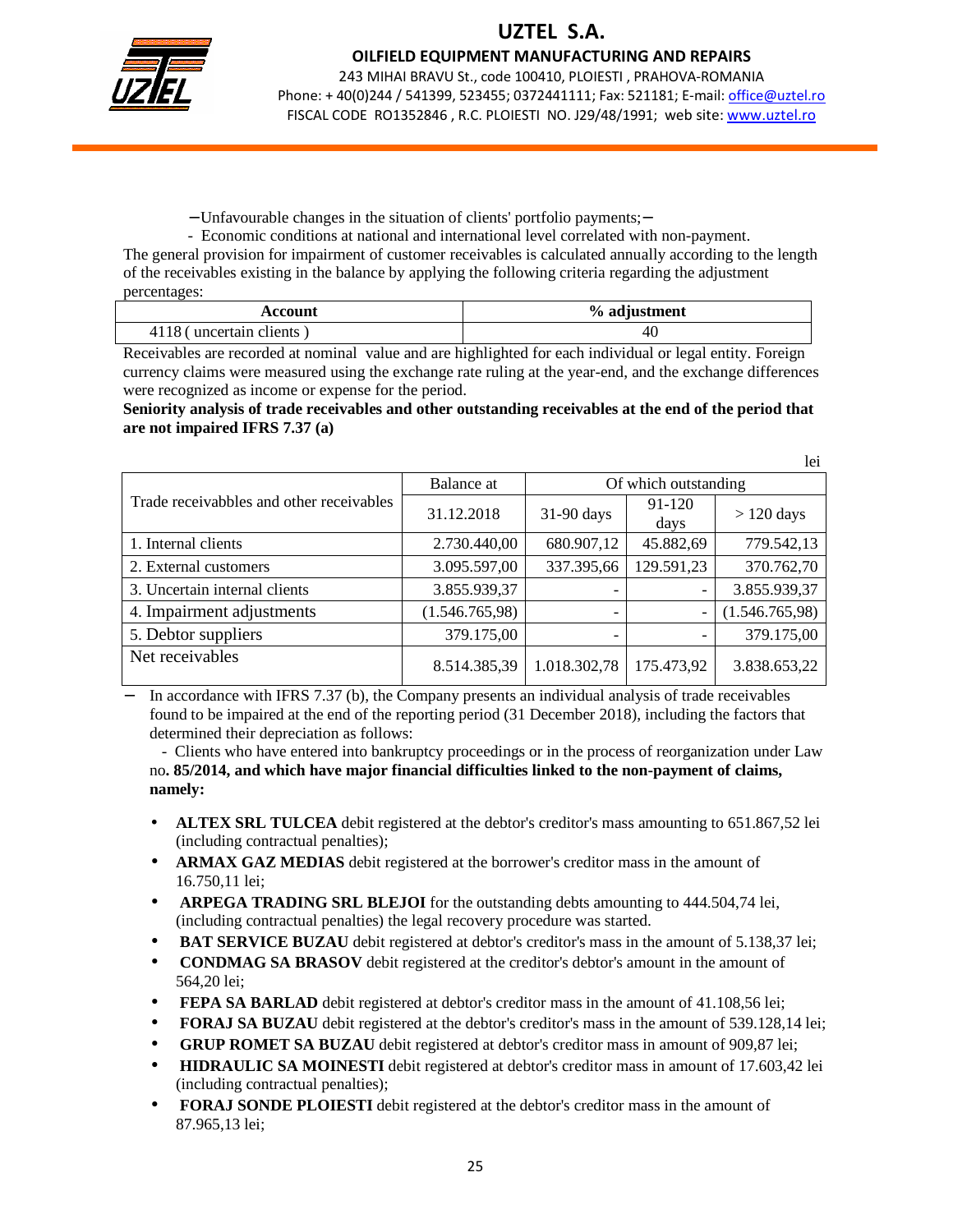

OILFIELD EQUIPMENT MANUFACTURING AND REPAIRS

243 MIHAI BRAVU St., code 100410, PLOIESTI , PRAHOVA-ROMANIA Phone: + 40(0)244 / 541399, 523455; 0372441111; Fax: 521181; E-mail: office@uztel.ro FISCAL CODE RO1352846, R.C. PLOIESTI NO. J29/48/1991; web site: www.uztel.ro

j

- **MARIAN TRANS CONSTRUCT SRL CHIOJDU** debit registered at the debtor's creditor mass in the amount of 446,40 lei;
- **METAL PROIECT PROSPER BUZAU** executed debit in the amount of 20.871,00 lei;
- **UBEMAR SA PLOIESTI** debit in execution by court executor in the amount of 25.112,69 lei;
- **VIPREC COM SRL BAIA MARE** debit registered at debtor's creditor mass in the amount of 20.360,80 lei.

Company's top 10 clients based on volume of transactions for 2018 are shown in the table below:

|                                                                      | <b>Total Invoices (lei)</b> |            |
|----------------------------------------------------------------------|-----------------------------|------------|
| <b>Domestic Clients</b>                                              | without VAT                 | share $\%$ |
| Cameron-Romania SRL Campina                                          | 6.713.924,79                | 29,80      |
| Automobile Dacia Mioveni                                             | 1.753.972,03                | 7,78       |
| <b>Tehnomet SA Buzau</b>                                             | 1.676.165,80                | 7,44       |
| Multy Products Rom SRL Sighisoara- Punct de lucru<br>Albesti Prahova | 1.030.190,93                | 4,57       |
| Neptun SA Campina                                                    | 796.551,30                  | 3,53       |
| <b>Expert Petroleum Solutions SRL Bucuresti</b>                      | 756.978,42                  | 3,36       |
| Upetrom 1 Mai SA Ploiesti                                            | 691.478,62                  | 3,07       |
| Rohrer Servicii Industriale SRL Bucuresti                            | 657.155,51                  | 2,91       |
| Drilling Equipment SRL Zalau                                         | 656.096,34                  | 2,91       |
| <b>GPS Offshore SRL Constanta</b>                                    | 649.657,79                  | 2,88       |
| <b>TOTAL</b>                                                         | 15.382.171,53               | 68,25      |

| <b>External Clients</b>                          | <b>Total Invoices (Euro)</b> | share $%$ |
|--------------------------------------------------|------------------------------|-----------|
| Robke Erdol UND Erdgastechnik GmbH Germania      | 769.378,00                   | 37,30     |
| TDE Field Services ZRT Ungaria                   | 461.094,00                   | 22,36     |
| ABB Process Industrie Aix-Les Bains Cedex France | 246.353,53                   | 11,95     |
| Green Control SRL Italia                         | 101.978,00                   | 4,94      |
| Eurotech INT Sp zoo Wojska Polonia               | 91.980,00                    | 4,46      |
| VT Veres KFT Kecskmet Ungaria                    | 74.726,40                    | 3,62      |
| Hartmann Valves GmbH Germania                    | 59.465,80                    | 2,88      |
| Elematic Oy Ab Toijala Finlanda                  | 54.347,95                    | 2,64      |
| Liberty Drillyng Equipment B.V. Olanda           | 37.670,00                    | 1,83      |
| Peseco Limited Aberdeenshire U.K.                | 24.067,00                    | 1,17      |
| <b>TOTAL</b>                                     | 1.921.060,68                 | 93,15     |

| <b>External Clients</b>               | <b>Total Invoices (Euro)</b> | share $\%$ |
|---------------------------------------|------------------------------|------------|
| <b>FMC</b> Technologies Canada        | 3.424.708,00                 | 48,76      |
| Desert Sand Oil&Gas LLC Muscat Oman   | 2.629.445,75                 | 37,44      |
| Omni Valve LLC USA                    | 443.450,00                   | 6.31       |
| Kar Construction&Engineering LTD Iraq | 195.804,60                   | 2,79       |
| IAL Engineering Services LTD Trinidad | 156.340,00                   | 2,22       |
| Independent Oil Tools Iraq            | 90.121,30                    | 1,28       |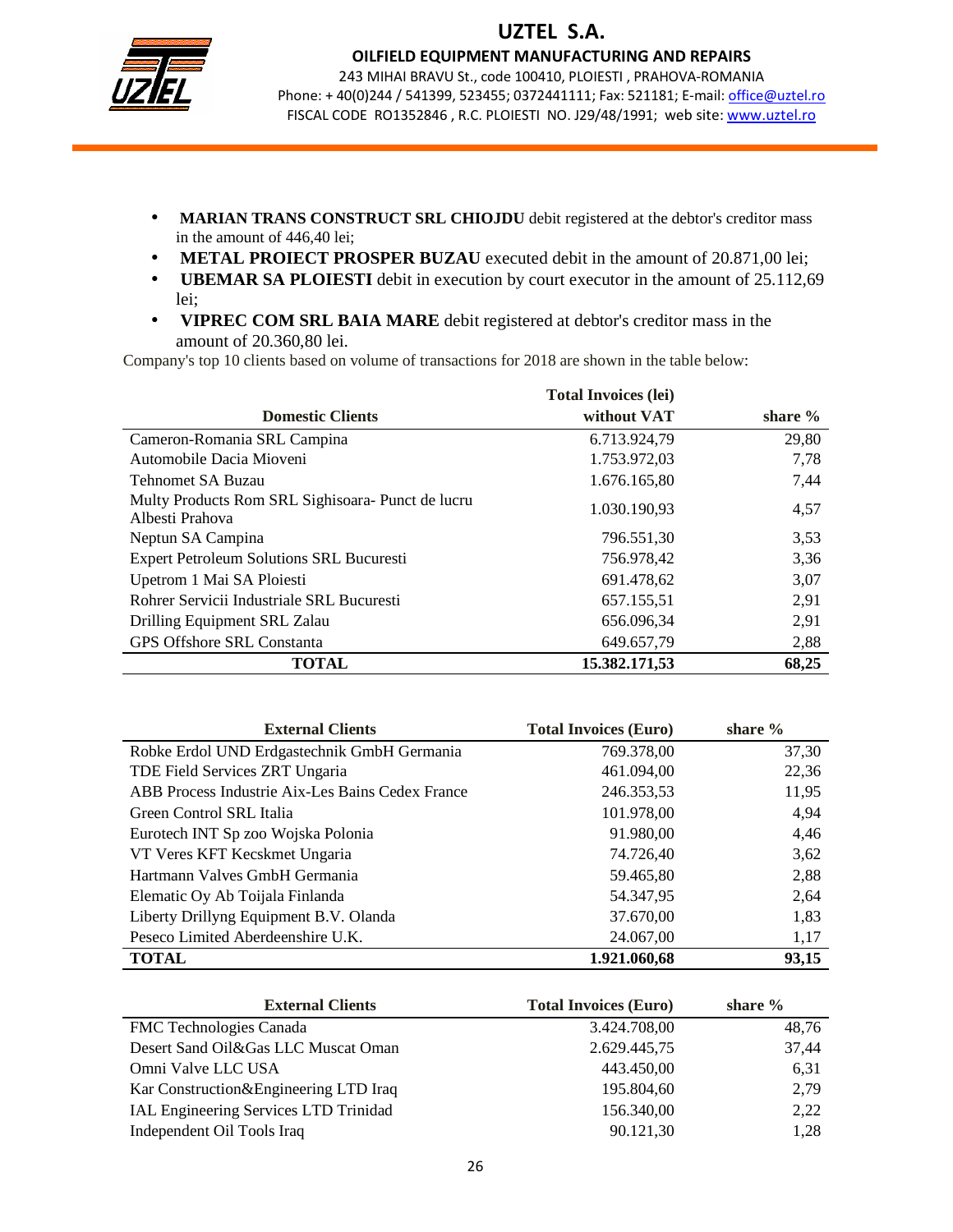

OILFIELD EQUIPMENT MANUFACTURING AND REPAIRS

243 MIHAI BRAVU St., code 100410, PLOIESTI , PRAHOVA-ROMANIA Phone: + 40(0)244 / 541399, 523455; 0372441111; Fax: 521181; E-mail: office@uztel.ro FISCAL CODE RO1352846, R.C. PLOIESTI NO. J29/48/1991; web site: www.uztel.ro

j

| Ibemo Industrie Service Germania          | 32.941.28    | 0,47 |
|-------------------------------------------|--------------|------|
| Tartan Valve Repair LTD Canada            | 23.644.00    | 0,34 |
| PT Bangun Mitra Sinergi Jakarta Indonezia | 22.932.00    | 0,33 |
| Manefols Komerz LLP Belfast Irlanda       | 4.024.00     | 0,06 |
| <b>TOTAL</b>                              | 7.023.410.93 | 100  |

|                                  | <b>Accounting year</b><br>ended at<br>31 December 2018 | <b>Accounting year</b><br>ended at<br>31 December 2017 |
|----------------------------------|--------------------------------------------------------|--------------------------------------------------------|
|                                  | (lei)                                                  | (lei)                                                  |
| Debts                            | 29.651.462                                             | 32.026.158                                             |
| Provisions for risk and expenses | 248.054                                                | 253.413                                                |
| Income recorded in advance       | 2.690.077                                              | 2.749.697                                              |
| <b>Total debts</b>               | 32.589.593                                             | 35.029.268                                             |

#### **Commercial debts and other debts**

At 31 December 2018, the debts of the company are as follows**:** 

| Debts at 31.12.2018                      |                 |             |               | lei          |
|------------------------------------------|-----------------|-------------|---------------|--------------|
| <b>DEBTS</b>                             | Balance at      |             | Maturity term |              |
|                                          | 31.12.2018      | Less 1 year | $1-5$ years   | over 5 years |
| $\Omega$                                 | $1 = 2 + 3 + 4$ | 2           | 3             | 4            |
| Total, of which:                         | 32.589.593      | 27.968.147  | 4.621.446     |              |
| Amounts owed to credit institutions      | 4.864.348       | 2.522.940   | 2.341.408     |              |
| Advances collected for orders            | 2.690.077       | 2.690.077   |               |              |
| Trade payables - suppliers               | 19.529.196      | 17.497.212  | 2.031.984     |              |
| Income tax                               |                 |             |               |              |
| Other creditors including tax and social | 5.257.918       | 5.257.918   |               |              |
| security                                 |                 |             |               |              |
| Provisions and deferred income           | 248.054         |             | 248.054       |              |

The amount of 5.257.918 lei recorded in the account "Other debts, including tax and social security liabilities" refers to:

- − amounts from the account 462 (various creditors rescheduling agreements) = 1.412.681 lei ;
- − account 457 ( dividends ) = 1.574.779 lei , of which rescheduling agreements 1.007.874 lei;
- − current budget debts = 1.447.444 lei;
- − current salary debts = 823.014 lei.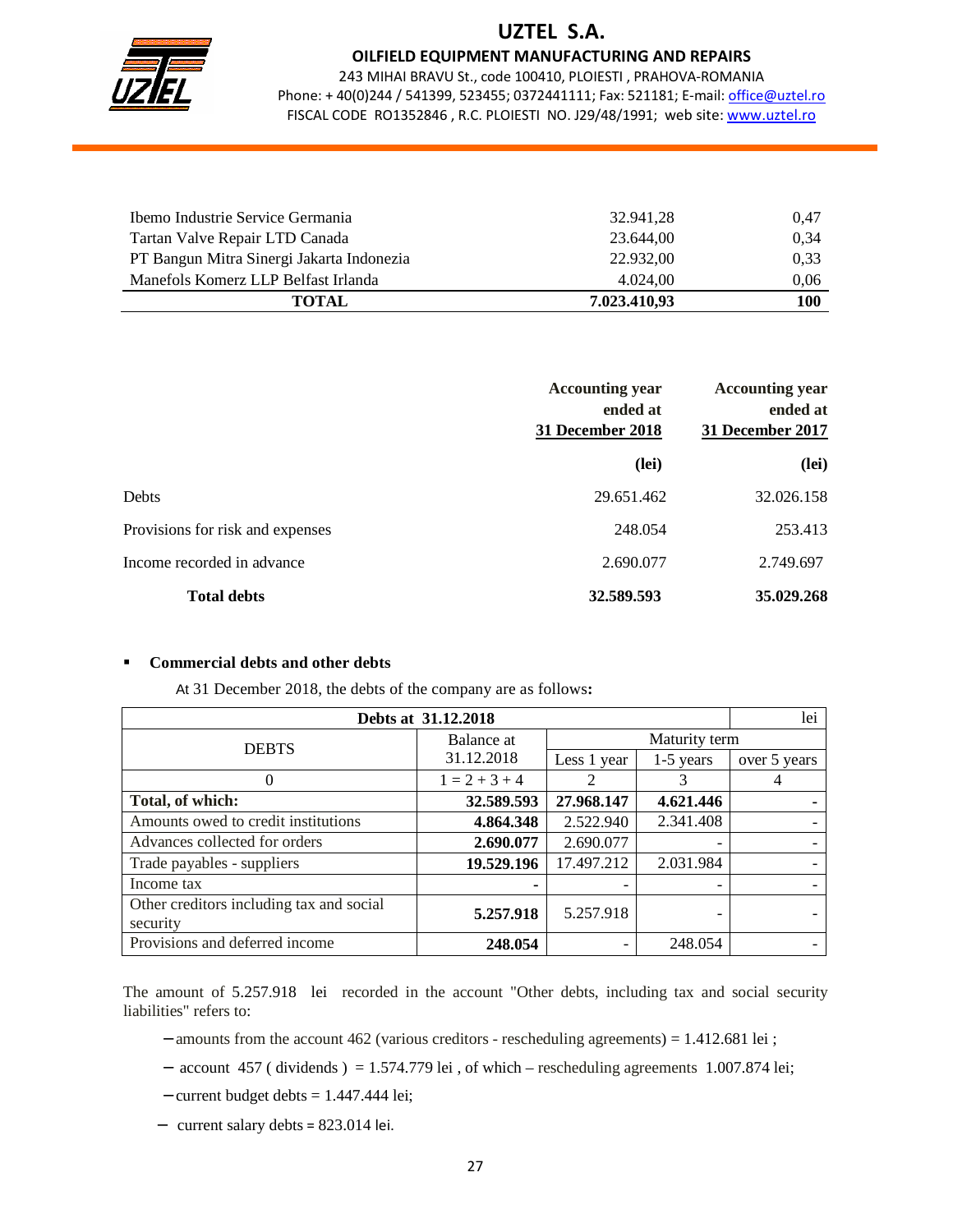

OILFIELD EQUIPMENT MANUFACTURING AND REPAIRS

243 MIHAI BRAVU St., code 100410, PLOIESTI , PRAHOVA-ROMANIA Phone: +40(0)244 / 541399, 523455; 0372441111; Fax: 521181; E-mail: office@uztel.ro FISCAL CODE RO1352846 , R.C. PLOIESTI NO. J29/48/1991; web site: www.uztel.ro

j

|                                         |               |                          |              | lei          |
|-----------------------------------------|---------------|--------------------------|--------------|--------------|
| Trade receivables and other receivables | Balance at    | Of which overdue         |              |              |
|                                         | 31.12.2018    | $31-90$ days             | 91-120 days  | $> 120$ days |
| 1. Internal suppliers                   | 17.101.697,33 | 4.999.404,16             | 1.744.748,02 | 1.542.997,34 |
| 2. External suppliers                   | 2.427.499,22  | 446.756,40               | 45.143,66    | 344.388,93   |
| 3. Customers creditors                  | 2.690.077,50  | $\overline{\phantom{0}}$ |              |              |
| <b>Net debts</b>                        | 22.219.274,05 | 5.446.160,56             | 1.789.891,68 | 1.887.386,27 |

Company's top 10 suppliers based on volume of transactions for 2018 are shown in the table below:

|                                         | <b>Total Invoices (lei)</b> |            |
|-----------------------------------------|-----------------------------|------------|
| <b>Internal suppliers</b>               | without VAT                 | share $\%$ |
| Forja Rotec SRL Buzau                   | 3.506.668.11                | 11,34      |
| Arva Metals & Steels SRL Cornetu        | 2.659.443,43                | 8,60       |
| Electrica Furnizare SA Bucuresti        | 2.286.067.05                | 7,39       |
| Sodexo Pass Romania SRL Bucuresti       | 1.787.113.69                | 5,78       |
| Metarex SRL Bucuresti                   | 1.267.310.70                | 4,10       |
| <b>MSD COM SRL Buzau</b>                | 1.236.904.40                | 4.00       |
| Huttenes Albertus Romania SRL Bucuresti | 1.047.262.73                | 3,39       |
| Hany Industry SRL Ploiesti              | 973.232,59                  | 3,15       |
| Engie Romania SA Bucuresti              | 918.314,28                  | 2,97       |
| Pas technologies Romania SRL Campina    | 903.173,33                  | 2,92       |
| TOTAL                                   | 11.497.904,99               | 48,40      |

| <b>External Suppliers</b>                    | <b>Total Invoices (Euro)</b> | share $%$ |
|----------------------------------------------|------------------------------|-----------|
| Riganti SPA Italia                           | 231.658,54                   | 34,35     |
| Danco Industry LTD Bulgaria                  | 107.028,37                   | 15,87     |
| Forgital Italy S.P.A.                        | 86.980,00                    | 12,90     |
| Nov Completion & Production Solutions Vechta | 80.089,05                    | 11,88     |
| Siderforgerossi Group S.P.A. Italia          | 36.840,00                    | 5,46      |
| CF Service SRL Italia                        | 35.701,95                    | 5,29      |
| Special Quality Alloys LTD England           | 18.441,00                    | 2,74      |
| <b>Passion SRL Ploiesti</b>                  | 12.211,00                    | 1,81      |
| Hunting Energy Services B.V. Olanda          | 10.686,00                    | 1,59      |
| Kerramtech s.r.o. Czech Republic             | 9.936,00                     | 1,47      |
| <b>TOTAL</b>                                 | 629.571,91                   | 93,36     |

| <b>External Suppliers</b>                | <b>Total Invoices</b> (USD) | share $\%$ |
|------------------------------------------|-----------------------------|------------|
| Parker Hannifin Corporation PGI USA      | 119.018,75                  | 33,45      |
| Optimum LTD Liban                        | 79.096.50                   | 22,30      |
| Shabum International LTD Tel Aviv Israel | 55.673.96                   | 15,65      |
| Manefols Komerz LLP Belfast Irlanda      | 43.857.00                   | 12.32      |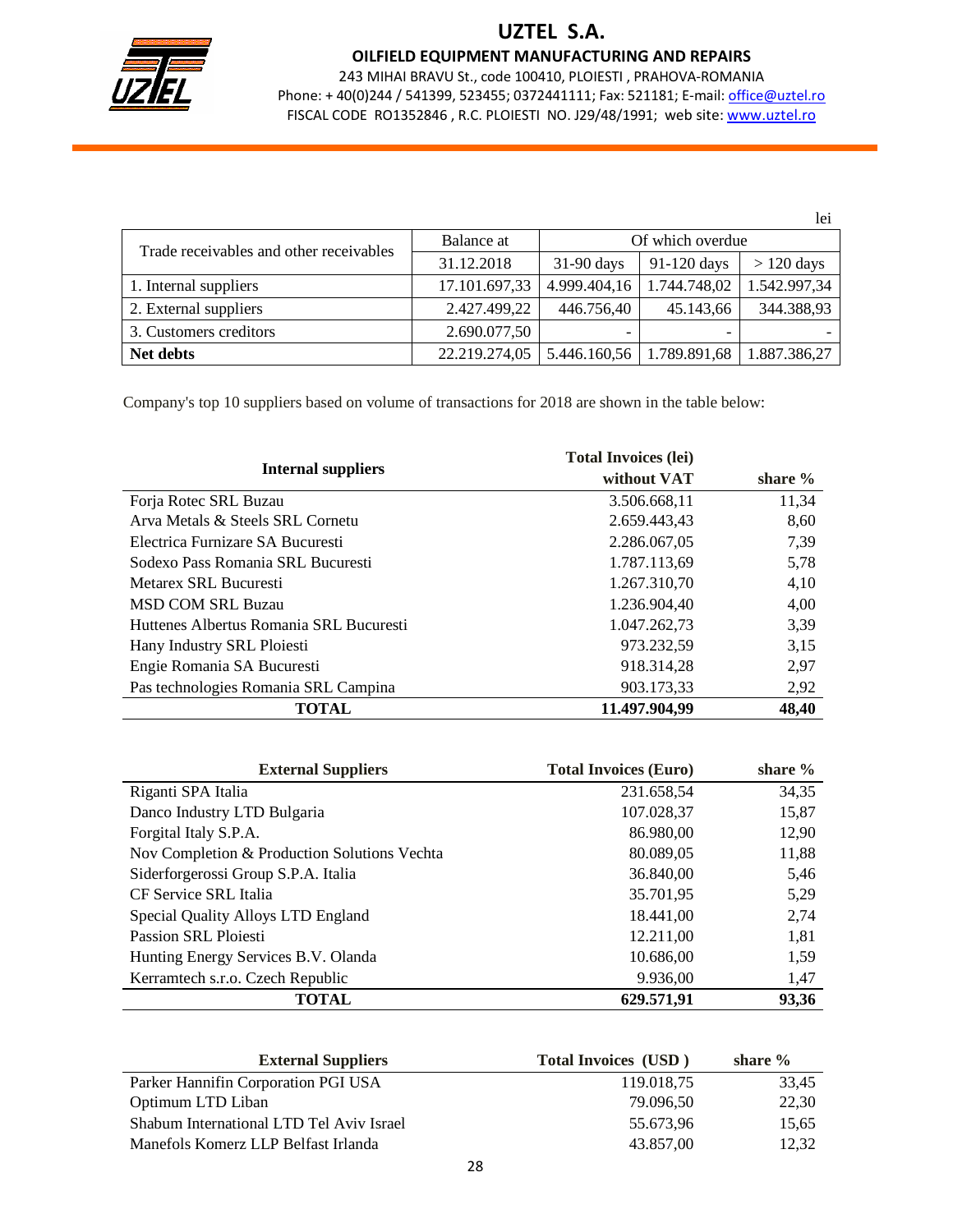

OILFIELD EQUIPMENT MANUFACTURING AND REPAIRS

243 MIHAI BRAVU St., code 100410, PLOIESTI , PRAHOVA-ROMANIA Phone: +40(0)244 / 541399, 523455; 0372441111; Fax: 521181; E-mail: office@uztel.ro FISCAL CODE RO1352846 , R.C. PLOIESTI NO. J29/48/1991; web site: www.uztel.ro

j

| Gebruder Wess SRL Bucuresti                | 25.800,00  | 7,25  |
|--------------------------------------------|------------|-------|
| American Petroleum Institut Washington USA | 20.500,00  | 5,76  |
| Omni Valve LLC USA                         | 4.045,00   | 1,13  |
| Easycnc LTD China                          | 2.820,00   | 0,79  |
| <b>Quattro Intersped SRL Pitesti</b>       | 2.550,00   | 0,71  |
| Hub Dacia SRL Bucuresti                    | 1.617,00   | 0,45  |
| <b>TOTAL</b>                               | 354.978,21 | 99,81 |

### **Bank loans are secured by:**

- Mortgages totalling 29.434.935 lei (insurance policy No. 2487024 from 25.05.2017 valid from 25.05.2017 until 24.05.2018 and insurance policy No. 250966 valid from 25.05.2018 until 24.05.2019). The last evaluation report was carried out for banking purposes in August 2017 by Neoconsult Valuation SRL Bucharest, authorized valuer, an accredited member of ANEVAR, the value of the valued property market being 24.728.166 lei;
- Pledge on technological equipment with a total value of 5.852.629 lei (insurance policy No. 2470241) valid from 01.03.2017 to 28.02.2018 and insurance policy No. 2503328 valid from 01.03.2018 until on 28.02.2019);
- Pledge Stocks of raw materials, inventory items and finished products totalling lei 24.651.575 (insurance policy No. 2493798 valid from 23.11.2017 until 22.11.2018 and insurance policy No. 2520612 valid from 23.11.2018 to 22.11.2019).

#### **Interest rate risk**

Operating cash flows of the Company are affected by changes in interest rates. The Company does not use financial instruments to protect against interest rate fluctuations.

|               | <b>Accounting year</b><br>ended | <b>Accounting year</b><br>ended |
|---------------|---------------------------------|---------------------------------|
|               | 31 December 2018                | 31 December 2017                |
|               | (lei)                           | (lei)                           |
| Interest paid | 371.361                         | 240.349                         |

### *Liquidity risk*

Prudent liquidity risk management implies maintaining sufficient cash and bank deposits in lei short term.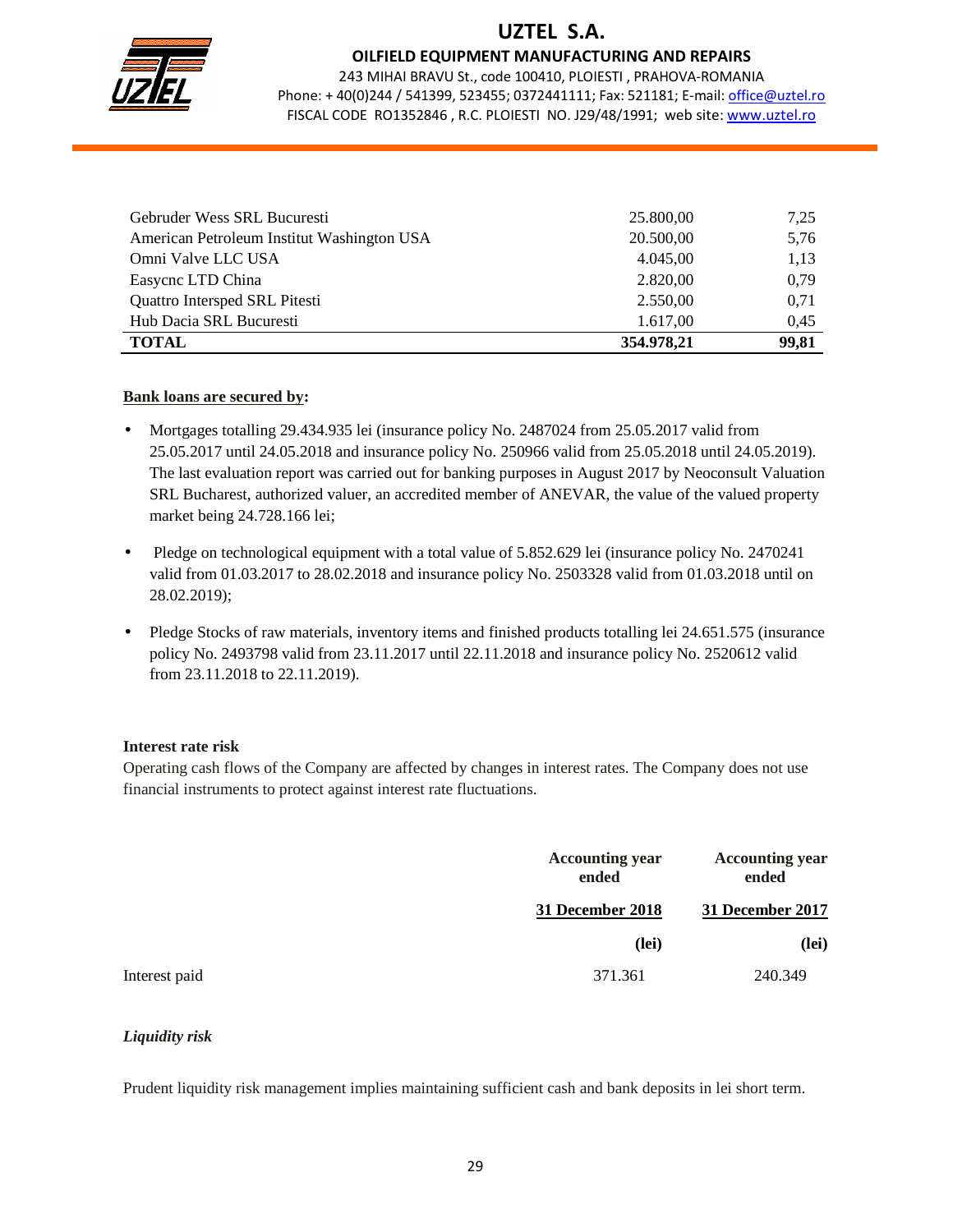

OILFIELD EQUIPMENT MANUFACTURING AND REPAIRS

243 MIHAI BRAVU St., code 100410, PLOIESTI , PRAHOVA-ROMANIA Phone: + 40(0)244 / 541399, 523455; 0372441111; Fax: 521181; E-mail: office@uztel.ro FISCAL CODE RO1352846 , R.C. PLOIESTI NO. J29/48/1991; web site: www.uztel.ro

j

|                                 | <b>Accounting year</b><br>ended<br>31 December 2018 | <b>Accounting year</b><br>ended<br>31 December 2017 |
|---------------------------------|-----------------------------------------------------|-----------------------------------------------------|
|                                 | (lei)                                               | (lei)                                               |
| Cash and availability on demand | 1.330.657                                           | 1.771.478                                           |
| Total cash and cash equivalent  | 1.330.657                                           | 1.771.478                                           |

#### *Currency risk*

Company is subject to exchange rate fluctuations due to foreign currency transactions.

|                                       | <b>Accounting year</b><br>ended | <b>Accounting year</b><br>ended |
|---------------------------------------|---------------------------------|---------------------------------|
|                                       | 31 December 2018                | 31 December 2017                |
|                                       | (lei)                           | (lei)                           |
| Result of foreign exchange difference | 20.470                          | 20.234                          |

#### *Market risk*

The current global liquidity crisis that began in mid-2015 resulted in, among other things, a low level of capital market funding, lower liquidity levels in the banking sector and occasionally higher interbank lending rates and volatility very high stock exchanges.

The uncertainties in the global financial markets have led to significant and influential market in Romania. They had a double influence on society: a decrease in assets held and volumes of activity. Currently, the full impact of the current financial crisis is impossible to predict and totally preventable.

Management is unable to reliably estimate the effects on the financial position of the Company to further loss of liquidity in financial markets and the increased volatility in the exchange rate of the national currency and market indices.

Economic, commercial and financial effects of " oil prices crisis " begun in 2016 were effective in the company's business on the first months of 2018 by lowering production (low demand), lower revenues, increased stocks of finished products (available to customers for renting).

 Most oil companies and drilling operators in domestic and international market and have changed the investment policy (acquisition of equipment and oil) by dividing it due to financial and economic reasons into two components:

- − acquisition of new oil equipment and installation with reduced investment budgets;
- − oil equipment and installation rental with larger investments budgets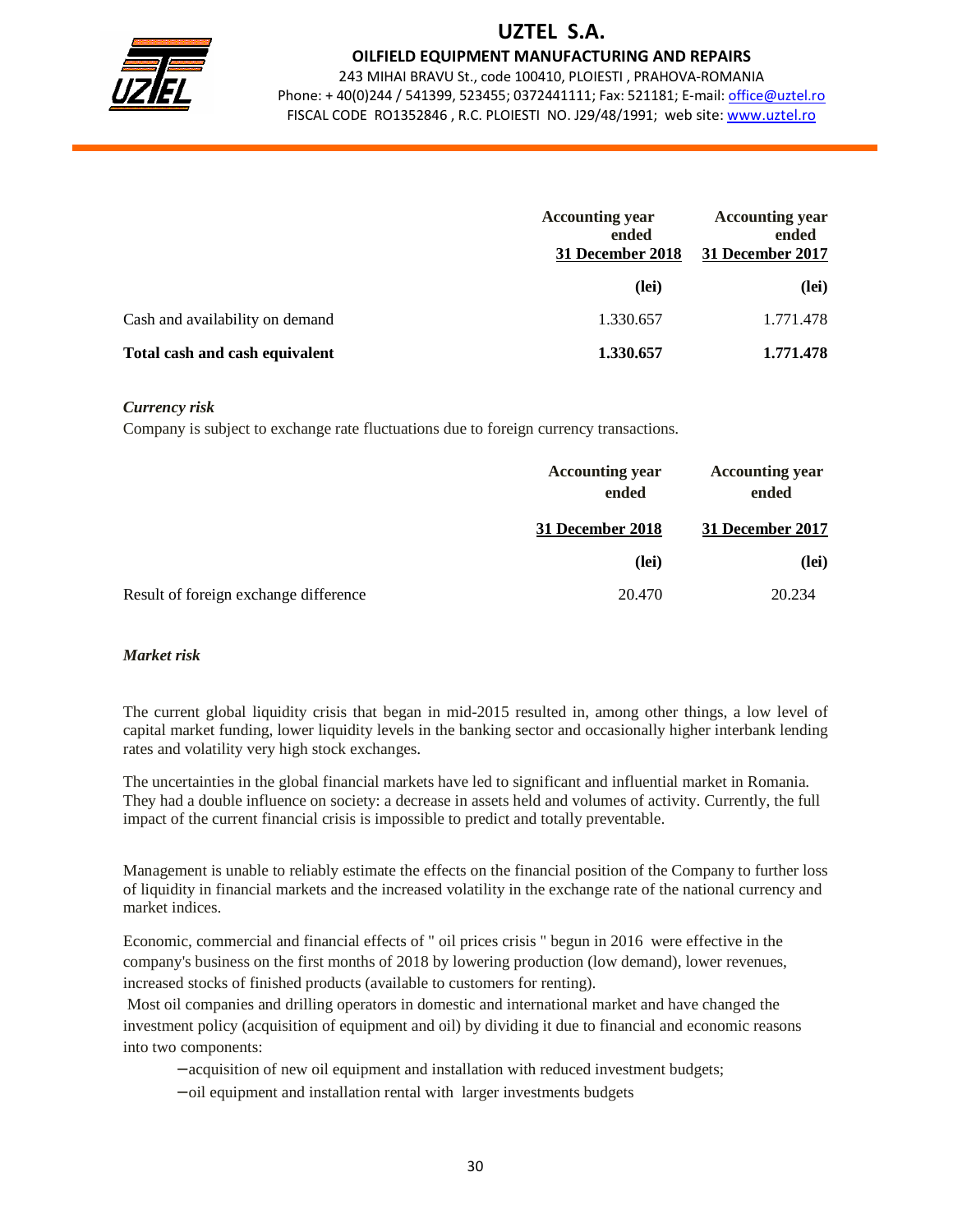

OILFIELD EQUIPMENT MANUFACTURING AND REPAIRS

243 MIHAI BRAVU St., code 100410, PLOIESTI , PRAHOVA-ROMANIA Phone: + 40(0)244 / 541399, 523455; 0372441111; Fax: 521181; E-mail: office@uztel.ro FISCAL CODE RO1352846 , R.C. PLOIESTI NO. J29/48/1991; web site: www.uztel.ro

j

During 2018 there was an increase in the price of oil, which triggered a revival of the appetite of the big drilling companies in the domestic and international market for the acquisition / rental of oil equipment and equipment which led to the increase in turnover and of the portfolio of orders / contracts of the company.

 The UZTEL company faced fluctuations in the sales prices of the manufactured oil equipment and installation made in 2018, the maximum prices imposed by the big drilling companies on the domestic and international market depending on the variations of the oil prices and the barriers of the geographical areas

### **5. EQUITY**

### *Share capital*

The share capital of SC UZTEL S.A. is 31 December 2018, amounts to 13.413.647,50 lei,

divided into 5.365.459 shares with a nominal value of 2,50 lei. According to existing records in SC Central Depository S.A. as of letter nmb. 7133 of 06.03.2019 , situation of shareholders on  $31.12.2018$  is as follows::

| <b>Shareholder</b>       | Nmb. of shares held | Weight in share capital, |
|--------------------------|---------------------|--------------------------|
|                          |                     | $\frac{0}{0}$            |
| <b>UZTEL Association</b> | 4.498.300           | 83,8381                  |
| Legal persons            | 452.526             | 8,4341                   |
| Natural persons          | 414.633             | 7,7278                   |
| <b>TOTAL</b>             | 5.365.459           | 100,0000                 |

All shares are common, were subscribed and paid in full on 31 December 2018.

All shares have equal voting rights and a nominal value of 2,50 lei.

### **Legal reserves**

Legal reserves are established under statutory financial statements and may not be distributed. The company transfers to the legal reserve at least 5% of annual profit until the aggregate balance sheet reaches 20% of the share capital. When this level is reached, the company may make additional allocations of net profits only.

At December 31, 2018 Company constitutes legal reserves totalling 1.955.836 lei.

|                | <b>Accounting year</b><br>ended | <b>Accounting year</b><br>ended |
|----------------|---------------------------------|---------------------------------|
|                | 31 December 2018                | 31 December 2017                |
|                | (lei)                           | (lei)                           |
| Legal reserves | 1.955.835,54                    | 1.916.64,42                     |

At 31.12.2018 the company established a legal reserve worth 39.194,12 lei .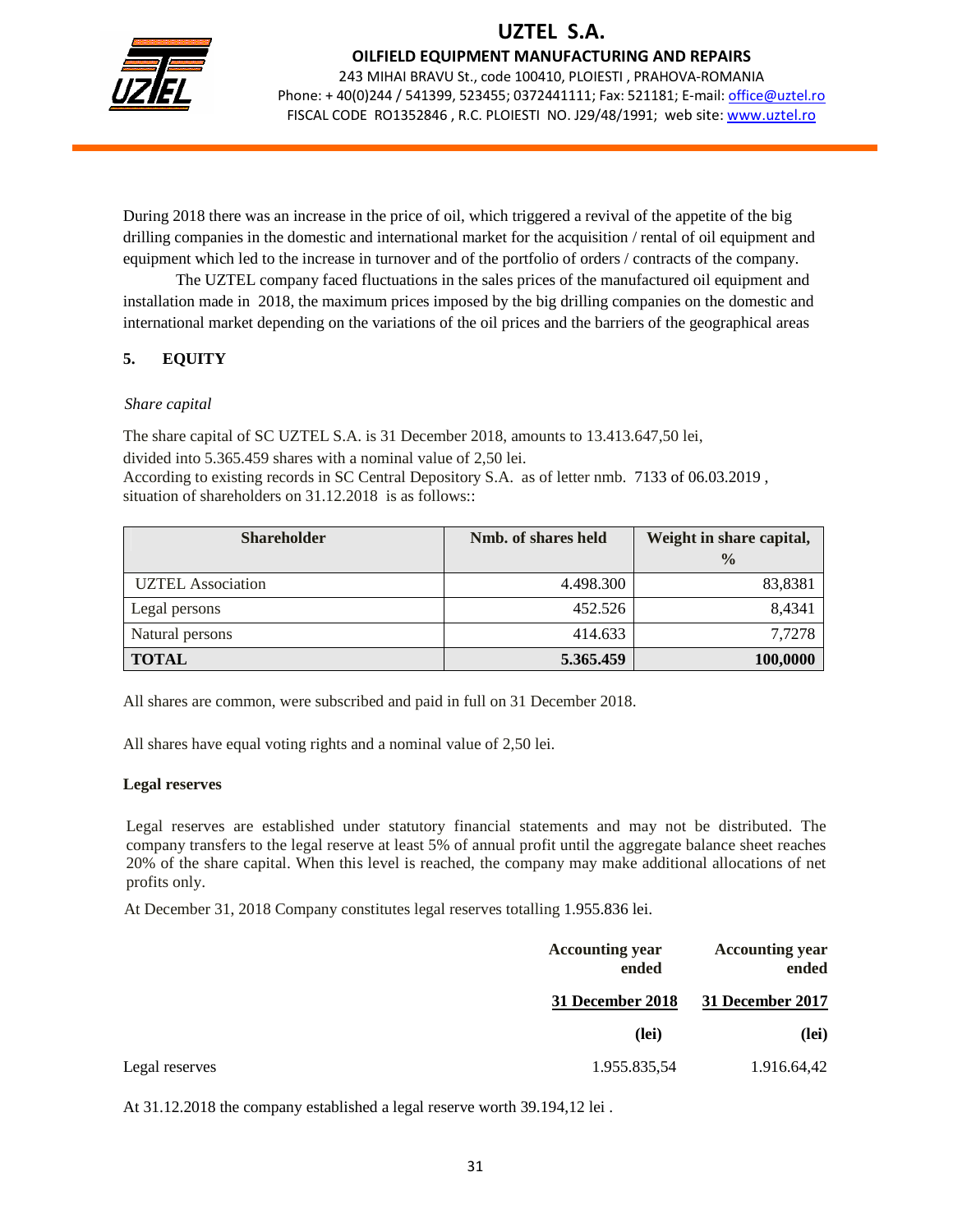

OILFIELD EQUIPMENT MANUFACTURING AND REPAIRS

243 MIHAI BRAVU St., code 100410, PLOIESTI , PRAHOVA-ROMANIA Phone: +40(0)244 / 541399, 523455; 0372441111; Fax: 521181; E-mail: office@uztel.ro FISCAL CODE RO1352846 , R.C. PLOIESTI NO. J29/48/1991; web site: www.uztel.ro

j

#### **Other reserves**

|                | <b>Accounting year</b><br>ended | <b>Accounting year</b><br>ended |
|----------------|---------------------------------|---------------------------------|
|                | 31 December 2018                | 31 December 2017                |
|                | (lei)                           | (lei)                           |
| Other reserves | 631.133                         | 631.133                         |

According to IAS 1.79 (b), the Company recorded in the individual situation the changes in equity for the "**Other reserves**" chapter, the amount of 631.133 lei representing the fiscal profit tax facility according to the legal provisions in force at the date of its constitution (31.05.2004) - Law 416 / June 26, 2002.

#### **Revaluation reserve**

The revaluation reserve is the amount of 36.170.002,79 lei at 31 December 2018 and includes revaluation reserves obtained after revaluation carried out by independent evaluators on:

- − construction revaluation on December 31, 2007 May 31, 2011 and December 31, 2013;
- − technological equipment, technical installations, machinery, furniture and office equipment on 31.12.2007.

|                             | <b>Accounting year</b><br>ended<br>31 December 2018 | <b>Accounting year</b><br>ended<br>31 December 2017 |
|-----------------------------|-----------------------------------------------------|-----------------------------------------------------|
|                             | (lei)                                               | (lei)                                               |
| <b>Revaluation reserves</b> | 36.170.003                                          | 38.232.706                                          |

The revaluation reserve diminished in 2018 by the amount of 2.062.703,46 lei by capitalizing the revaluation surplus and reserves highlighted in the tax register as follows:

- the value of 57.081,60 lei representing the surplus capitalization from the land revaluation, which is out of the record by sale to individuals in 2018;
- the amount of 2.005.621,83 lei representing revaluation reserves highlighted in the fiscal register in 2018.

### **6. RESULT OF THE EXERCISE**

#### *The result of the exercise*

At the end of the financial year 2018, the Company recorded the following results:

- − **Gross operating result** increased from (12.957.785) lei at 31.12.2017 to 1.129.340 lei at
	- 31.12.2018, meaning a significant increase compared to the same period of 2017;
- − **The gross result of the financial activity** decreased from (212.943) lei at 31.12.2017 to (345.458) lei at 31.12.2018, an increase of 62,23% compared to the same period of 2017;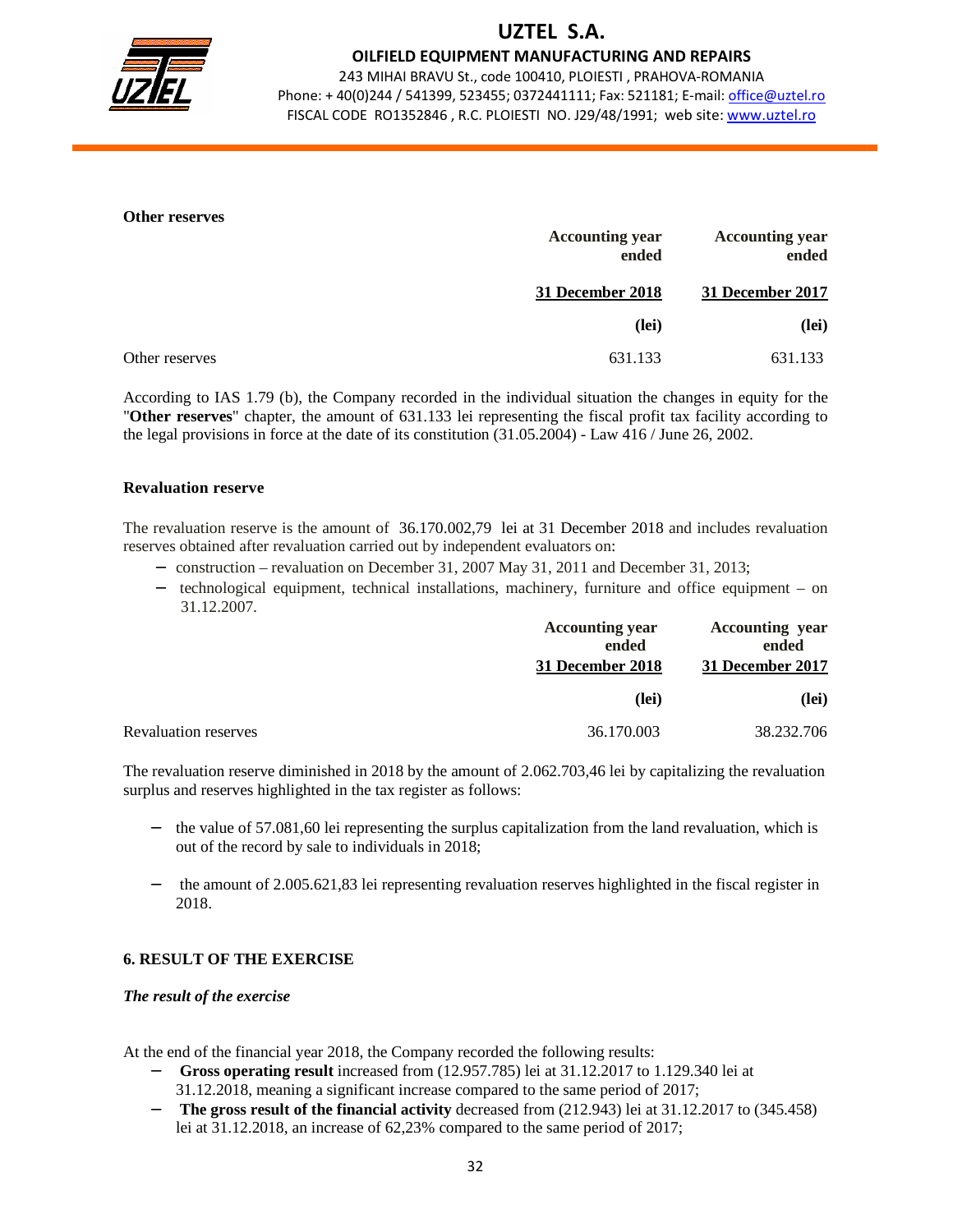

OILFIELD EQUIPMENT MANUFACTURING AND REPAIRS 243 MIHAI BRAVU St., code 100410, PLOIESTI , PRAHOVA-ROMANIA Phone: + 40(0)244 / 541399, 523455; 0372441111; Fax: 521181; E-mail: office@uztel.ro

FISCAL CODE RO1352846 , R.C. PLOIESTI NO. J29/48/1991; web site: www.uztel.ro

j

- − **Gross profit for the financial year** increased from (13.170.728) lei at 31.12.2017 to 783.882 lei at 31.12.2018, meaning a significant increase compared to the same period of 2017;
- − **The net result of the financial year** increased from (13.177.728) lei at 31.12.2017 to 783.882 lei at 31.12.2018, meaning a significant increase compared to the same period of 2017.

Although the global crisis affecting the oil industry had negative repercussions on the production of Uztel S.A. (2018 turnover increase compared to 2017 by 33,46%), the management of the company has made efforts and managed the situation in such a way that it managed the operating expenses in accordance with the volume of production achieved.

|                          | <b>Accounting year</b><br>ended<br><b>31 December 2018</b> | <b>Accounting year</b><br>ended<br>31 December 2017 |
|--------------------------|------------------------------------------------------------|-----------------------------------------------------|
|                          | (lei)                                                      | (lei)                                               |
| Net income (lei)         | 783.882                                                    | (13.170.728)                                        |
| Ordinary shares          | 5.365.459                                                  | 5.365.459                                           |
| Earnings per share (lei) | 0,15                                                       | (2, 45)                                             |

#### *Dividends*

In 2018 the Company made quarterly payments amounting 47.773,97 lei , representing net dividends due to shareholders for the years 2003 , 2005 , 2006 , 2007 and 2008 , as follows:

|                            | lei       |
|----------------------------|-----------|
| a) Payments $1st$ quarter  | 10.445,29 |
| b) Payments 2nd quarter    | 36.392,59 |
| Payments 3rd quarter<br>C) | 828,63    |
| d) Payments 4th quarter    | 107,46    |
|                            |           |

 On 31.12.2018 Uztel SA recorded in account 457 (Dividends to pay) the amount of 1.574.779,12 lei representing dividends due to shareholders for 2003 , 2005 , 2006 , 2007 and 2008. The Company did not set up and paid dividends for the period 2011- 2018.

### **7. PROFIT TAX**

|                              | <b>Accounting year</b>   | <b>Accounting year</b> |
|------------------------------|--------------------------|------------------------|
|                              | ended                    | ended                  |
|                              | 31 December 2018         | 31 December 2017       |
|                              | (lei)                    | (lei)                  |
| Gross book value             | 783.882                  | (13.170.728)           |
| Items assimilated to revenue | $\overline{\phantom{0}}$ |                        |
| Legal reserve established    | (39.195)                 |                        |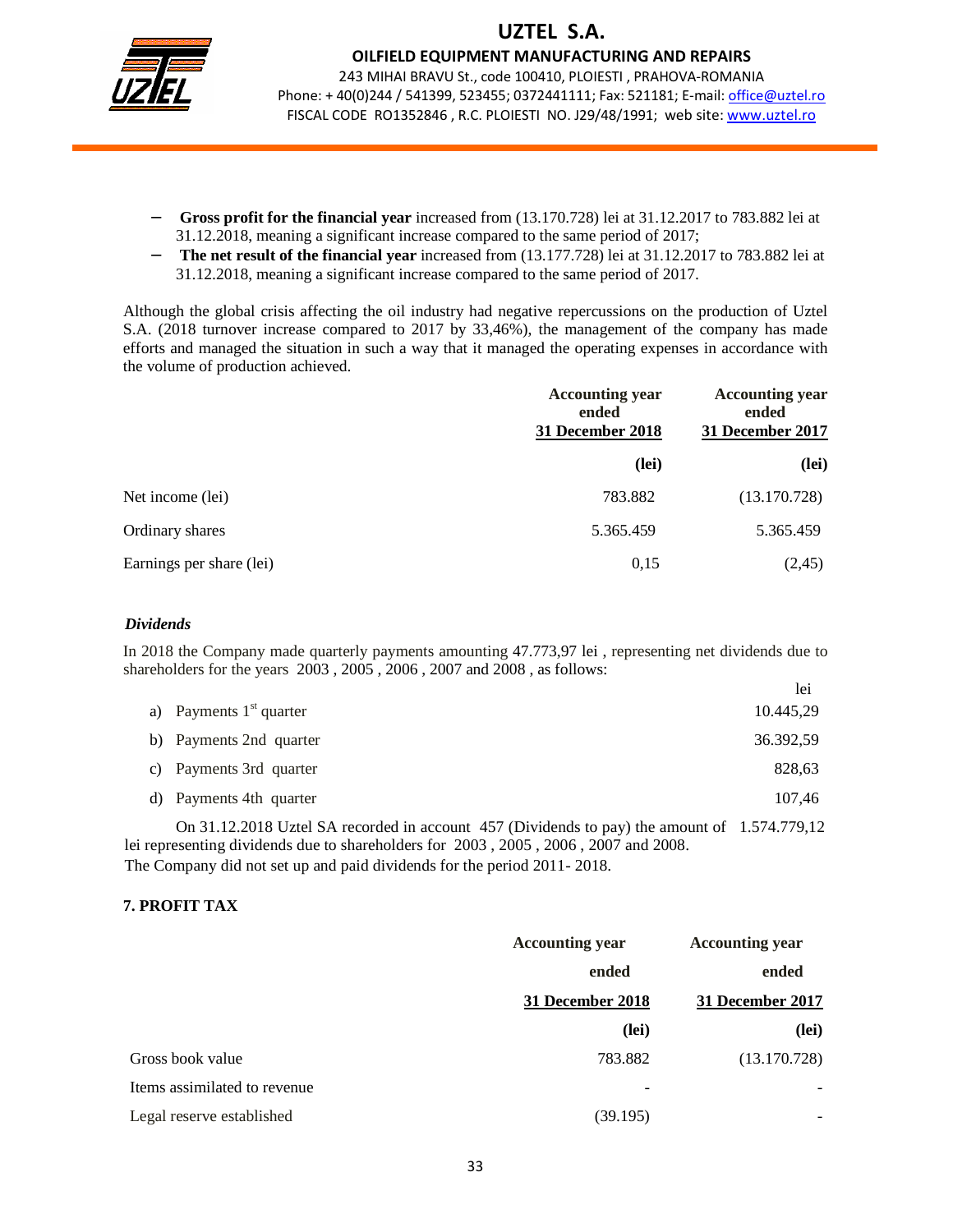

### OILFIELD EQUIPMENT MANUFACTURING AND REPAIRS

243 MIHAI BRAVU St., code 100410, PLOIESTI , PRAHOVA-ROMANIA Phone: +40(0)244 / 541399, 523455; 0372441111; Fax: 521181; E-mail: office@uztel.ro FISCAL CODE RO1352846 , R.C. PLOIESTI NO. J29/48/1991; web site: www.uztel.ro

j

| Non-taxable income             | (5.359)        | (161.733)                |
|--------------------------------|----------------|--------------------------|
| Non-deductible expenses        | 3.187.260      | 10.937.897               |
| <b>Profit / (Fiscal Loss)</b>  | 3.926.588      | (2.394.564)              |
| Tax on profit                  | -              |                          |
| <b>Corporation tax payable</b> | $\blacksquare$ | $\overline{\phantom{a}}$ |
| Net profit $/$ (loss)          | 783.882        | (13.170.728)             |

The taxation system in Romania is in a phase of consolidation and harmonization with EU legislation. However, there are still different interpretations of tax law.

In some cases, the tax authorities may have different approaches to certain issues, proceeding to the calculation of additional taxes, interest and late payment penalties under the tax regulations in force.

In Romania, tax periods remain open for tax for 7 years. The Company's management believes that tax liabilities included in these financial statements are appropriate.

We propose that the net loss net for the amount of 744.688,34 lei be recorded in the accounting books of Uztel SA Ploiesti as bellow :

| 121 |  | 1171.02<br>$\sim$ $\sim$ $\sim$ | 744.688,34 |
|-----|--|---------------------------------|------------|
|-----|--|---------------------------------|------------|

Profit or loss Reported result- loss

The cumulative tax loss recorded at the end of 2017, determined by the annual corporate tax returns, net of (18.480.426) lei, will decrease with the fiscal profit recorded on 31.12.2018 in net value of 3.926.589 lei .

The total fiscal loss registered on 31.12.2018 by Uztel SA Ploiesti will be (14.553.837) lei.

### **8. RETAINED EARNINGGS**

Retained earnings are the cumulative result of the Company. At December 31 2018 the Company has recorded retained earnings in the amount of 7.112.169 lei.

|                                        | <b>Accounting year</b><br>ended<br>31 December 2018 | <b>Accounting year</b><br>ended<br>31 December 2017 |  |
|----------------------------------------|-----------------------------------------------------|-----------------------------------------------------|--|
|                                        | (lei)                                               | (lei)                                               |  |
| Reported result                        | 7.112.169                                           | 3.686.242                                           |  |
| Reported result to application of IFRS | 5.365.459                                           | 5.365.459                                           |  |
| Earnings per share (lei)               | 1,33                                                | 0,68                                                |  |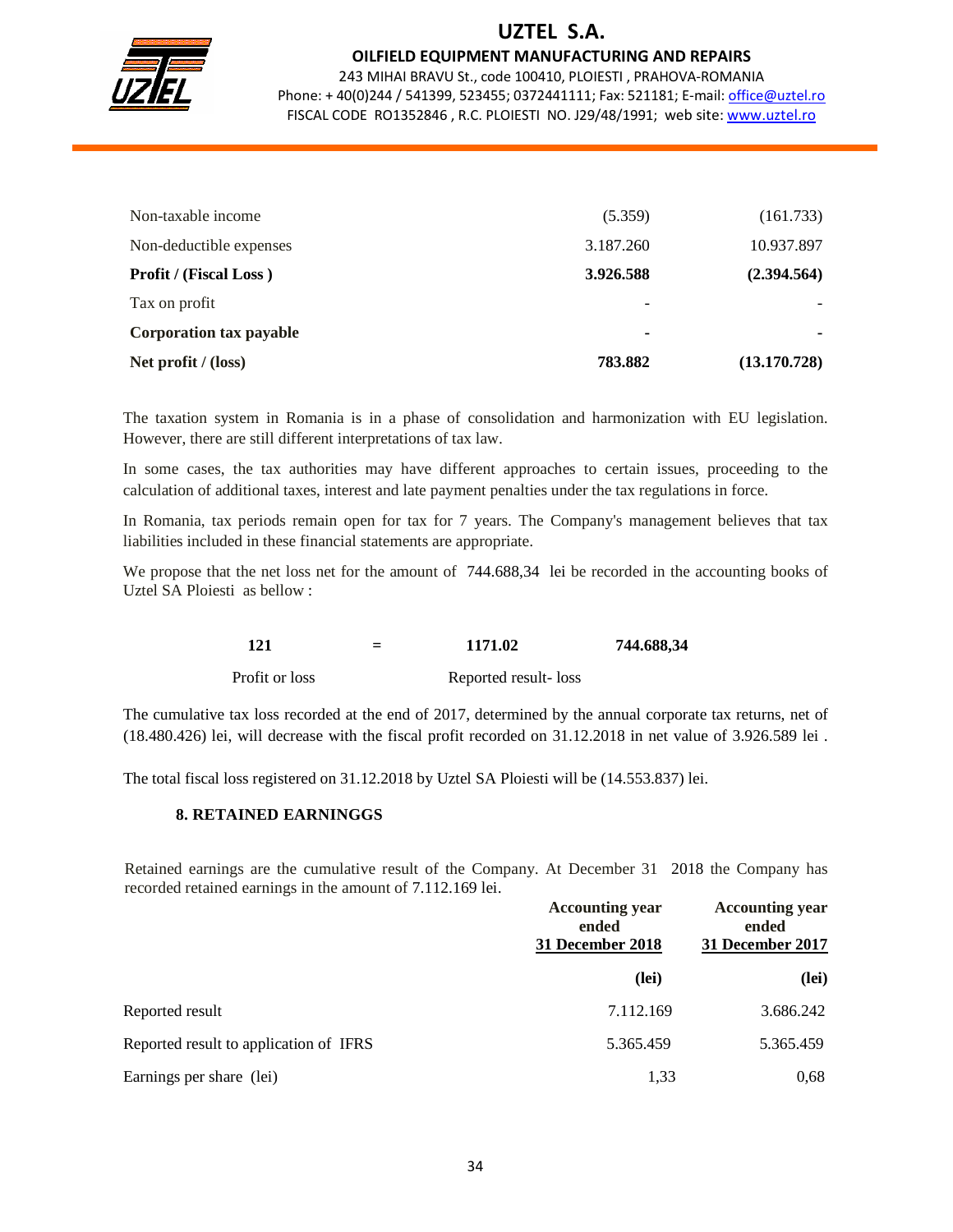

OILFIELD EQUIPMENT MANUFACTURING AND REPAIRS

243 MIHAI BRAVU St., code 100410, PLOIESTI , PRAHOVA-ROMANIA Phone: + 40(0)244 / 541399, 523455; 0372441111; Fax: 521181; E-mail: office@uztel.ro FISCAL CODE RO1352846 , R.C. PLOIESTI NO. J29/48/1991; web site: www.uztel.ro

j

### **9. PROVISIONS**

Statement of provisions made by the company is as follows:

|                                                                           | <b>Accounting year</b><br>ended<br>31 December 2018 | <b>Accounting year</b><br>ended<br>31 December 2017 |
|---------------------------------------------------------------------------|-----------------------------------------------------|-----------------------------------------------------|
|                                                                           | (lei)                                               | (lei)                                               |
| Provisions for litigation<br>Provisions for guarantees granted to clients | 235.754<br>12.301                                   | 241.113<br>12.301                                   |

The Company recorded in the financial year 2017 "Provisions for guarantees granted to clients" amounting to 12.301 lei, based on the contract no. 99003203 / 21.05.2017 concluded with OMV PETROM Bucharest.

### **10. FIXED ASSETS**

#### − **Tangible assets**

|                                         | lands      | <b>Buildings</b><br>and<br>constructions | <b>Machines</b><br>and<br>equipments | Other<br>tangible<br>assets | <b>Tangible</b><br>assets in<br>progress | <b>Advances</b><br>for<br>intangible<br>assets | <b>Total</b> |
|-----------------------------------------|------------|------------------------------------------|--------------------------------------|-----------------------------|------------------------------------------|------------------------------------------------|--------------|
| Cost                                    | Lei        | Lei                                      | Lei                                  | Lei                         | Lei                                      | Lei                                            | Lei          |
| <b>Balance</b> at<br>01 January<br>2018 | 16.602.789 | 32.003.702                               | 36.430.685                           | 165.777                     | 2.418.897                                | 123.120                                        | 87.744.970   |
| Increases                               |            | 58.021                                   | 73.710                               |                             | 766.409                                  | 14.750                                         | 912.890      |
| Outputs                                 | 64.987     |                                          |                                      |                             | 717.559                                  |                                                | 782.546      |
| Balance at<br>31 December               | 16.537.802 | 32.061.723                               | 36.504.395                           | 165.777                     | 2.467.747                                | 137.870                                        | 87.875.314   |
| <b>Accumulated depreciation</b>         |            |                                          |                                      |                             |                                          |                                                |              |
| Balance at<br>01 January<br>2018        |            | 14.325.571                               | 26.329.372                           | 94.573                      |                                          |                                                | 40.749.516   |
| Depreciation<br>of year                 |            | 2.327.100                                | 1.090.666                            | 12.817                      |                                          |                                                | 3.430.583    |
| Depreciation<br>of outputs              |            |                                          |                                      |                             |                                          |                                                |              |
| Balance at<br>31 December<br>2018       |            | 16.652.671                               | 27.420.038                           | 107.390                     |                                          |                                                | 44.180.099   |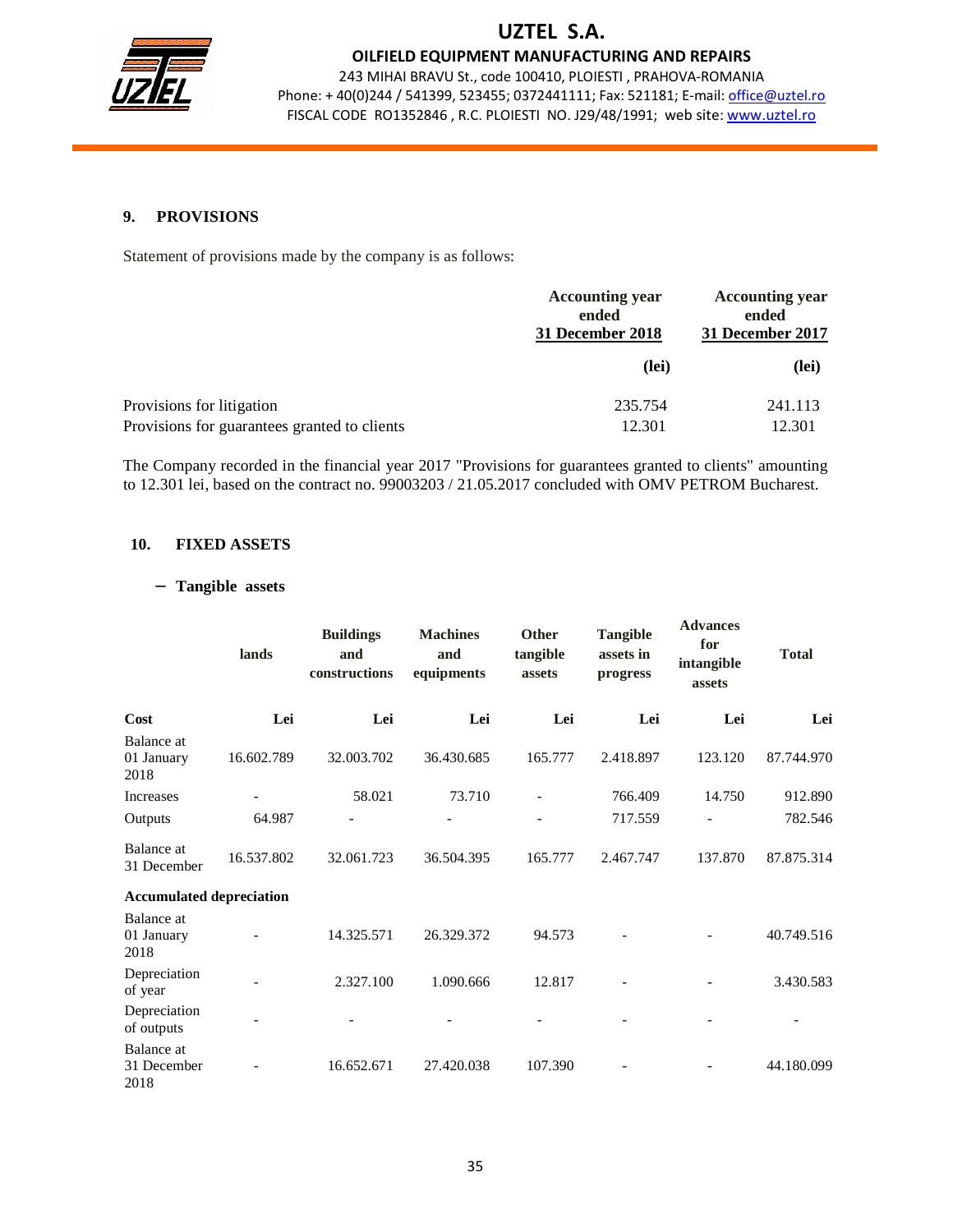

OILFIELD EQUIPMENT MANUFACTURING AND REPAIRS

243 MIHAI BRAVU St., code 100410, PLOIESTI , PRAHOVA-ROMANIA Phone: +40(0)244 / 541399, 523455; 0372441111; Fax: 521181; E-mail: office@uztel.ro FISCAL CODE RO1352846 , R.C. PLOIESTI NO. J29/48/1991; web site: www.uztel.ro

j

#### **Continued Tangible assets**

| <b>Adjustment</b>                 |            |                          |                          |                          |                          |                          |                |
|-----------------------------------|------------|--------------------------|--------------------------|--------------------------|--------------------------|--------------------------|----------------|
| Balance at<br>01 January<br>2018  |            |                          |                          |                          |                          |                          |                |
| Increases                         |            | $\overline{\phantom{a}}$ | $\overline{\phantom{a}}$ | $\overline{\phantom{a}}$ | $\overline{\phantom{a}}$ | $\overline{\phantom{a}}$ | $\overline{a}$ |
| Outputs                           |            |                          | $\overline{\phantom{a}}$ |                          | $\overline{\phantom{0}}$ | $\qquad \qquad$          |                |
| Balance at<br>31 December<br>2018 |            |                          |                          |                          | -                        | -                        |                |
| Net book value                    |            |                          |                          |                          |                          |                          |                |
| Balance at<br>01 January<br>2018  | 16.602.789 | 17.678.131               | 10.101.313               | 71.204                   | 2.418.897                | 123.120                  | 46.995.454     |
| Balance at<br>31 December<br>2018 | 16.537.802 | 15.409.052               | 9.084.357                | 58.387                   | 2.467.747                | 137.870                  | 43.695.215     |

Between 1 January and 31 December 2018, the total value of the increases recorded in the accounting records for the "Buildings and constructions" class was 58.021 lei, representing the modernization of the boardroom.

Between 01 January and 31 December 2018 the total value of the increases recorded in the accounting records for the "Machinery and equipment" class was 73.710 lei representing:

- − USM 36S Ultrasonic Defectoscope, worth 34.625 lei;
- − Equipment PortaDot 130-30E, worth 22.577 lei;
- Modernization of the M17 (mounted radio control) bridge, amounting to 11.406 lei;
- − Maguay Office Power calculator, worth 5.102 lei.

*Tangible fixed assets in progress* registered an increase of 766.409 lei between January 1 and December 31, 2018, representing:

- Works for modernization of the council hall, amounting to 4.221 lei;
- − USM 36S Ultrasonic Defectoscope, worth 34.625 lei
- − PortaDot 130-30E marking equipment, worth 45.153 lei;
- Modernization of the M17 bridge, amounting to RON 11.406;
- − Maguay Office Power calculator, worth 5.102 lei;
- Works at Heating plant for the Petroleum Equipment Unit, worth 53.586 lei;
- − Works for capacitors chamber for induction melting furnace, worth 26.488 lei.
- Transfer between analytical accounts worth 585.828 lei, representing works for the induction melting furnace.

Between 1 January and 31 December 2018, the "Land" class registered a decrease of 64.987 lei by selling the surface of 720 sqm of land within the city, according to the sale contracts with authentication no .: 1894 / 04.05.2018; 3137 and 3138 / 23.07.2018 to individuals.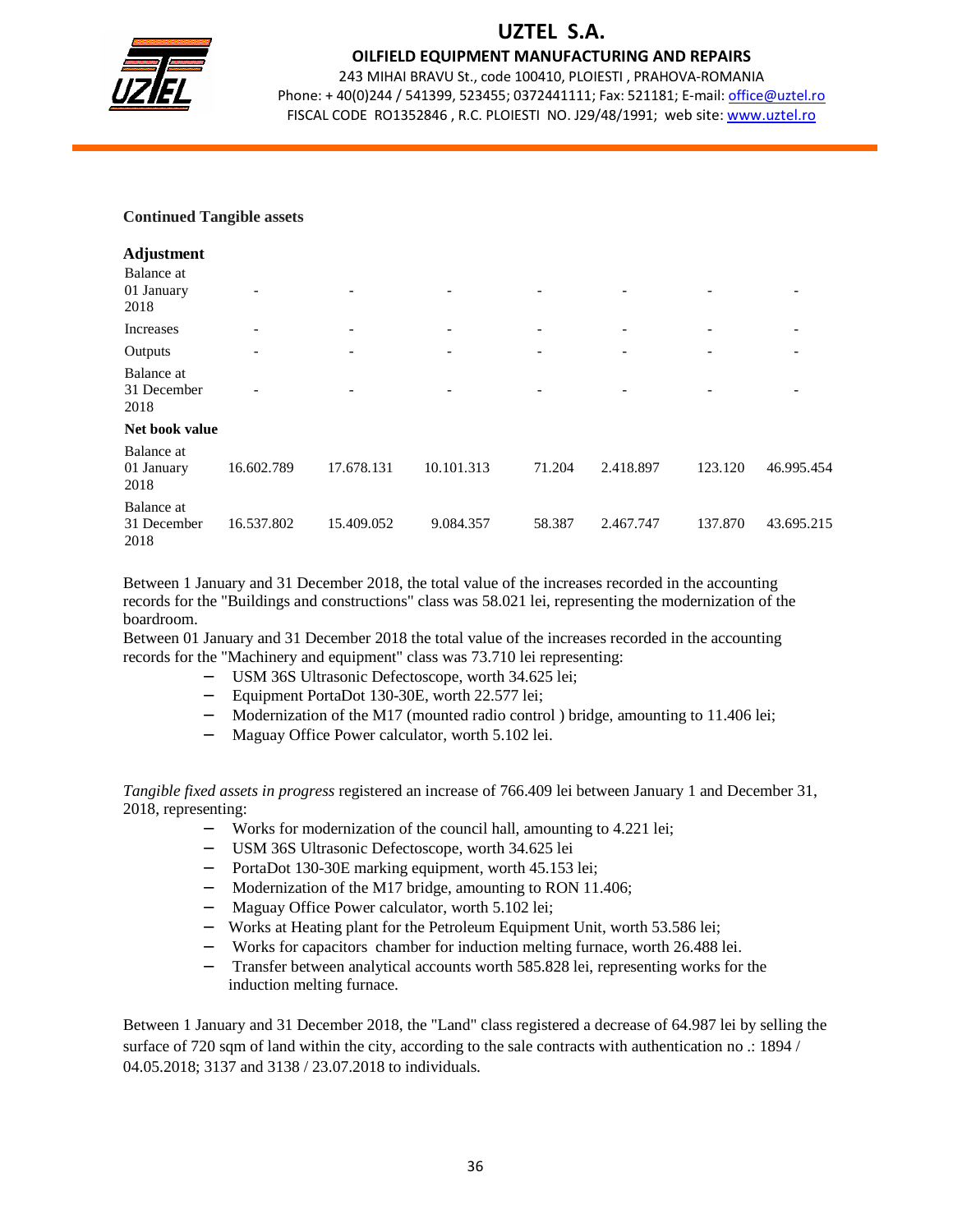

OILFIELD EQUIPMENT MANUFACTURING AND REPAIRS

243 MIHAI BRAVU St., code 100410, PLOIESTI , PRAHOVA-ROMANIA Phone: + 40(0)244 / 541399, 523455; 0372441111; Fax: 521181; E-mail: office@uztel.ro FISCAL CODE RO1352846 , R.C. PLOIESTI NO. J29/48/1991; web site: www.uztel.ro

j

*Tangible fixed assets in progress* recorded decreases amounting to 717.559 lei between 1 January and 31 December 2018, representing:

- Modernization of the council hall, worth 58.021 lei;
- Putting into operation ultrasonic defectoscope USM 36S, worth 34.625 lei;
- − commissioning of PortaDot 130-30E marking equipment, worth 22.577 lei;
- − Modernization of the M17 bridge, amounting to RON 11.406;
- − Putting into operation Maguay Office Power Calculator, worth 5.102 lei;
- − Transfer between analytical accounts worth 585.828 lei, representing works for the induction melting furnace.

#### - **Intangible assets**

|                                | <b>Development</b><br>expenses | <b>Other</b><br>intangible assets | Intangible<br>assets in<br>progress | <b>Total</b> |
|--------------------------------|--------------------------------|-----------------------------------|-------------------------------------|--------------|
| Cost                           | Lei                            | Lei                               | Lei                                 | Lei          |
| Balance at 01 January<br>2018  | 177.335                        | 561.563                           | $\qquad \qquad -$                   | 738.898      |
| Inputs                         | 2.828                          | 64.117                            |                                     | 66.945       |
| outputs                        | 49.788                         |                                   |                                     | 49.789       |
| Balance at 31 December<br>2018 | 130.375                        | 625.680                           |                                     | 756.054      |
| <b>Accumulated</b>             |                                |                                   |                                     |              |
| depreciation                   |                                |                                   |                                     |              |
| Balance at 01 January<br>2018  | 114.930                        | 550.187                           | $\overline{a}$                      | 665.117      |
| Depreciation of year           | 7.782                          | 66.155                            |                                     | 73.937       |
| Outputs depreciation           | 10.174                         |                                   | $\overline{a}$                      | 10.174       |
| Balance at 31 December<br>2018 | 112.538                        | 616.342                           |                                     | 728.880      |
| Net book value                 |                                |                                   |                                     |              |
| Balance on January 1,<br>2018  | 62.405                         | 11.376                            |                                     | 73.781       |
| Balance at 31 December<br>2018 | 17.837                         | 9.338                             |                                     | 27.174       |

Between 1 January and 31 December 2018, development expenditures increased by 2.828 lei, representing:

- expenses main body 3 "- SCH 40 welded version in the amount of 1.968 lei;

 - casting, heat treatment expenses and performed the operation I for body 21 / 16X3 / 5M in value of 632 lei;

 - casting, heat treatment expenses and performed the operation for body 41 / 16X5M worth 228 lei. The Company acquired *intangible assets* in the amount of 64.117 lei, representing:

- Technical support for the SIVECO integrated IT system for the year 2018, worth 53.718 lei;

- Antivirus license ESET ENDPOINT worth 6.521 lei;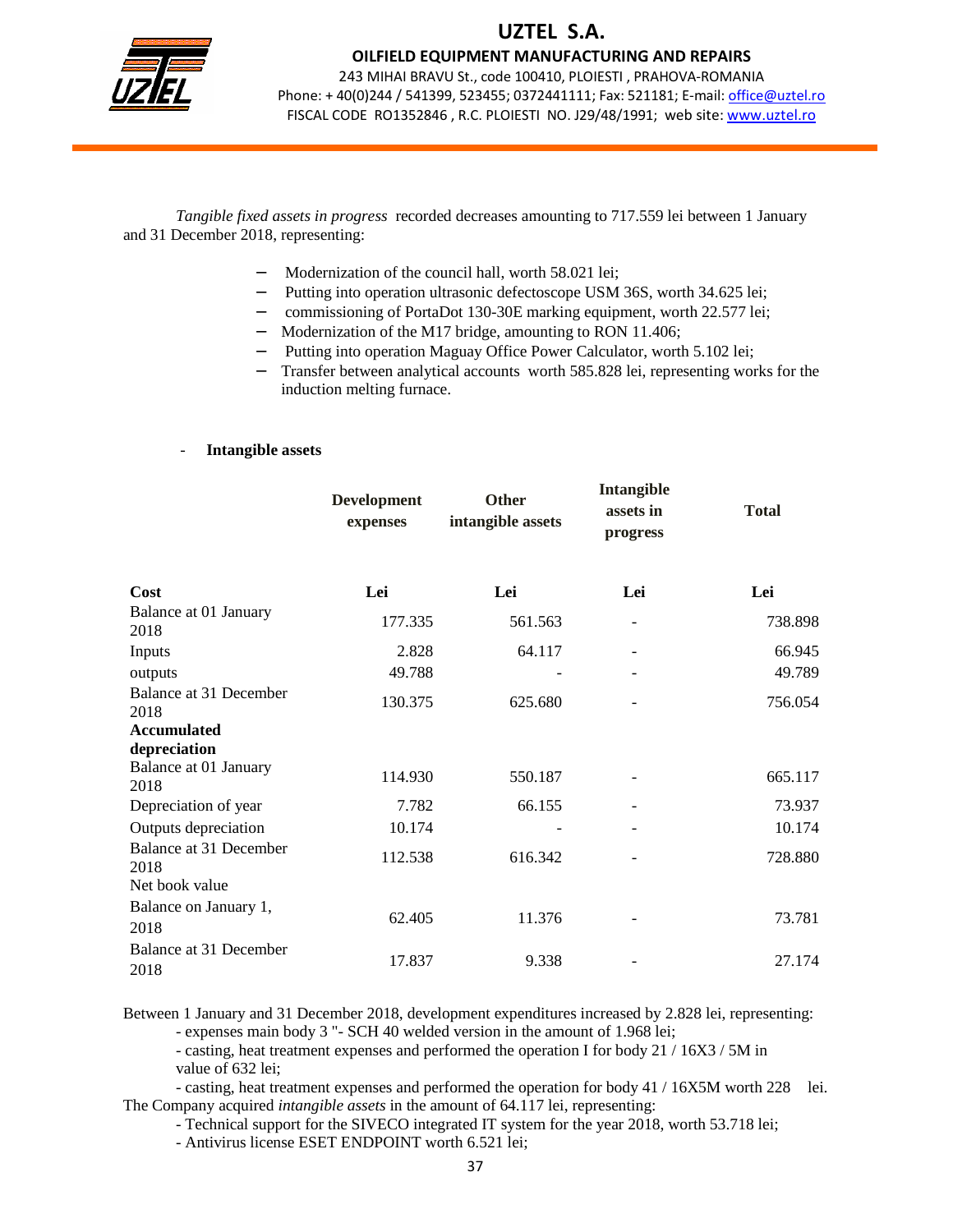

OILFIELD EQUIPMENT MANUFACTURING AND REPAIRS

243 MIHAI BRAVU St., code 100410, PLOIESTI , PRAHOVA-ROMANIA Phone: + 40(0)244 / 541399, 523455; 0372441111; Fax: 521181; E-mail: office@uztel.ro FISCAL CODE RO1352846, R.C. PLOIESTI NO. J29/48/1991; web site: www.uztel.ro

j

 - Software Update License & Support Oracle Database Standard Edition One Perpetual Processor worth 3.878 lei.

Between 01 January and 31 December 2018, development expenditures decreased by 49.788 lei by removing some prototypes (PN10 ball valve) which could not be technically achieved.

### **11. STOCKS**

By comparison, the stocks are presented as follows:

|                                               | 31-December | 31-December |
|-----------------------------------------------|-------------|-------------|
| In LEI                                        | 2018        | 2017        |
| Raw material                                  | 1.381.978   | 1.876.772   |
| Additional material                           | 756.172     | 829.196     |
| Fuels                                         | 18.352      | 60.335      |
| Packaging materials                           | 1.395       | 2.729       |
| Spare parts                                   | 3.593.159   | 3.777.611   |
| Other consumables                             | 201.901     | 207.008     |
| Other consumables-protocol                    |             | 23          |
| Inventory items                               | 353.614     | 379.477     |
| Products in progress                          | 14.471.881  | 6.944.754   |
| Semi-manufactured                             | 1.692.376   | 1.350.955   |
| Finished product                              | 8.603.221   | 8.944.209   |
| Difference of price of semi-finished products |             |             |
| Difference of price of finished products      | 8.970.838   | 9.010.016   |
| Packing                                       | 5.251       | 9.260       |
| Residual products                             | 22.864      |             |
| <b>Total</b>                                  | 36.072.002  | 33.392.345  |
| Advances to purchases assets such as stocks   | 215.528     | 419.338     |
| <b>Total General Inventory</b>                | 36.287.530  | 33.811.683  |

### **12. INCOME FROM THE MAIN COMPANY'S BUSINESS**

Turnover in 2018 totalling 59.215.308,69 lei was made by the following segments of activity:

|                                                          | lei           |
|----------------------------------------------------------|---------------|
| - turnover for production activity is in the amount of   | 58.798.690,02 |
| - turnover for the services activity is in the amount of | 344.630.09    |
| - turnover for trade activity is in the amount of        | 71.988.58     |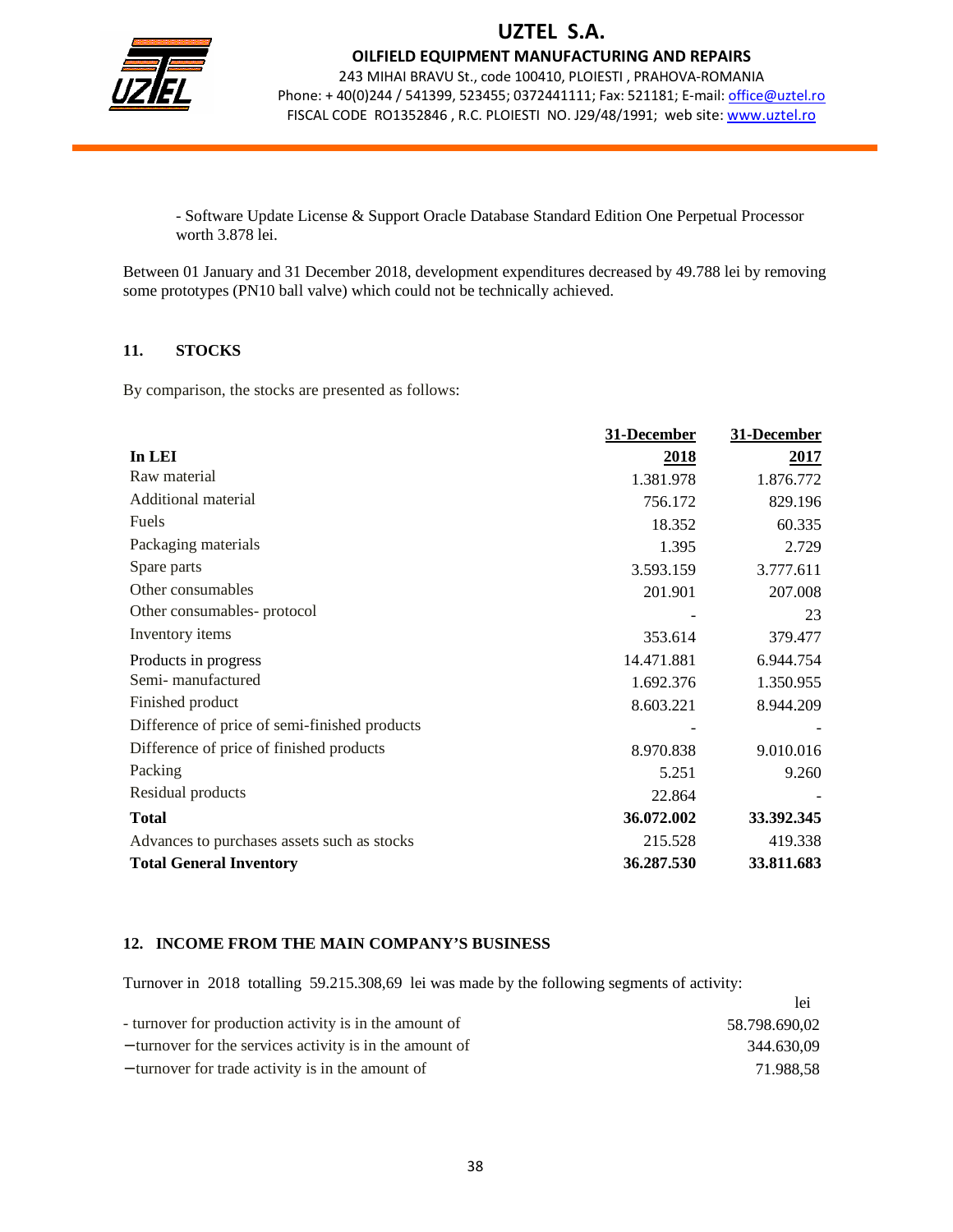

OILFIELD EQUIPMENT MANUFACTURING AND REPAIRS

243 MIHAI BRAVU St., code 100410, PLOIESTI , PRAHOVA-ROMANIA Phone: +40(0)244 / 541399, 523455; 0372441111; Fax: 521181; E-mail: office@uztel.ro FISCAL CODE RO1352846 , R.C. PLOIESTI NO. J29/48/1991; web site: www.uztel.ro

j

Turnover in 2017 totalling 44.370.142,75 lei was made by the following segments of activity:

|                                                          | lei           |
|----------------------------------------------------------|---------------|
| - turnover for production activity is in the amount of   | 43.706.942,36 |
| - turnover for the services activity is in the amount of | 407.576.52    |
| - turnover for trade activity is in the amount of        | 255.623.87    |

| <b>OPERATING INCOME</b>                                             | 31-December | 31-December |
|---------------------------------------------------------------------|-------------|-------------|
|                                                                     | 2018        | 2017        |
| Total operating expenses, of which:                                 | 77.683.418  | 48.627.123  |
| Turnover                                                            | 59.215.309  | 44.370.143  |
| Income related to cost of inventories of products and production in | 16.936.267  | 3.828.029   |
| progress                                                            |             |             |
| Revenues from production of tangible and intangible assets          | 60.635      | 59.755      |
| Other operation income                                              | 1.417.207   | 369.196     |

| <b>OPERATION EXPENSES</b>                                                                                                   | 31-December | 31-December |
|-----------------------------------------------------------------------------------------------------------------------------|-------------|-------------|
|                                                                                                                             | 2018        | 2017        |
| Total operating expenses, of which:                                                                                         | 76.554.078  | 61.584.908  |
| Raw material and consumables costs                                                                                          | 36.759.085  | 24.388.266  |
| Other material expenses                                                                                                     | 1.137.997   | 740.035     |
| Other external expenses                                                                                                     | 3.213.344   | 2.760.022   |
| The expenditures on goods                                                                                                   | 19.989      | 156.210     |
| Trade discounts received                                                                                                    |             |             |
| Staff costs                                                                                                                 | 23.957.522  | 21.071.290  |
| Value adjustment concerning tangible, intangible assets, real estate<br>investment, and biological assets evaluated at cost | 3.504.520   | 4.743.779   |
| Value adjustments on assets                                                                                                 |             | 960.990     |
| Other operating expenses                                                                                                    | 7.966.980   | 6.757.116   |
| Expenses with tangible and intangible revaluation                                                                           | (5.359)     | 7.200       |

| <b>FINANCIAL INCOME</b>               | 31-December | 31-December |
|---------------------------------------|-------------|-------------|
|                                       | 2018        | 2017        |
| Total financial income, of which:     | 966.819     | 704.431     |
| Income from exchange rate differences | 961.218     | 697.253     |
| Interest income                       | 4.435       | 6.316       |
| Other financial income                | 1.166       | 862         |

| <b>FINANCIAL EXPENSES</b>           | 31-December | 31-December |
|-------------------------------------|-------------|-------------|
|                                     | 2018        | <u>2017</u> |
| Total financial expenses, of which: | 1.312.277   | 917.374     |
| Interest charges                    | 371.361     | 240.349     |
| Other financial expenses            | 940.916     | 677.025     |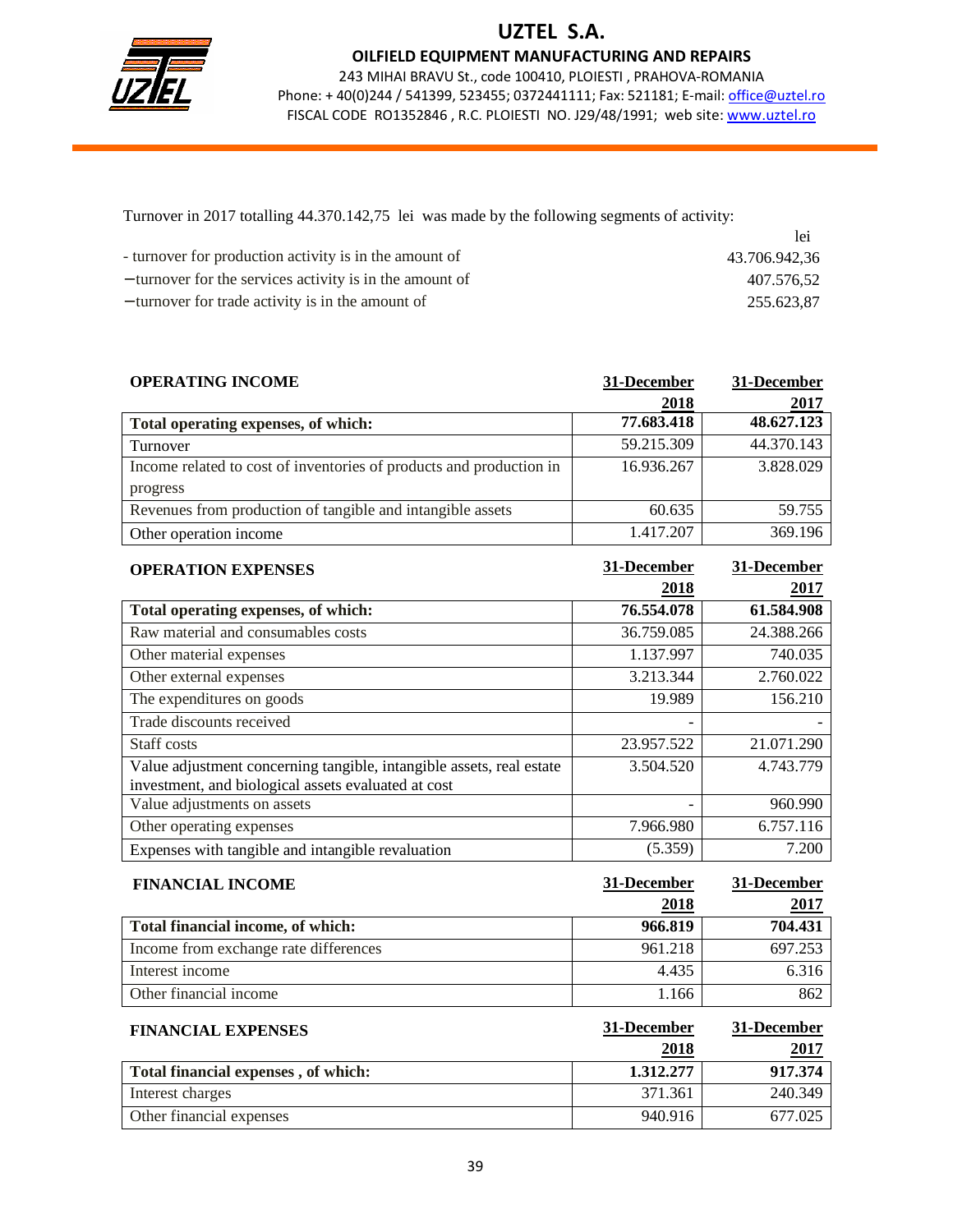

OILFIELD EQUIPMENT MANUFACTURING AND REPAIRS

243 MIHAI BRAVU St., code 100410, PLOIESTI , PRAHOVA-ROMANIA Phone: + 40(0)244 / 541399, 523455; 0372441111; Fax: 521181; E-mail: office@uztel.ro FISCAL CODE RO1352846 , R.C. PLOIESTI NO. J29/48/1991; web site: www.uztel.ro

j

### **CASH GENERATED FROM OPERATING ACTIVITIES**

|                                                | 31-December              | 31-December  | 31-December  | 31-December  |
|------------------------------------------------|--------------------------|--------------|--------------|--------------|
|                                                | 2018                     | 2017         | 2016         | 2015         |
|                                                | lei                      | lei          | lei          | lei          |
| Net profit for the year                        | 783.882                  | (13.170.728) | (19.146.952) | (2.037.296)  |
| Income tax expense                             |                          |              |              | 312.177      |
| Amortization / depreciation of long term       |                          |              |              |              |
| assets                                         | 3.504.520                | 4.743.779    | 6.057.829    | 7.043.308    |
| Expenses with disposed assets                  | 104.601                  | 294.100      |              |              |
| Revenue with disposed assets                   | (70.493)                 | (98.578)     |              |              |
| Provisions for clients                         |                          | (816.190)    | (730.576)    | (4.124.629)  |
| Income/expense related to value adjustment     |                          |              |              |              |
| of current assets                              | $\overline{\phantom{0}}$ | 1.104.659    | 6.779.810    |              |
| Provisions for stocks                          |                          |              |              | (2.669.738)  |
| Interest expenses                              | (371.361)                | (240.349)    | (112.593)    | (176.486)    |
| Interest income                                | 4.435                    | 6.316        | 71.198       | 258.873      |
| Gain / loss from exchange rate differences     | 20.470                   | 20.234       | 278.002      | 198.820      |
| <b>Movements in working capital</b>            | 3.192.172                | 5.013.971    | 12.343.670   | 842.324      |
| Increase / (decrease) in trade receivables and |                          |              |              |              |
| other receivables                              | (276.205)                | 2.461.019    | 3.144.665    | 4.866.322    |
| Increase / (decrease) in other current assets  | 1.642                    | 385          | (682)        | (342)        |
| Increase / (decrease) in inventories           | (2.475.847)              | 4.092.118    | 4.242.138    | 4.164.653    |
| Increase / (decrease) in trade payables        | (652.153)                | 6.289.074    | 918.711      | 858.206      |
| Increase / (decrease) in other liabilities     | 1.554.184                | (2.412.926)  | (1.248.979)  | (10.576.377) |
|                                                |                          |              |              |              |
| Cash used in operating activities              | (1.848.379)              | 10.429.670   | 7.055.853    | (687.538)    |
| Movements in working capital                   |                          |              | (17.857)     | (194.348)    |
| Increase / (decrease) in trade receivables and | (371.361)                | (240.349)    | (112.593)    | (176.486)    |
| Increase / (decrease) in other current assets  | 1.756.314                | 2.032.564    | 122.120      | (2.253.343)  |

### **13. INFORMATION ON SEGMENTS**

 IFRS 8 establishes principles for information reporting on operational segment, referring to information on the economic activity of the entity where from generating income and expenses. Reportable operating segment is determined by the activity of production of products that generate revenue and expenditure such as reported income, including sales to external customers or sales or transfers between segments of the same entity, to represent 10% or more of the combined income of all internal and external operating segments.

If total revenue from customers for all segments combined is less than 75% of total revenues entity, additional reportable segments should be identified until reaching the 75% level.

The company is registered in Romania and operates all its activities in headquarters in Ploiesti, str. Mihai Bravu. 243 and does not have subsidiaries, branches or outlets.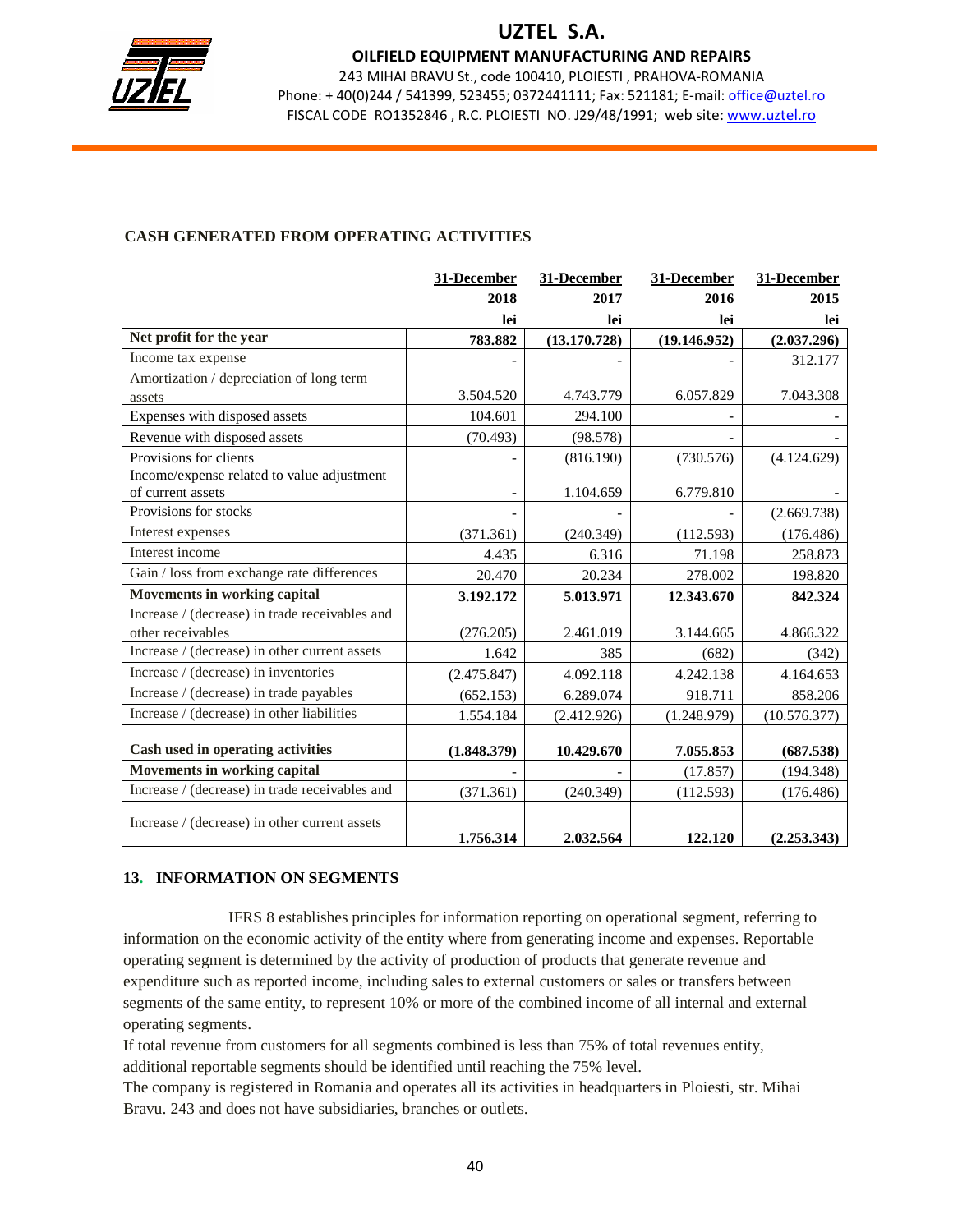

### OILFIELD EQUIPMENT MANUFACTURING AND REPAIRS

243 MIHAI BRAVU St., code 100410, PLOIESTI , PRAHOVA-ROMANIA Phone: + 40(0)244 / 541399, 523455; 0372441111; Fax: 521181; E-mail: office@uztel.ro FISCAL CODE RO1352846, R.C. PLOIESTI NO. J29/48/1991; web site: www.uztel.ro

j

Its activity is analyzed in terms of the main object of activity, namely: manufacturing and selling on domestic and external markets, assemblies, oilfield parts and equipment, industrial valves, mud pumps and other spare parts for oilfield equipment.

The company management has established operating segments based on the volume of revenue from the sale of finished products in domestic and foreign markets and the benefits of services.

Segments identified are:

- revenue from the sale of finished products domestic market;
- − revenue from the sale of finished goods external market;
- − income from stocks of finished products and production in progress;
- − income from services rendered;
- − income from rent ;
- − revenues from commodities sale

Segment information for the year ended 31 December 2018 are bellow:

| Report on operating segment at 31 December 2018               | Amount (lei)  | <b>Share</b><br>Of total income % |
|---------------------------------------------------------------|---------------|-----------------------------------|
| Revenue from the sale of finished products - internal         | 21.635.144,46 | 27,51                             |
| Revenue from the sale of finished products - external         | 37.163.545,56 | 47,25                             |
| Income stocks of finished goods and production in<br>progress | 16.936.267,00 | 21,53                             |
| Revenue from services rendered                                | 335.918,84    | 0,43                              |
| Income from rent                                              | 8.711,25      | 0,01                              |
| Revenue from sale of goods                                    | 71.988,58     | 0,09                              |
| <b>Total</b>                                                  | 76.151.575,69 | 96,82                             |

Information on segments for year ended at 31 December 2017 are:

| Report on operating segment at 31 December 2017               | Value (lei)   | <b>Share of</b> |
|---------------------------------------------------------------|---------------|-----------------|
| Revenue from the sale of finished products - domestic         | 21.024.336,55 | 42,62           |
| Revenue from the sale of finished products - external         | 22.682.605,81 | 45,98           |
| Income stocks of finished goods and production in<br>progress | 3.828.029,54  | 7,76            |
| Revenue from services rendered                                | 259.620,23    | 0,53            |
| Income from rent                                              | 147.956,29    | 0,30            |
| Revenue from sale of goods                                    | 255.623,87    | 0,52            |
| <b>Total</b>                                                  | 48.198.172,29 | 97,71           |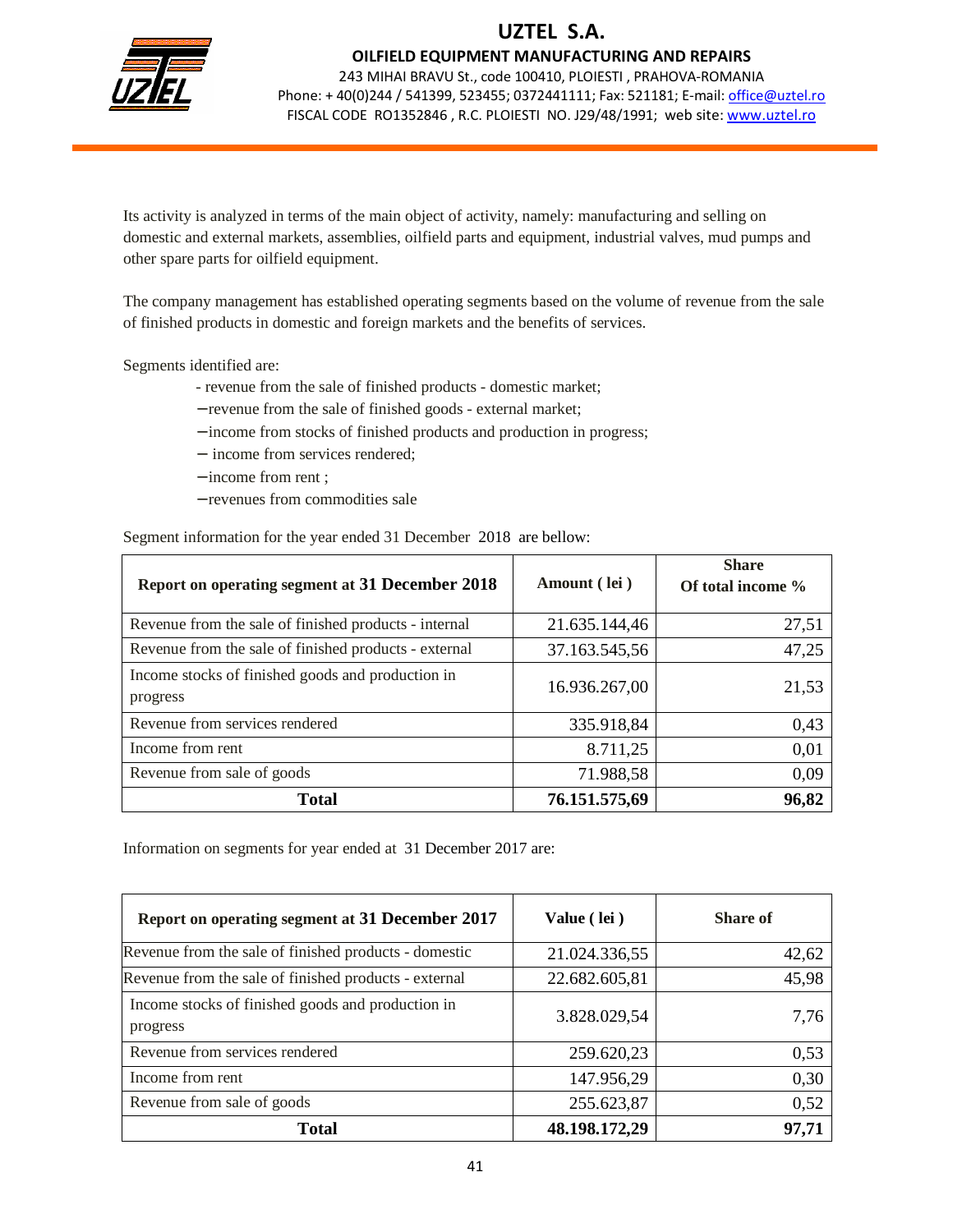

OILFIELD EQUIPMENT MANUFACTURING AND REPAIRS

243 MIHAI BRAVU St., code 100410, PLOIESTI , PRAHOVA-ROMANIA Phone: +40(0)244 / 541399, 523455; 0372441111; Fax: 521181; E-mail: office@uztel.ro FISCAL CODE RO1352846 , R.C. PLOIESTI NO. J29/48/1991; web site: www.uztel.ro

j

Income from rents in the amount of 8.711,25 lei registered by the company in 2018 through account 706.1.03 (Income from rental of machinery and oil installations) are represented by rental income of products manufactured by the company: Flange sample 29 1 / 4x500 PSI to Dosco Petroservices Romania SRL Bucuresti, according to order 3744 / 27.04.2018.

### **14. TRANSACTIONS WITH AFFILIATED PARTIES**

IAS 24 "Transactions with related parties" regulates commercial operations with entities that hold cash funds in their capacity as Associate Members of the Association Uztel Ploiesti (majority shareholder of UZTEL - Ploiesti a total of 4.498.300 shares, representing 83,84 % of share capital of the company).

During the financial year 2018, the following commercial transactions were carried out in the nature of the acquisitions of goods and services with independent legal entities (companies) that did not influence the position and financial performance of the company and were concluded under normal market conditions.

a) Sales of finished products and services:

In financial year  $01.01.2018 - 31.12.2018$  the Company did carry out transactions in the nature of sales of finished goods and services with affiliated parties.

b) Aquisition of goods and services :

| <b>Entity</b>                               | <b>Acquisitions 2018</b> | <b>Aquisitions 2017</b> |
|---------------------------------------------|--------------------------|-------------------------|
|                                             | lei                      | <u>lei</u>              |
| Aprodem SA Ploiesti                         | 57.554,47                | 61.950,49               |
| Axon SRL Ploiesti                           | 277.299,45               | 553.387,67              |
| Comis SRL Valeni de Munte                   |                          | 126.951,77              |
| Electro Service Onel & Co SNC Ploiesti      | 3.617,60                 | 30.048,69               |
| Iulnicomnic SRL Ploiesti                    | 35.635,96                |                         |
| Passion SRL Ploiesti                        | 57.557,98                | 57.556,39               |
| Platus Com SRL Campina                      | 302.123,17               | 156.109,96              |
| Romconvert SA Ploiesti                      |                          | 51.877,99               |
| Titancore SRL Ploiesti                      | 421.361,08               | 253.983,44              |
| Rikora Flm SRL Focsani (Vaspet SRL Focsani) | 73.674,11                | 152.485,51              |

| <b>Entity</b>                     | <b>Aquisitions 2018</b> | <b>Aquisitions 2017</b> |
|-----------------------------------|-------------------------|-------------------------|
|                                   | usd                     | usd                     |
| Shabum International LTD Tel Aviv | 55.673.96               | 26.385.62               |

According to IAS 24 (Presentation of Related Party Information), the Company considered it opportune to describe the commercial transactions performed with the legal entities holding money funds as associate members of the UZTEL Association.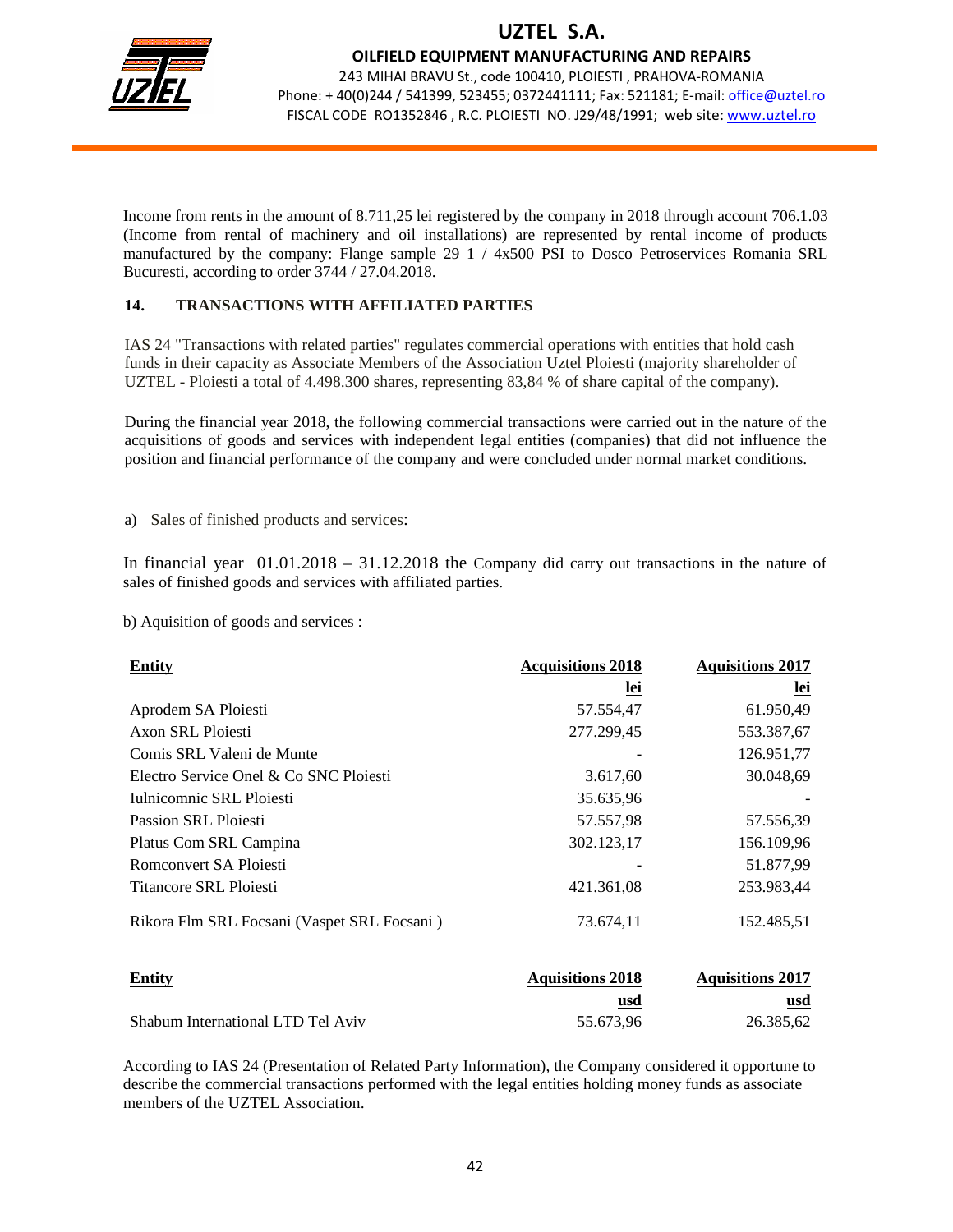

OILFIELD EQUIPMENT MANUFACTURING AND REPAIRS

243 MIHAI BRAVU St., code 100410, PLOIESTI , PRAHOVA-ROMANIA Phone: + 40(0)244 / 541399, 523455; 0372441111; Fax: 521181; E-mail: office@uztel.ro FISCAL CODE RO1352846 , R.C. PLOIESTI NO. J29/48/1991; web site: www.uztel.ro

j

The legal entities whose transactions have been mentioned above do not fall under the provisions of Art. 82 paragraph (1) of the Law no. 24/2017 due to the fact that the holdings, ie the money funds, do not allow them to hold control.

The company UZTEL SA presents the following additional information regarding the share of funds held by the legal entities in their capacity as members of the Uztel Association on 31.12.2018.

| Entitv                                      | % money fund hold in<br><b>UZTEL Association</b> |
|---------------------------------------------|--------------------------------------------------|
| Aprodem SA Ploiesti                         | 0,2805                                           |
| Axon SRL Ploiesti                           | 0,7380                                           |
| Comis SRL Valeni de Munte                   | 8,2977                                           |
| Electro Service Onel & Co SNC Ploiesti      | 4,8555                                           |
| Iulnicomnic SRL Ploiesti                    | 1,8897                                           |
| <b>Passion SRL Ploiesti</b>                 | 0,3982                                           |
| Platus Com SRL Campina                      | 0,6090                                           |
| Romconvert SA Ploiesti                      | 0,7609                                           |
| Titancore SRL Ploiesti                      | 4,2191                                           |
| Rikora Flm SRL Focsani (Vaspet SRL Focsani) | 0,5087                                           |
| Entity                                      |                                                  |
| Shabum International LTD Tel Aviv           | 0,2640                                           |

a) Compensations for key management staff:

Key management personnel include executives, senior management of the production units (department heads) and key management personnel of the company's functional services (technical, design, human resources, quality assurance, commercial, economic, administrative, production, IT,).

|                                                                                                | 2018          | 2017             |
|------------------------------------------------------------------------------------------------|---------------|------------------|
| Gross salary paid                                                                              | 3.035.272 lei | 2.350.203 lei    |
| <b>15. OTHER INFORMATION</b>                                                                   |               |                  |
| $(1)$ Fees paid to auditors                                                                    |               |                  |
| In 2018 the Company's expenses on fees paid to auditors were worth 149.656,97 lei, including : |               |                  |
| <b>Statutory Auditor</b><br>Ecoteh Expert SRL Bucuresti                                        |               | lei<br>16.315,15 |
| Intenal Auditor                                                                                |               |                  |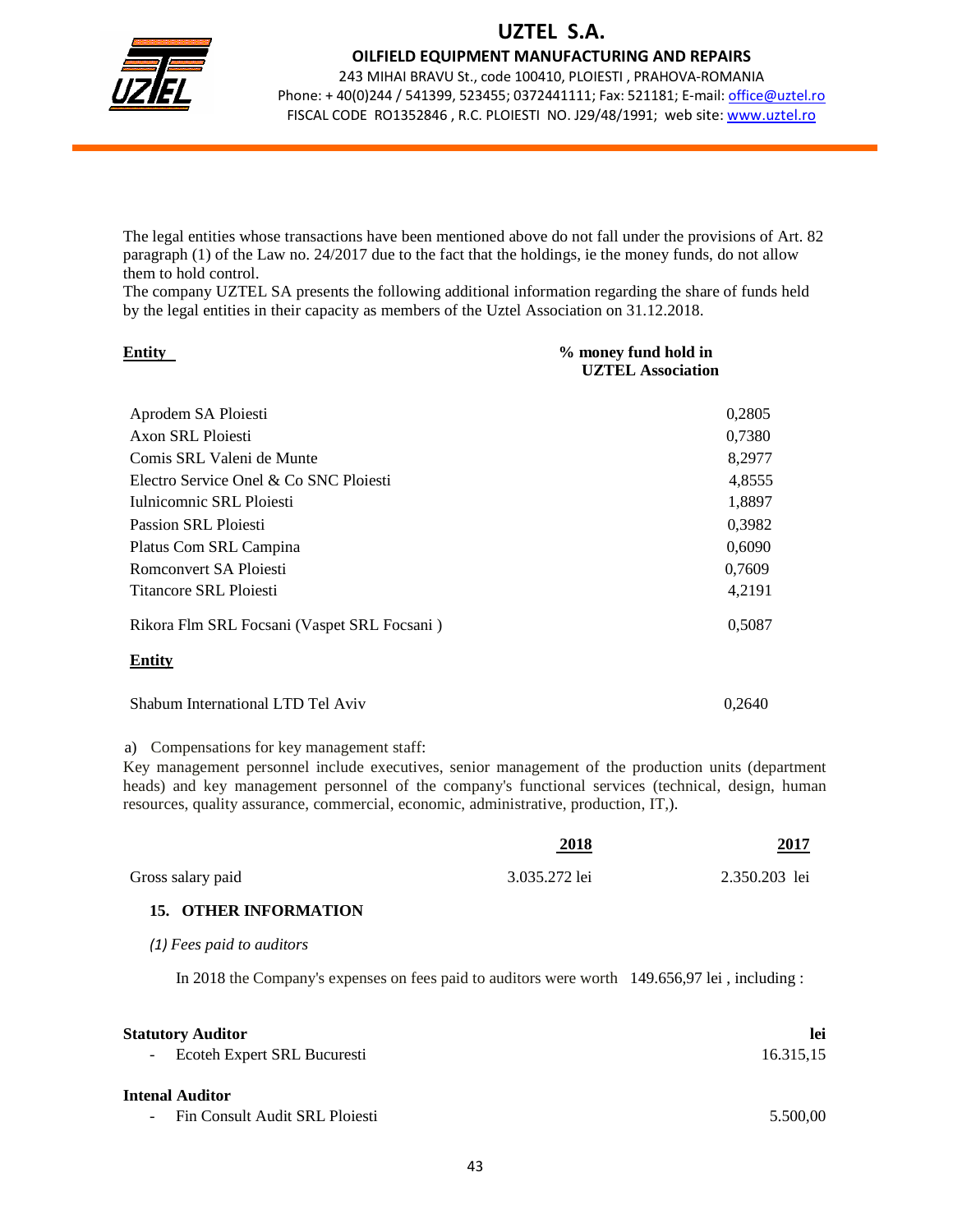

OILFIELD EQUIPMENT MANUFACTURING AND REPAIRS

243 MIHAI BRAVU St., code 100410, PLOIESTI , PRAHOVA-ROMANIA Phone: + 40(0)244 / 541399, 523455; 0372441111; Fax: 521181; E-mail: office@uztel.ro FISCAL CODE RO1352846 , R.C. PLOIESTI NO. J29/48/1991; web site: www.uztel.ro

j

| Auditors of quality management systems certification and product (license) | lei       |
|----------------------------------------------------------------------------|-----------|
| DNV-GL Business Assurance SRL Bucuresti Romania                            | 28.189,20 |
| <b>GR Eurocert SRL Ploiesti Romania</b>                                    | 13.086,57 |
|                                                                            | usd       |
| American Petroleum Institut Washington USA                                 | 20.500,00 |
| Techstreet – Clarivate Analytics LLC Canada                                | 773,00    |
|                                                                            | eur       |
| <b>Certification Center Contstand Moscova</b>                              | 1.000.00  |

#### *(2)Expenses with salaries*

| <b>Financial year</b>                           | <b>Financial year</b> |
|-------------------------------------------------|-----------------------|
| ended at                                        | ended at              |
| 31 December 2018                                | 31 December 2017      |
|                                                 | (lei)<br>(lei)        |
| 23.252.317<br>Expenses with wages for personnel | 17.211.920            |

The Company did not grant advances or loans to directors or managers.

*(3) Num*ă*rul mediu de angaja*ţ*i la 31 December se prezinta astfel :* 

|                             | <b>Financial year</b><br>ended at<br>31 December 2018 | <b>Financial year</b><br>ended at<br>31 December 2017 |
|-----------------------------|-------------------------------------------------------|-------------------------------------------------------|
| Average number of employees | 485                                                   | 471                                                   |

(4) *Financial Guarantees granted / received by the Company.* 

#### **Financial guarantees granted**

Uztel SA Ploiesti has good performance guarantees at the request of OMV PETROM BUCHAREST client amounting to RON 12.300,61 on the basis of the contracts concluded between the parties. The amount of 29.391,29 RON representing the good execution guarantee was made available to the client and is registered in the account "other non-current receivables"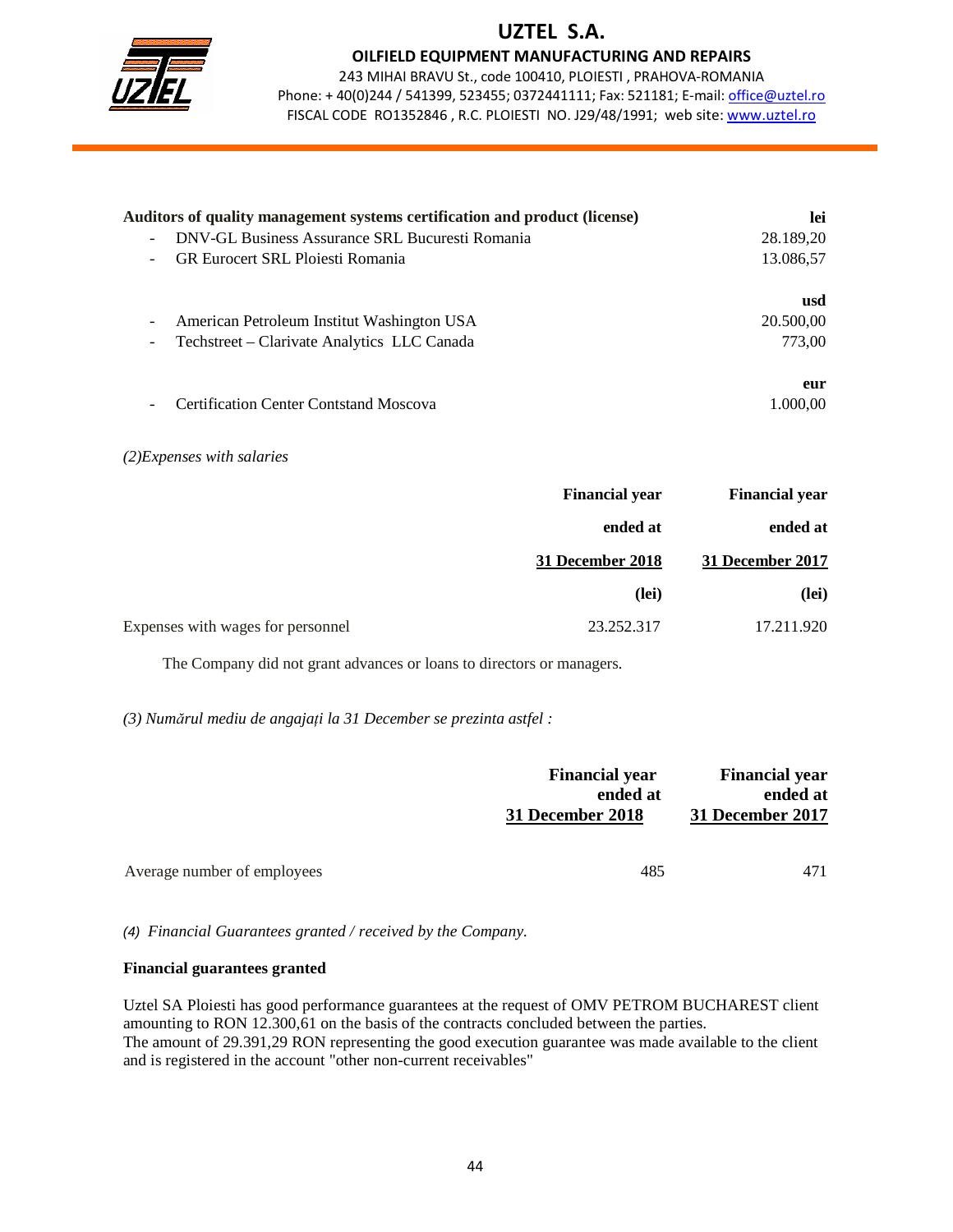

OILFIELD EQUIPMENT MANUFACTURING AND REPAIRS

243 MIHAI BRAVU St., code 100410, PLOIESTI , PRAHOVA-ROMANIA Phone: + 40(0)244 / 541399, 523455; 0372441111; Fax: 521181; E-mail: office@uztel.ro FISCAL CODE RO1352846 , R.C. PLOIESTI NO. J29/48/1991; web site: www.uztel.ro

j

#### **Financial guarantees received**

The company recorded financial guarantees from the suppliers in the financial year 2018 amounting to 4.077,02 lei for repair works performed by Wurman Co Ploiesti SRL at the oil separator, according to order no 181193 / 24.08.2018.

*(5) Insurance policies held by the company*

The Company owns OMNIASIG F Series F no. 2509660 for a period of 12 months, namely from 25.05.2018 to 24.05.2019 (renewed annually) representing fire insurance and other risks (risk packages) for a stated value of 29.434.935 lei a number of 26 buildings and industrial production halls owned by the company.

The Company owns OMNIASIG F Series F no. 2520612 for a period of 12 months, namely from 23.11.2018 to 22.11.2019 (renewed annually) representing fire insurance and other risks (risk packages) for stocks (raw materials, inventory items, finished products) with a declared value of 24.651.575 lei.

The Company owns OMNIASIG F Series F no. 2503328 for a period of 12 months, namely from 01.03.2018 to 28.02.2019 representing bank security for technological equipment with a total value of 5.852.629 lei.

All the insurance policies that the company has concluded have generated financial costs (cash outflows) and have ensured shareholders, company managers, commercial and banking partners stable and trustworthy in current and future business and financial activities of the company.

*(6) Assessment of aspects related to the impact of the company's basic activity on the environment* 

The activity of the company is carried out on the basis of the following regulatory acts:

- Environmental permit no. PH-619 from 21.12.2009 rev. on 24.09.2015, valid until 21.12.2019 for carrying out the activity of production of assemblies, subassemblies, equipment and oil installations and industrial services, recovery of recyclable industrial waste, water capture, treatment and distribution, paint shop.

- Water Management Authorization no. 107 of 16.06.2017 valid until 15.06.2019;

- Certificate of registration in the Register of authorized economic operators carrying out waste recovery operations no. 0325 issued by the Ministry of Economy - Industrial Policy Directorate, valid until 31.03.2019.

Environmental factors (potable water, wastewater, air-emissions, airborne, soil, waste) were monitored according to the legal requirements applicable to Uztel S.A. (monthly, quarterly, semester, yearly). The frequency imposed by the Environmental Authorization has been observed and no exceeds have been recorded over the maximum limits imposed.

The 2018 measures program was 100%. The proposed actions concerned waste management, emissions and immissions, drinking and waste water, noise and soil.

Dangerous chemicals and chemicals have been purchased, stored, handled and used in compliance with the applicable legislation, according to the safety data sheets.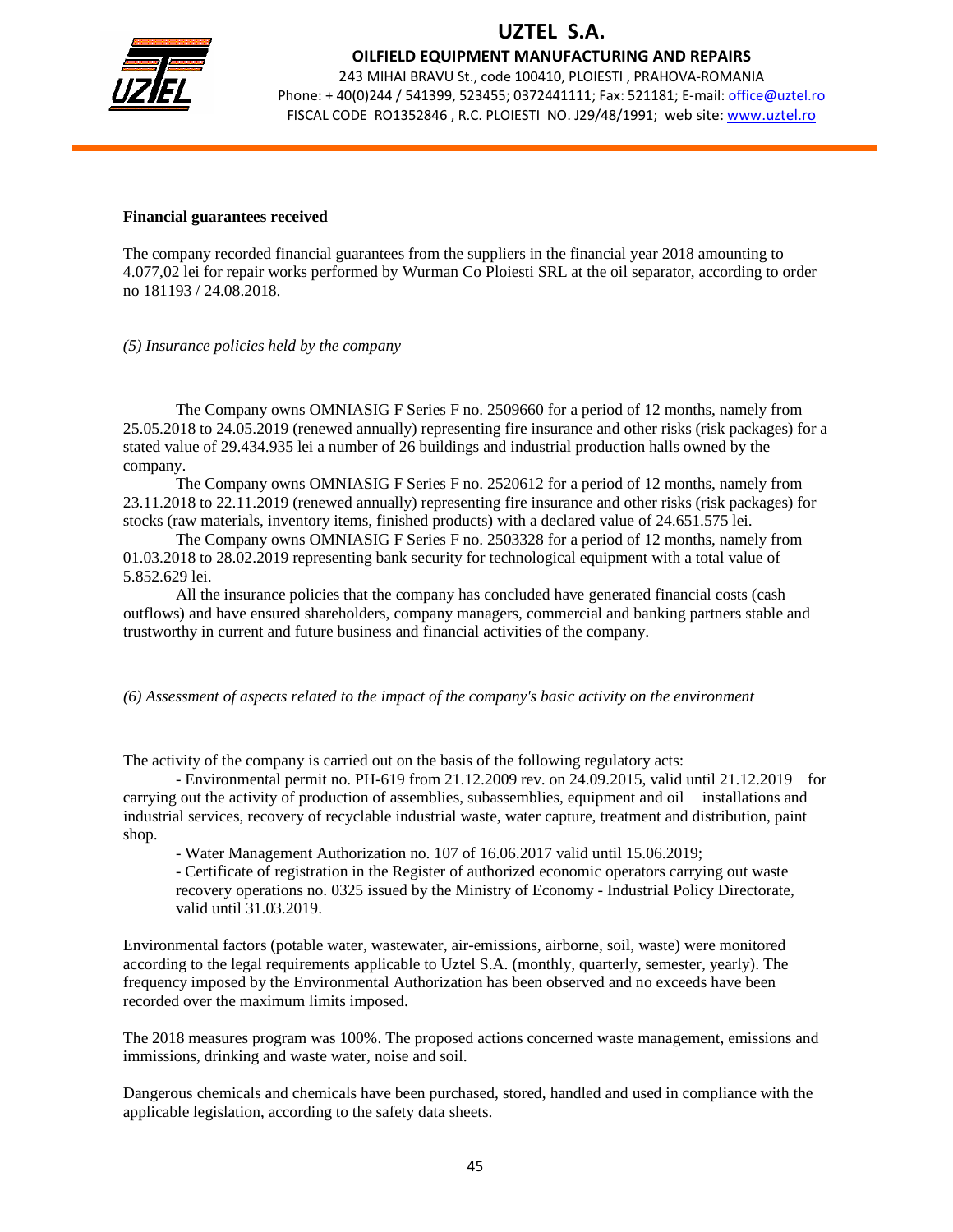

OILFIELD EQUIPMENT MANUFACTURING AND REPAIRS

243 MIHAI BRAVU St., code 100410, PLOIESTI , PRAHOVA-ROMANIA Phone: + 40(0)244 / 541399, 523455; 0372441111; Fax: 521181; E-mail: office@uztel.ro FISCAL CODE RO1352846 , R.C. PLOIESTI NO. J29/48/1991; web site: www.uztel.ro

j

#### *(7) Aspects of legal disputes of the company*

As a creditor, the company undertook all legal steps necessary to recover outstanding trade receivables from legal and physical persons, carrying out during the financial year 2018 a number of commercial files through the competent courts, files at different stages of trial and enforcement and is civil party (without material implications) in the work group files (labor litigation) with former employees.

| Debt recovery                                                               | 5 files   |
|-----------------------------------------------------------------------------|-----------|
| Enforcement                                                                 | 14 files  |
| Insolvency proceedings                                                      | 17 files  |
| Labor Disputes (labor groups, special conditions, claims, dismissal appeal) | 112 files |

In order to recover debts from legal or natural persons, the company proceeded to issue notifications, summons or agreement amicably in order to settle the dispute.

The company periodically monitor outstanding commercial receivables and apply the best estimates for their accountability and accounting.

### **16. COMPANY MANAGEMENT**

#### TAX LEGAL FRAMEWORK

The legislative and fiscal frame of Romania and its implementation in practice changes frequently and is subject to different interpretations from various control bodies. Tax declarations are subject to revision and correction by tax authorities generally for a period of five years after their completion. Management believes that properly registered tax liabilities in the accompanying financial statements. However, there is a risk that the tax authorities adopt different positions in connection with the interpretation of these issues. Their impact could not be determined at this time.

#### *Economic environment*

The adjustment values in risk-held on international financial markets beginning with 2016 affected their performance, including financial and banking market in Romania, leading to increased uncertainty about future economic developments**.**

The current crisis of liquidity and credit succeded in low and difficult access to capital market funds, low levels of liquidity in the Romanian banking sector and higher interbank lending rates. Significant losses experienced in the global financial market could affect the Company's ability to obtain new loans and refinance its existing conditions similar to those applied to earlier transactions.

Trading partners of the company, may also be affected by the liquidity crisis situations that might affect the ability to meet their current liabilities. The deterioration of operating conditions may affect creditors and managing cash flow forecasts and assessment of the impairment of financial assets and financial assets. To the extent that information is available, management has reflected revised estimates of future cash flows in its impairment

Current concerns that the deteriorating financial conditions contribute in a later stage to a further decrease of confidence led to l efforts coordinated by governments and central banks in the adoption of special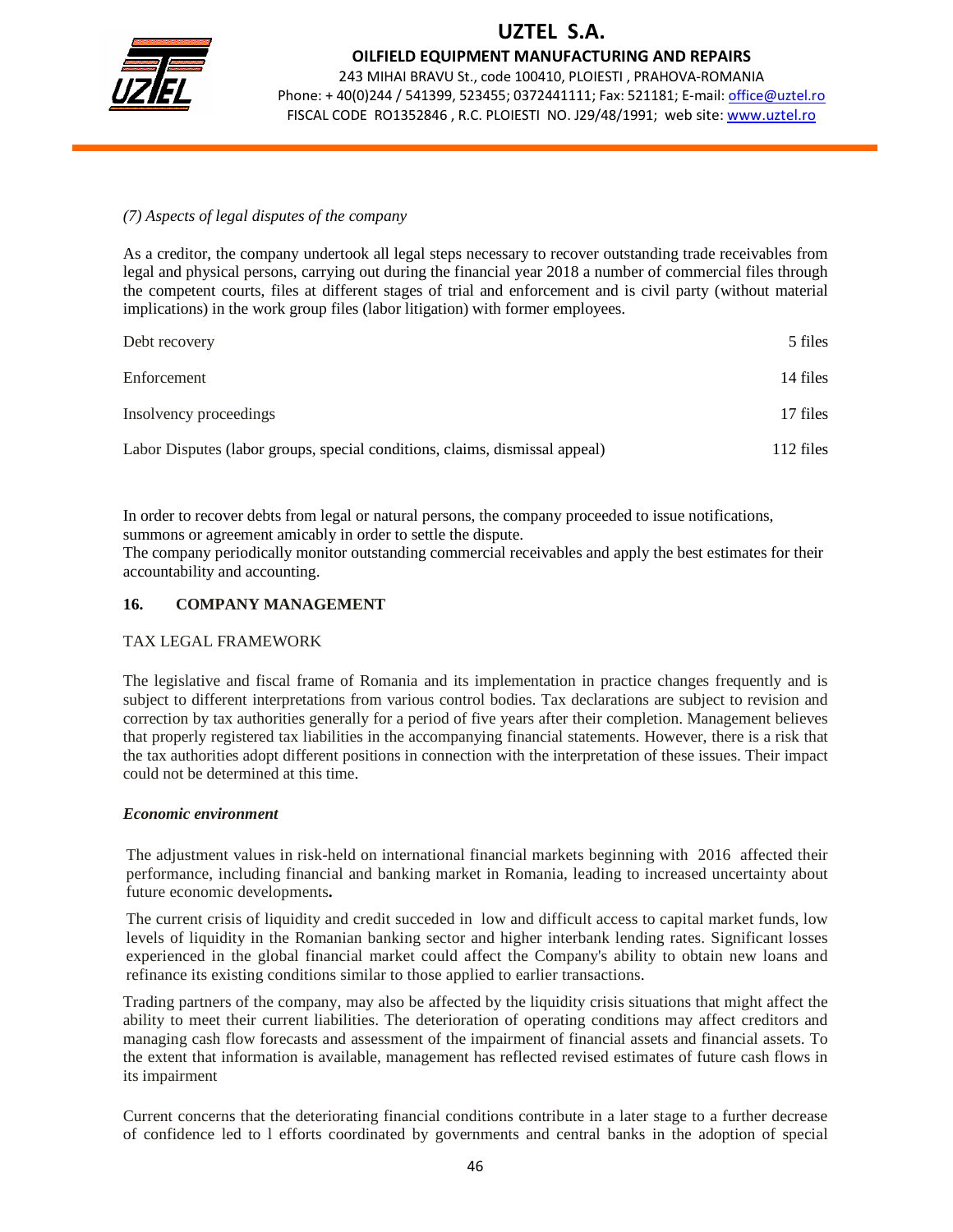

OILFIELD EQUIPMENT MANUFACTURING AND REPAIRS

243 MIHAI BRAVU St., code 100410, PLOIESTI , PRAHOVA-ROMANIA Phone: +40(0)244 / 541399, 523455; 0372441111; Fax: 521181; E-mail: office@uztel.ro FISCAL CODE RO1352846 , R.C. PLOIESTI NO. J29/48/1991; web site: www.uztel.ro

j

measures aimed at countering growing aversion to risk and restore normal operation of the market. The Company's management cannot predict events that could have an effect on the banking sector in Romania and then what effect would have on the company's business .

#### *Labor Framework*

Although part of the European Union on 1 January 2007, Romania's economy still shows characteristics of an emerging market such as high current account deficit, a relatively undeveloped financial market and foreign exchange fluctuations.

Currently, international financial markets are feeling the global financial crisis triggered in 2008, these effects were felt on the Romanian market as lowering prices and liquidity of capital markets, and by increasing interest rates on financing medium term due to the global liquidity crisis. Significant losses experienced in the global financial market could affect the Company's ability to obtain new loans in conditions similar to those applied to earlier transactions.

The Company's management believes that the application of the ongoing business assumption in preparing the financial statements of financial position description is correct, given the dominant position on the market and oil and natural gas in the national economic system.

### **17. THROUGHOUT THE INSOLVENCY - REORGANIZATION PROCEEDINGS**

By Order no.129 dated 03.03.2017 pronounced on File no. 4732/105/2010 by Dolj Court; Department of -IIof Civil, was ordered closure of the Uztel SA company's reorganization procedures, following the fulfilment of payment obligations assumed in the plan confirmed by sentence no. 1282/ 9 October 2012 and the Uztel SA Company's reintegration into the economic circuit with continued activity.

### **BOARD OF DIRECTORS**

 In accordance with the legal provisions in force, namely amended and updated Law 31/1990, UZTEL SA proceeded to the election of a Board of Directors with a four-year term of office, consisting of five members with full powers:

| PERIOD 01.01.2018 - 31.12.2018                                              |                              |                       |  |  |
|-----------------------------------------------------------------------------|------------------------------|-----------------------|--|--|
| <b>SURNAME NAME</b>                                                         | <b>POSITION</b>              | <b>PERIOD</b>         |  |  |
| Popescu Ileana                                                              | CEO.                         | 14.03.2017-02.07.2018 |  |  |
| Hagiu Neculai                                                               | CEO.                         | 03.07.2018-31.12.2018 |  |  |
| Popescu Ileana                                                              | Member of Board of Directors | 03.07.2018-31.12.2018 |  |  |
| Maer Alina Mariana                                                          | Member of Board of Directors | 14.03.2018-02.07.2018 |  |  |
| Hagiu Neculai                                                               | Member of Board of Directors | 14.03.2017-30.06.2018 |  |  |
| Persoana Juridica COMIS SRL prin<br>reprezentant conventional Badea Florian | Member of Board of Directors | 14.03.2017-02.07.2018 |  |  |
| Gheorghiu Mihail Gabriel                                                    | Member of Board of Directors | 24.04.2017-31.12.2018 |  |  |
| Serbaniuc Tudor                                                             | Member of Board of Directors | 03.07.2018-31.12.2018 |  |  |
| <b>Stan Vasile Armis</b>                                                    | Member of Board of Directors | 03.07.2018-31.12.2018 |  |  |